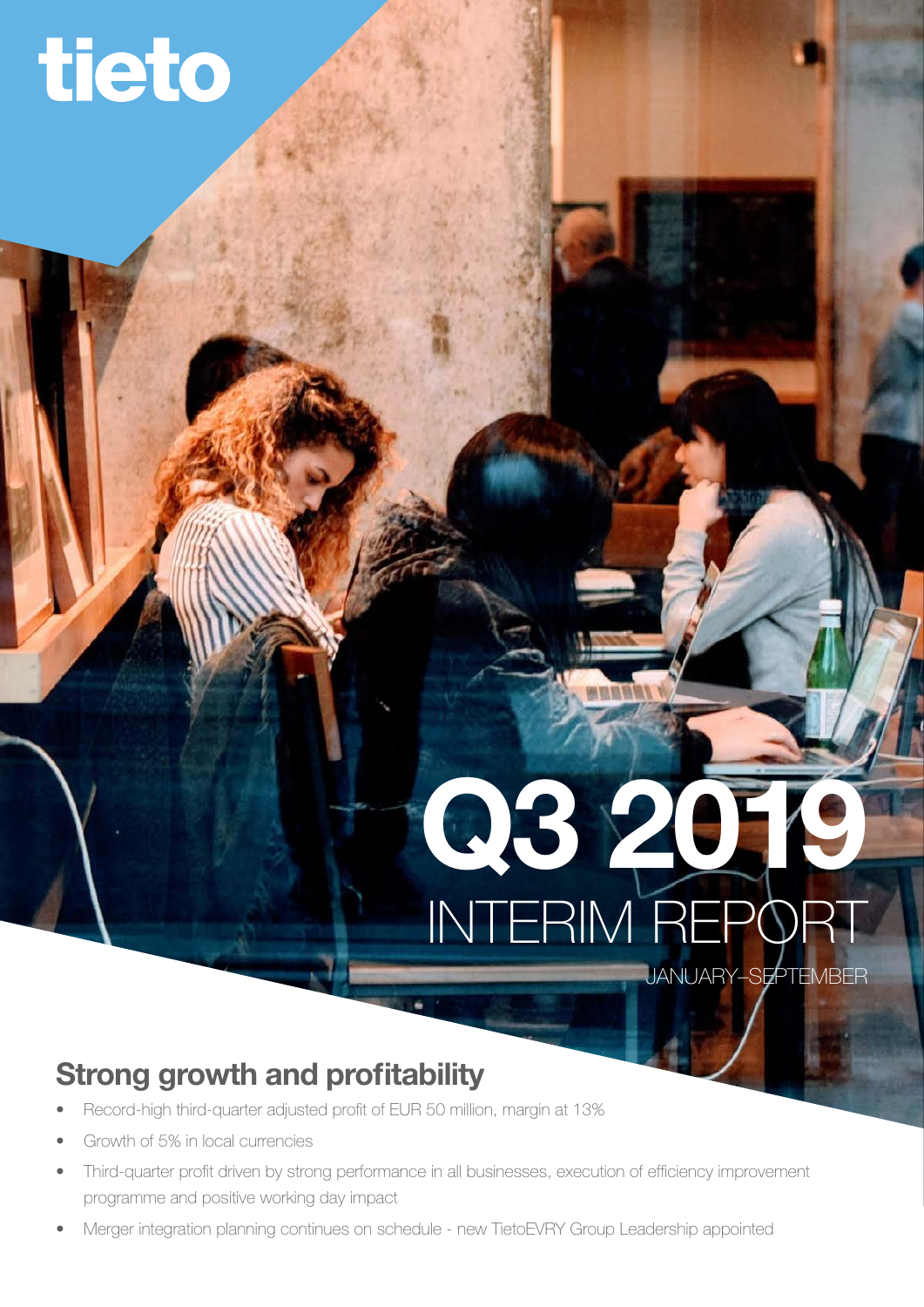# **Contents**

| Key figures for the third quarter             | з  |
|-----------------------------------------------|----|
| Full-year outlook for 2019 unchanged          | 3  |
| <b>CEO's comment</b>                          | 4  |
| The quarter in short                          | 5  |
| IT market development                         | 6  |
| New strategy to enhance competitiveness       | 6  |
| Financial performance in July-September       | 9  |
| M&A impact in July-September                  | 10 |
| Financial performance in January-September 11 |    |
| Cash flow, financing and investments          | 12 |
| Order backlog                                 | 12 |
| Major agreements in January-September         | 13 |
| Personnel                                     | 14 |
| <b>Extraordinary General Meeting</b>          | 14 |
| <b>Shares</b>                                 | 14 |
| Near-term risks and uncertainties             | 15 |
| Full-year outlook for 2019 unchanged          | 15 |
|                                               |    |

| <b>Events after the period</b>                                | 16 |
|---------------------------------------------------------------|----|
| <b>Tables</b>                                                 | 17 |
| Income statement                                              | 18 |
| Statement of other comprehensive income                       | 18 |
| Statement of financial position                               | 19 |
| Statement of changes in shareholders' equity                  | 20 |
| Statement of cash flows                                       | 22 |
| Basis of preparation                                          | 23 |
| Segment information                                           | 26 |
| Net working capital in<br>the statement of financial position | 30 |
| Derivatives                                                   | 31 |
| Commitments and contingencies                                 | 32 |
| Number of shares                                              | 32 |
| Key figures                                                   | 33 |
| Quarterly figures                                             | 33 |
| Quarterly figures by segments                                 | 35 |
| Major shareholders on 30 Sep 2019                             | 36 |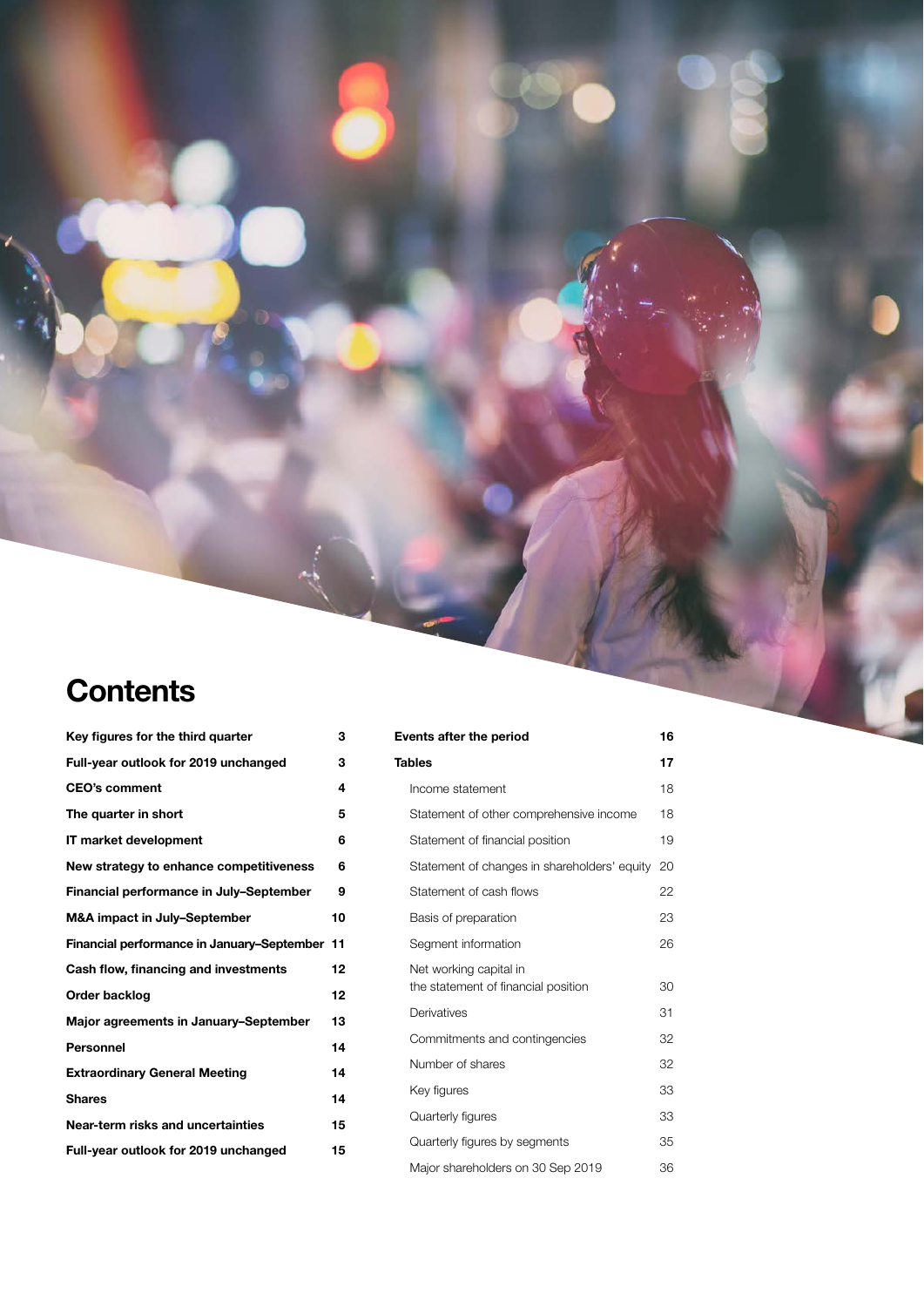# <span id="page-2-0"></span>Key figures for the third quarter

- Net sales increased by 3.4%, sales in local currencies were up by 4.6%
- Adjusted operating profit amounted to EUR 50.1 (43.0) million, 13.2% (11.7) of sales

M&A impact visible in the tables of [the Financial Performance section](#page-8-0).

|                                                             | 7-9/2019 | 7-9/2018 | 1-9/2019 | $1 - 9/2018$ |
|-------------------------------------------------------------|----------|----------|----------|--------------|
| Net sales, EUR million                                      | 379.6    | 367.1    | 1 191.2  | 1 177.6      |
| Change, %                                                   | 3.4      | 3.4      | 1.2      | 3.9          |
| Change in local currencies, %                               | 4.6      | 7.3      | 2.6      | 7.1          |
| Operating profit (EBIT), EUR million                        | 37.8     | 40.4     | 92.7     | 109.0        |
| Operating margin (EBIT), %                                  | 10.0     | 11.0     | 7.8      | 9.3          |
| Adjusted <sup>1)</sup> operating profit (EBIT), EUR million | 50.1     | 43.0     | 125.0    | 117.1        |
| Adjusted <sup>1)</sup> operating margin (EBIT), %           | 13.2     | 11.7     | 10.5     | 9.9          |
| Profit after taxes, EUR million                             | 21.9     | 33.0     | 67.0     | 87.6         |
| EPS, EUR                                                    | 0.30     | 0.45     | 0.91     | 1.19         |
| Net cash flow from operations, EUR million                  | 69.6     | 18.7     | 150.0    | 92.5         |
| Return on equity, 12-month rolling, %                       | 23.7     | 27.8     | 23.7     | 27.8         |
| Return on capital employed, 12-month rolling, %             | 18.5     | 23.5     | 18.5     | 23.5         |
| Capital expenditure, EUR million                            | 11.6     | 9.6      | 33.5     | 28.3         |
| Acquisitions, EUR million                                   | 0.1      |          | 0.7      | 10.2         |
| Interest-bearing net debt, EUR million                      | 309.1    | 199.7    | 309.1    | 199.7        |
| Net debt/EBITDA <sup>2)</sup>                               | 1.3      | 1.0      | 1.3      | 1.0          |
| Order backlog                                               | 1 6 4 9  | 1 564    | 1 649    | 1 5 6 4      |
| Personnel on 30 September                                   | 15 175   | 15 109   | 15 175   | 15 109       |

1) Adjusted for amortization of acquisition-related intangible assets, restructuring costs, capital gains/losses, goodwill impairment charges and other items affecting comparability.

<sup>2)</sup> EBITDA is 12-month average and is modified to reflect the impact of IFRS 16 on depreciations.

# **Full-year outlook** for 2019 unchanged

Tieto expects its full-year adjusted<sup>1)</sup> operating profit (EBIT) to increase from the previous year's level (EUR 168.0 million in 2018) added by the impact of IFRS  $16<sup>2</sup>$  to maintain comparability after the adoption of the new standard.

1) Adjusted for amortization of acquisition-related intangible assets, restructuring costs, capital gains/losses, goodwill impairment charges and other items affecting comparability.

<sup>2)</sup> The company estimates that the adoption of IFRS 16 will have a positive impact<br>on operating profit in 2019. In the nine-month period, the impact on EBIT was<br>EUR 2.7 million. Comparative periods are not restated. More adoption of the standard can be found in the **[Accounting Policies](#page-22-0)** in the tables section.

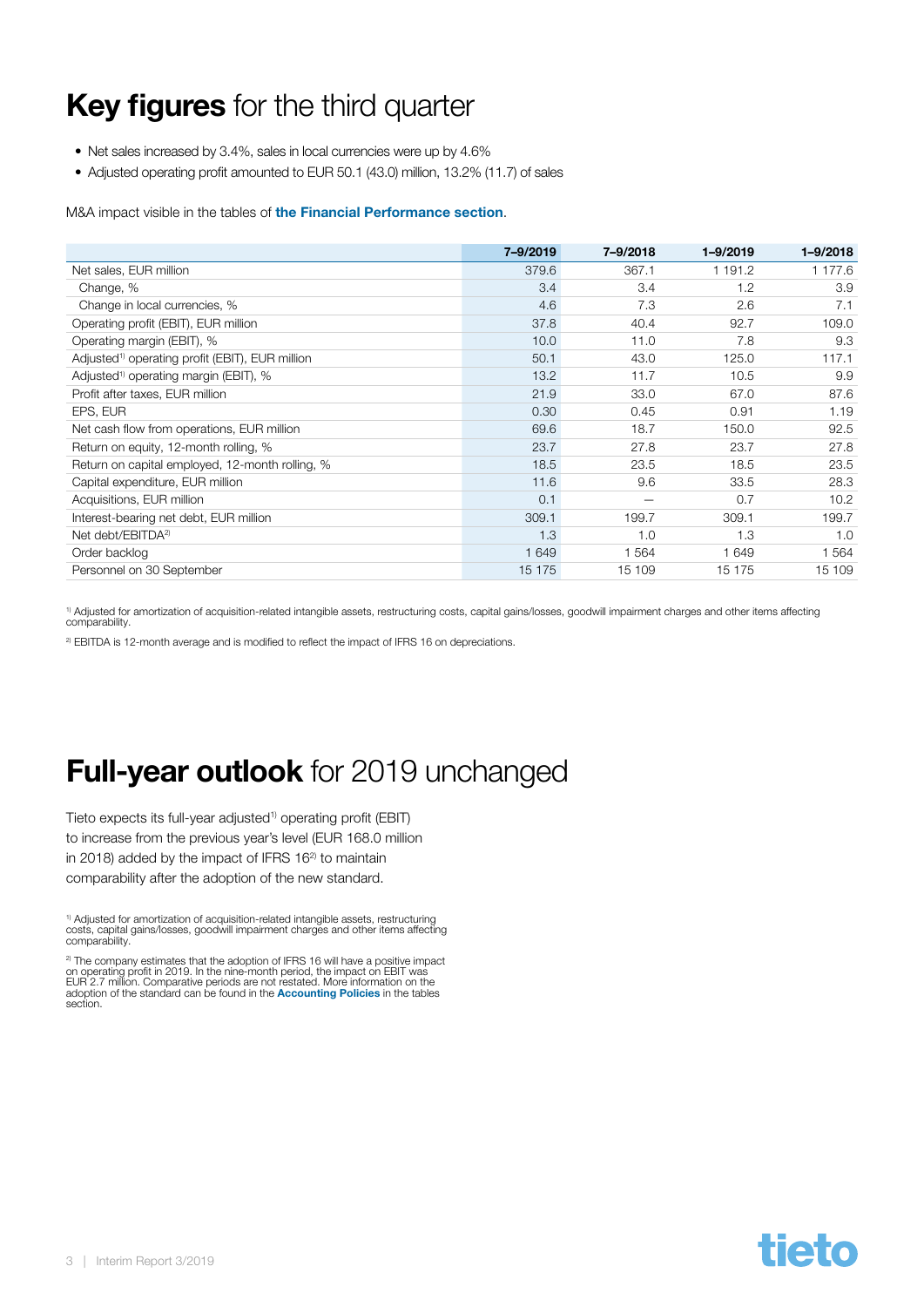# <span id="page-3-0"></span>CEO's comment

#### Comment regarding the interim report by Kimmo Alkio, President and CEO:

"I am very pleased that we delivered record-high third-quarter performance for the company. It is gratifying to see all of our businesses performing well - and delivering 5% local currency growth. Especially our Hybrid Infra business outperformed the market with favourable volume development and cloud sales growth of 23%.

Our strategic renewal continued with an emphasis on data-driven services, simplified operations and efficiency improvement. Following the completion of our significant organizational change in the early part of this year, operational execution was at a healthy level in the third quarter. Our global Tieto community has quickly adapted to the ongoing strategic and operational change, which is an important capability in a rapidly evolving industry like ours.

During the quarter, we again received significant industry recognitions. Our innovation agenda has been well received in the market and we were recognized as a Top 25 global provider of financial technology by the IDC FinTech Rankings for the third consecutive year. Additionally, Tieto was again ranked among

the Top 3 companies in the technology sector in Equileap's 2019 Global Gender Equality Ranking.

Integration planning for the merger of Tieto and EVRY is on schedule as we wait for approvals from the competition authorities. The integration planning focuses on cultural integration, operational readiness and synergy implementation. Recently, we also announced a new Group Leadership for TietoEVRY. These appointments will come into effect after the closing of the merger, which we expect to take place during the fourth quarter, or the first quarter of 2020 at the latest. I firmly believe that everyone in the management will make a significant contribution to full merger implementation and delivering on our objective of creating the leading digital services company in the Nordics. With the combined strengths of both Tieto and EVRY, we will be able to accelerate growth and to achieve higher performance in support of the interests of our customers, employees and shareholders. I personally look forward to this very exciting time of joining forces with EVRY."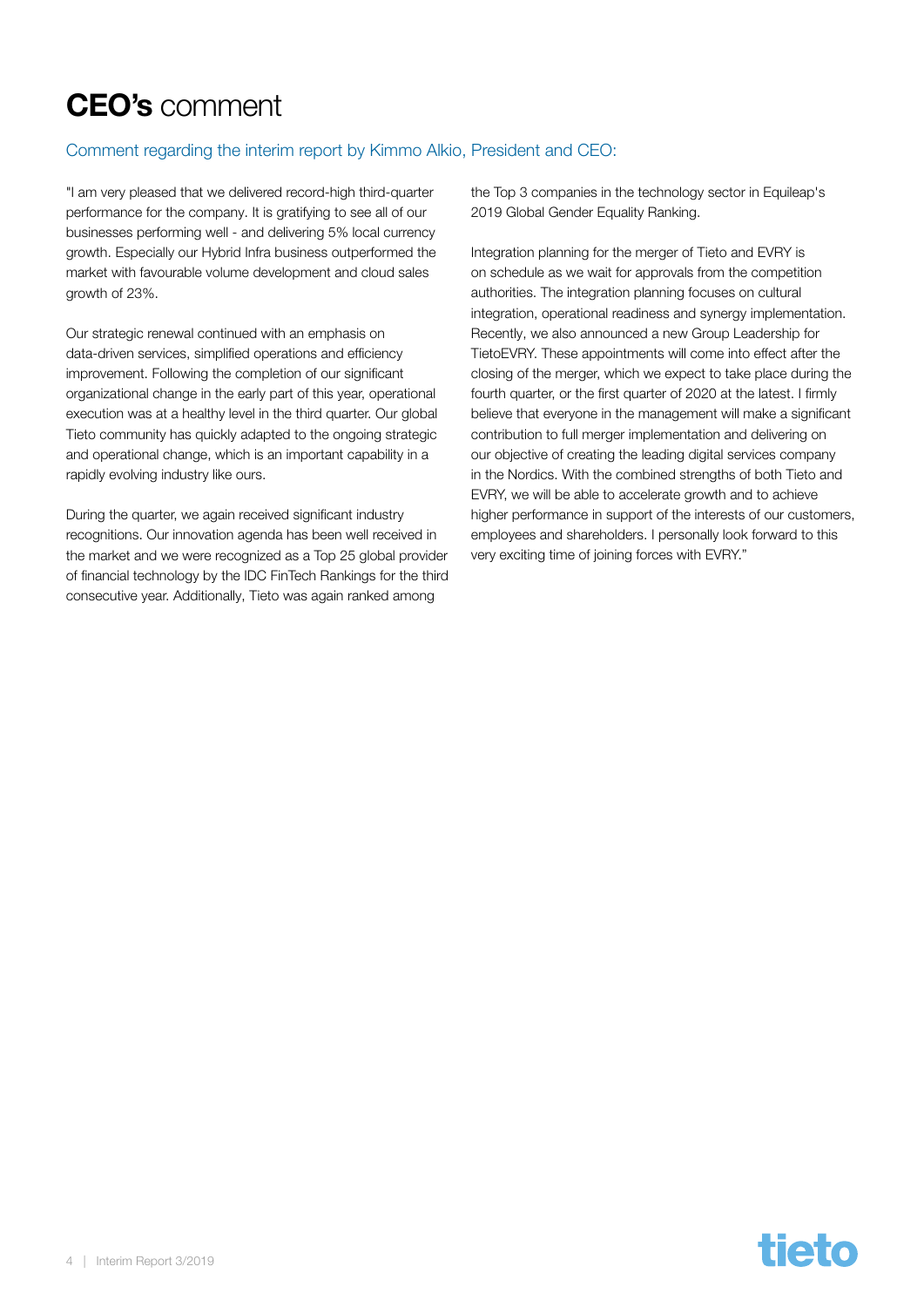### <span id="page-4-0"></span>The quarter in short

### **Growth**

Sales in local currencies were up by 5%. Hybrid Infra growth of 7% was supported by strong growth in cloud services. Positive working day impact contributed to healthy development, but negative currency changes continued.

# Adjusted operating margin

The record-high third-quarter adjusted operating profit and margin of 13% were driven by strong performance in all businesses, the efficiency improvement programme and positive working day impact.

# **Strategy** implementation

Execution of the new strategy is proceeding as planned. Investments to drive data-rich innovations and renewal of industry-specific software continued in the third quarter. Operational simplification is proceeding well. Tieto anticipates that it will achieve gross savings of over EUR 15 million through the programme during 2019. Close to half of the savings were achieved in the third quarter.

### Personnel

While attrition rates have been on the rise in the IT industry, Tieto has been successful in retaining and attracting new talent. The company's net recruitment totalled over 500 during the nine-month period.

### **Merger** of Tieto and EVRY

As announced on 18 June, Tieto and EVRY have decided to join forces to create a leading Nordic digital services and software company with combined revenue of close to EUR 3 billion and 24 000 professionals. Both companies' Shareholders' Meetings approved the merger in September. A new Group Leadership for the combined company was recently appointed. These appointments will come into effect after the closing of the merger, which is expected to take place during the fourth quarter, or the first quarter of 2020 at the latest.

# Industry recognitions

Tieto's innovation agenda has been well received in the market. The company was most recently recognized as a Top 25 global provider of financial technology in the IDC FinTech Rankings. Tieto was also once again ranked among the Top 3 companies in the technology sector in Equileap's 2019 Global Gender Equality Ranking, which evaluated more than 3 000 companies around the world.



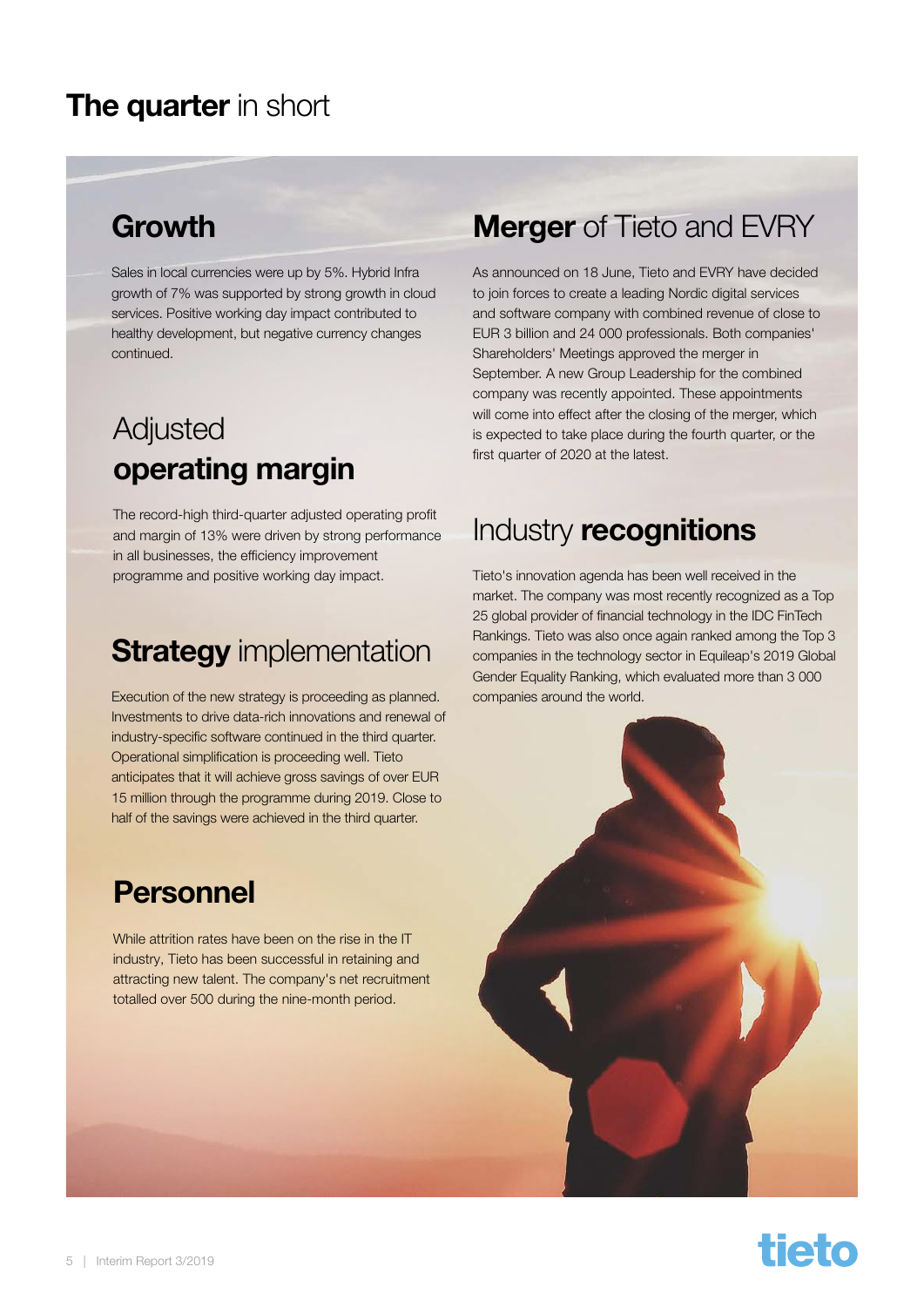# <span id="page-5-0"></span>IT market development

The IT market continues to be dynamic, offering good opportunities for co-innovation with customers. Data is the prime enabler of the change and a large-scale revamp of business models is needed across industries. Enterprises and public institutions are increasing their investments in innovating new differentiating experiences, providing a significant opportunity for IT service providers. Operational agility and efficiency while ensuring business continuity remain high on customers' agenda.

In 2019, the Nordic IT market is anticipated to grow by 2-3%. The mix is continuing to see a major shift, with increased spending on consulting and application services and reduced spending on basic infrastructure services. The market for new services built around design, data and new cloud-native applications is anticipated to grow in the double digits.

Technology forms the backbone of the pursuit of this agenda. It is assumed that well-orchestrated hybrid infrastructure will ensure business agility and optimize costs. The technology

architectures remain hybrid across public cloud, private cloud and on-premise platforms. Public cloud is assuming a greater significance while demand for private cloud and traditional infrastructure services is expected to remain good. Spending on public cloud is expected to grow annually by 25–30% and private cloud by 10–15% in the coming years.

The outsourcing market is shifting to be more applicationcentric, with increased efficiency requirements and price erosion in infrastructure services. Customers are moving towards multisourcing and focusing on agile development practices, due to which the sizes of contracts are smaller.

Demand for people and skills remains high. The same technology capabilities as in the software and IT services sector are needed across all industries.

# New strategy to enhance competitiveness

The change towards a more personalized and real-time world is accelerating and data is the key enabler of this development. Enterprises and public organizations are increasing their investments in new service experiences for their customers. To gain an active role in the rapidly changing market, Tieto has taken the next big leap in its renewal. With its new strategy launched in February 2019, the company aims to enhance competitiveness further.

#### Digital Experience as the main growth driver

Tieto has chosen to focus on services enabling customers' competitiveness and providing Tieto with the strongest growth potential. The company supports clients in their digital transformation through the design of differentiating service experiences, smart use of data and hybrid cloud solutions. The related services range from consulting to implementation and running the solutions.

Digital citizen services and preventive healthcare are examples of the new cutting-edge services Tieto has been developing. Tieto anticipates that it will add 2 500–3 000 competences to digital experience-related roles during the strategy period. The company currently has strong capabilities in many key areas, such as customer experience management, where Tieto has around 700 experts. A major part of future investments is targeted at offering and competence development in the digital experience area.

#### Investments in scalable industry software continue

In addition to accelerating digital experience services, the company continues to focus on the Industry Software, Hybrid Infrastructure and Product Development Services businesses. Tieto continues to invest in scalable industry software businesses and drive international expansion of selected globally competitive businesses. With strong capabilities and leading industry software, Tieto is well positioned to ensure customers' business-critical processes.

With its strong infrastructure foundation, Tieto Hybrid Infra continues to ensure Nordic customers' business continuity, efficiency and renewal. Product Development Services continues to focus on delivering software R&D services to connect customers' products. The scope of the services is global and Product Development Services continues to expand its customer base beyond the telecom sector.

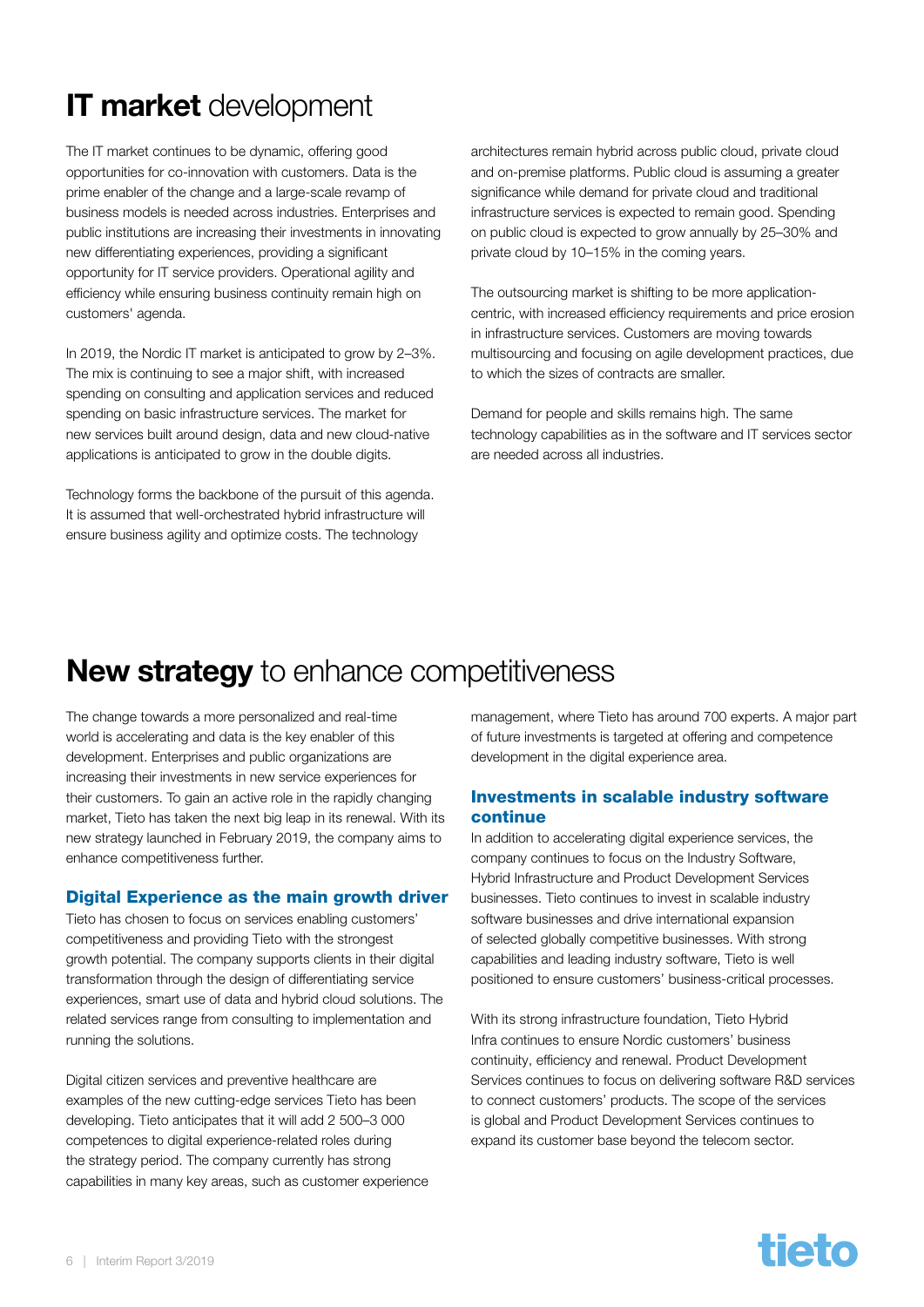#### Networked ways of working enabling faster time to market and simplified operations

The market change towards shorter and more agile innovation and development sprints is calling for new ways of working. Tieto has adopted networked, simplified ways of working that have eliminated overlapping roles of an administrative nature. This change ensures both faster access to relevant capabilities for customers and faster time to market.

Tieto's operating model has been aligned to the strategy launched in February 2019. Implementation of the new simplified structure has been completed and the following businesses constitute reportable segments for Tieto:

- Digital Experience
- Hybrid Infra
- Industry Software
- Product Development Services.

Tieto's financial reporting has been adjusted to reflect the new segment structure. New comparison numbers for 2018 and the first quarter of 2019 were published on 28 June and are available on [Tieto's website](https://www.tieto.com/en/investor-relations/financials/reporting-changes/).

The company anticipates that operational simplification will affect around 700 roles globally and result in annualized gross savings of EUR 30–35 million.

#### Tieto's financial ambition as announced at the strategy launch in February 20193)

- Growth over 5% (CAGR 2019–2022) with continued active M&As supporting growth
- Adjusted operating margin 13%<sup>1)</sup> main drivers include growth, simplified operations and automation
- Net debt/EBITDA below 2.0 in the long term<sup>2)</sup>
- Aim is to increase base dividend annually in absolute terms

<sup>1)</sup> Adjusted for amortization of acquisition-related intangible assets, restructuring<br>costs, capital gains/losses, goodwill impairment charges and other items affecting<br>comparability (in accordance with IFRS 16, effective

2) In accordance with IFRS 16, effective as from 1 Jan 2019 – equals around 1.5 prior to IFRS 16.

<sup>3)</sup> Subject to change after the planned merger of Tieto and EVRY.

#### Performance drivers 2019

Tieto aims to grow faster than the market in local currencies during the year. To support this ambition, Tieto is committed to actions driving competitiveness and will continue its investments in innovation and growth.

Acquisitions completed in 2018 supported the ambition of accelerating growth in 2019. Aggregated annual sales of the companies acquired in 2018 amounted to around EUR 13 million, of which EUR 4 million was included in Tieto's sales in 2018.

Performance drivers also include:

- investments in offering development
- recruitments in new service areas and related competence development
- salary inflation
- continued drive for competitiveness and efficiency.

At the Group level, full-year offering development costs are anticipated to remain at around 5% of Group sales. Capital expenditure (CAPEX) is anticipated to remain below 4% of Group sales.

Tieto continues to invest in new capabilities and competences. During the nine-month period, net recruitments amounted to over 500. Salary inflation is anticipated to amount to over EUR 30 million in 2019, partly offset by increasing offshoring and management of the competence pyramid.

The redundancies implemented by the end of September amounted to close to 700. The simplification is anticipated to result in annualized gross savings of EUR 30–35 million. Over EUR 15 million in savings is expected to affect performance in the second half of 2019, of which close to half was achieved in the third quarter. Tieto estimates that related restructuring costs will amount to around EUR 20 million. Of restructuring costs booked in the nine-month period, around EUR 18 million are related to the programme.

#### Tieto and EVRY joining forces to create a leading Nordic digital services company

On 18 June, Tieto and EVRY announced a merger agreement to create one of the most competitive digital services and software companies in the Nordics. With combined revenue of close to EUR 3 billion and 24 000 professionals, the combined company will be well positioned to create digital advantage for Nordic enterprises and society. The transaction will be highly complementary from a geographical, offering and customer perspective. The merger was approved by the Extraordinary General Meetings (EGM) of Tieto and EVRY on 3 and 2 September, respectively, while completion is conditional on customary merger control approvals.

The merger drives scale, longer-term revenue synergies, as well as innovation through combined targeted investments. The combination is expected to create value for shareholders through targeted cost synergies of around EUR 75 million annually, to be achieved through efficiencies in delivery and selling, general and administrative expenses, and portfolio and investment rationalization. The company expects that a significant part of cost synergies will materialize within the first 12 months. Around 60% of savings will be achieved by the end of 2021 and 90% by the end of 2022. The company estimates that non-recurring implementation costs, anticipated

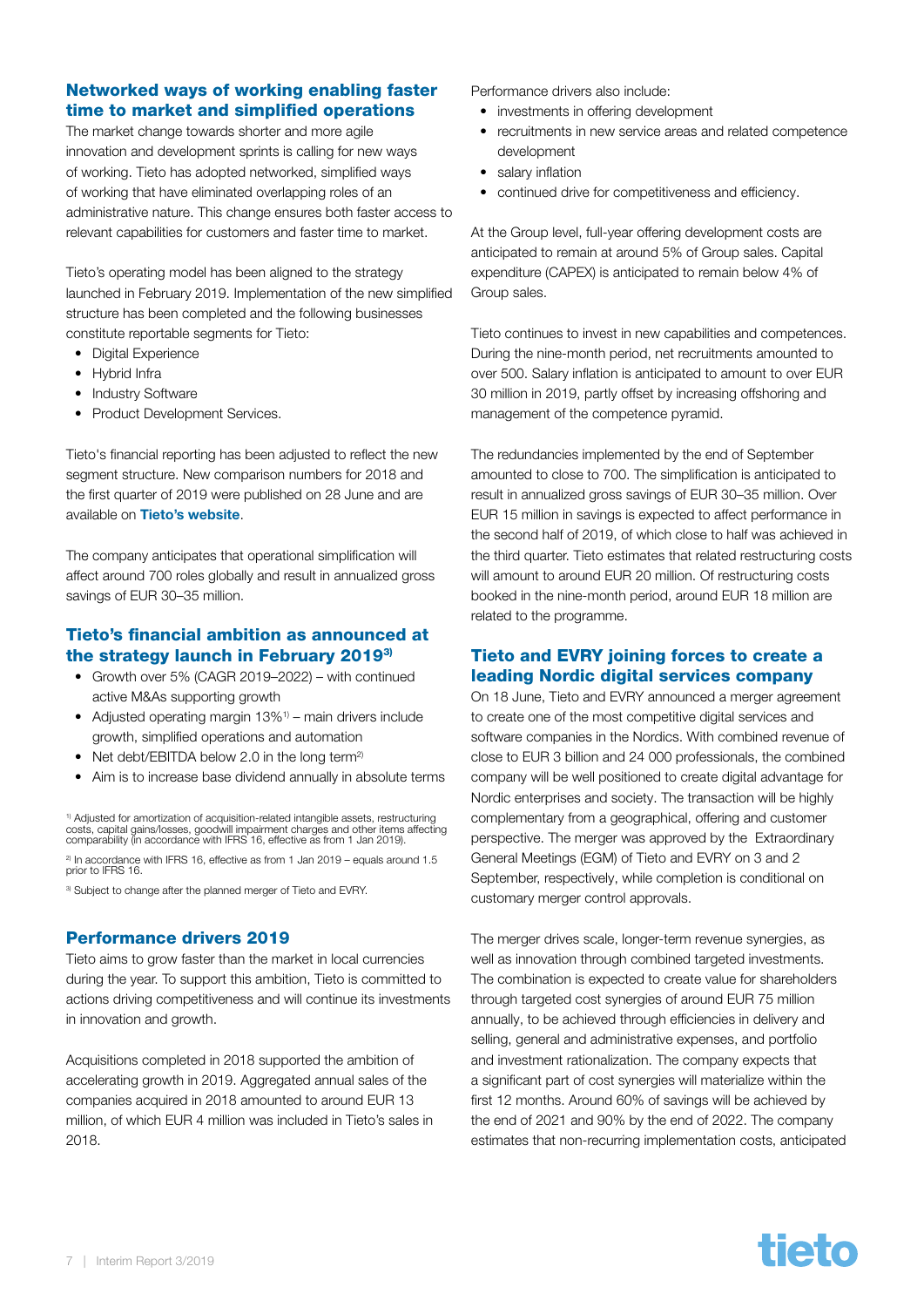to materialize by 2022, will amount to EUR 120–140 million. TietoEVRY will inform, consult and/or negotiate with the respective employee representatives and/or unions about the social, financial and legal consequences of the contemplated merger in accordance with applicable laws and regulations. The company will continue examining further synergy possibilities.

In September 2019, the company signed credit facilities to support the merger. Nordea Bank Abp and Skandinaviska Enskilda Banken AB (publ) act as Underwriting Bookrunners and Mandated Lead Arrangers for the facilities. The financing structure includes a EUR 300 million bridge loan facility, a EUR 400 million term loan facility and a EUR 250 million multi-currency revolving credit facility. The Bridge Loan Facility is provided by the Underwriting Bookrunners and Mandated Lead Arrangers and the other facilities were syndicated to another nine banks. The facilities are conditional to the closing of the merger.

Following the transaction, TietoEVRY's net debt/EBITDA ratio will increase and temporarily exceed the target level of 2.0. However, the company foresees that healthy free cash flow development will enable attractive dividends and deleveraging and expects to achieve the targeted level of below 2.0 in two to three years. TietoEVRY together with the new Board of Directors will re-evaluate its financial targets, including dividend policy, in due course.

The company expects that the costs related to the merger, subject to its approval, will be in the range of EUR 15–20 million and affect operating profit in the second half of 2019 (reported in adjusted items).

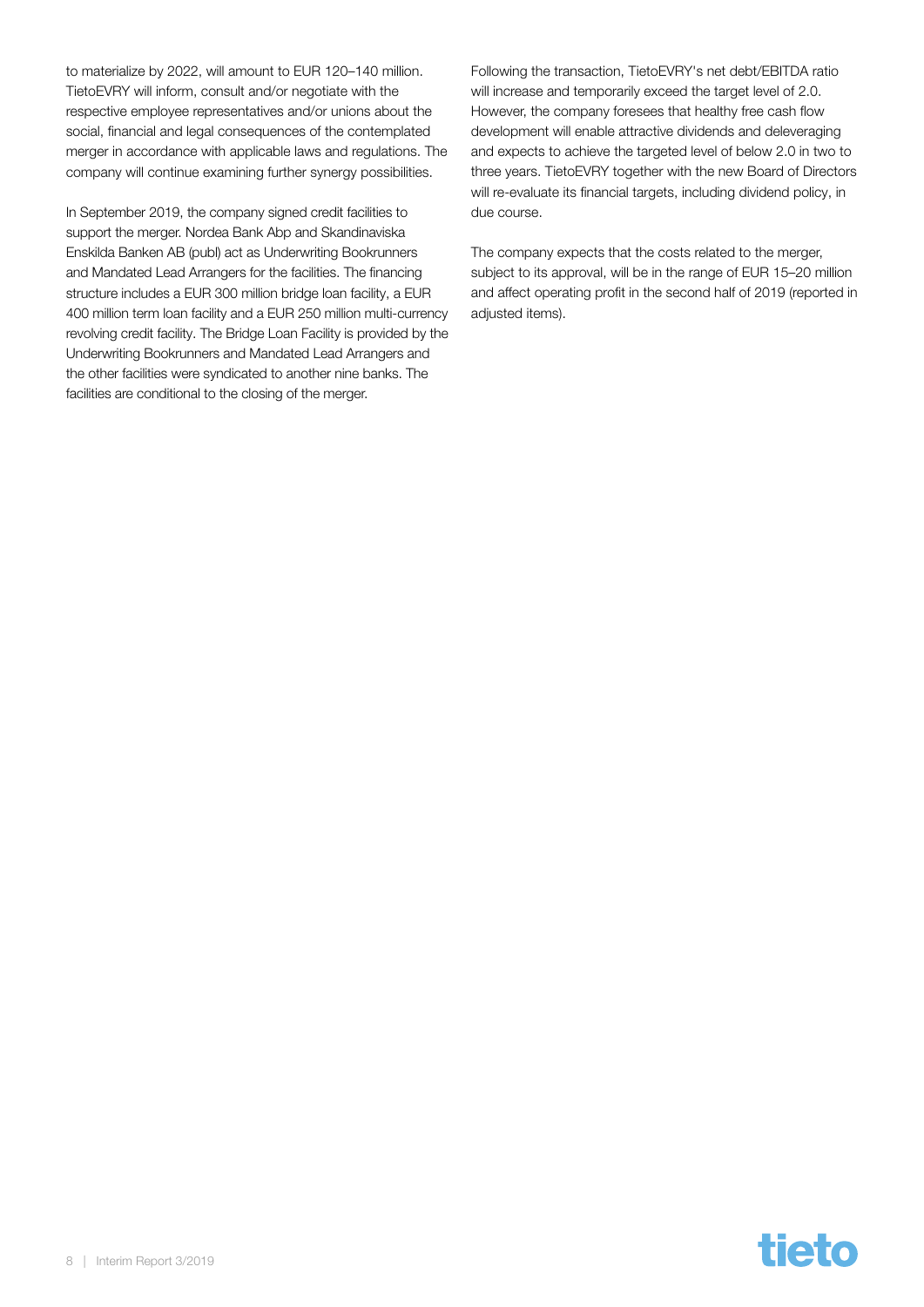# <span id="page-8-0"></span>**Financial performance** in July–September

Tieto's third-quarter reporting is based on the new segment structure adopted as from the second quarter of 2019.

Third-quarter net sales increased by 3.4% to EUR 379.6 (367.1) million, or growth of 4.6% in local currencies. Currency fluctuations had a negative impact of EUR 4 million on sales. mainly due to the weaker Swedish Krona. On the other hand, there was one working day more than in the third quarter of 2018.

Third-quarter operating profit (EBIT) amounted to EUR 37.8 (40.4) million, representing a margin of 10.0% (11.0). Operating profit included EUR 6.9 (2.5) million in restructuring costs, mainly related to the adoption of the new simplified structure in the second quarter of 2019. Adjusted<sup>1)</sup> operating profit stood at EUR 50.1 (43.0) million, or 13.2% (11.7) of net sales. Improvement in adjusted operating profit was attributable to strong performance in all businesses, the execution of the efficiency improvement programme and positive working day impact. Tieto anticipates that it will achieve gross savings of over EUR 15 million through the programme during 2019. Around half of the savings was achieved in the third quarter. Further details on third-quarter adjustments are available in the **[Segment Information](#page-25-0)** paragraph in the tables section. Tieto capitalized EUR 3.9 (1.7) million in offering development costs. Costs including both expensed and capitalized offering

development investments remained at the level of the third quarter of 2018. Operating profit also included a positive impact of EUR 0.7 million based on the adoption of IFRS 16. The IFRS 16 impact on affected key figures is available in the **Accounting** [Policies](#page-23-0) section. Currency changes had a negative impact of around EUR 1 million on operating profit, and profitability was affected by salary inflation.

Depreciation and amortization amounted to EUR 24.4 (13.0) million, including EUR 11.9 million in depreciation of right of use assets (IFRS 16 impact) and EUR 1.1 (1.4) million in amortization of acquisition-related intangible assets. Net financial expenses stood at EUR 8.8 (income 0.3) million. Net interest expenses were EUR 1.6 (0.4) million and net losses from foreign exchange transactions EUR 6.5 (gains 0.9) million, resulting mainly from hedging of Norwegian Krona denominated currency exposure related to the merger agreement of Tieto and EVRY. Other financial income and expenses amounted to EUR -0.7 (-0.2) million.

Earnings per share (EPS) totalled EUR 0.30 (0.45). Adjusted<sup>1)</sup> earnings per share amounted to EUR 0.45 (0.46).

<sup>1)</sup> Adjusted for amortization of acquisition-related intangible assets, restructuring<br>costs, capital gains/losses, goodwill impairment charges and other items affecting comparability.

|                                     | <b>Customer</b><br>sales | <b>Customer</b><br>sales | Change        | <b>Operating</b><br>profit | <b>Operating</b><br>profit |
|-------------------------------------|--------------------------|--------------------------|---------------|----------------------------|----------------------------|
| <b>EUR million</b>                  | 7-9/2019                 | 7-9/2018                 | $\frac{0}{0}$ | 7-9/2019                   | 7-9/2018                   |
| Digital Experience                  | 107.6                    | 105.9                    | 2             | 11.8                       | 11.1                       |
| Hybrid Infra                        | 131.1                    | 124.1                    | 6             | 18.1                       | 15.2                       |
| <b>Industry Software</b>            | 107.0                    | 104.7                    | 2             | 13.9                       | 16.6                       |
| <b>Product Development Services</b> | 33.6                     | 31.9                     | 5             | 3.3                        | 3.1                        |
| <b>Segments total</b>               | 379.4                    | 366.7                    | 3             | 47.0                       | 46.0                       |
| Other operations                    | 0.2                      | 0.5                      | $-60$         | $-9.2$                     | $-5.6$                     |
| <b>Group total</b>                  | 379.6                    | 367.1                    | 3             | 37.8                       | 40.4                       |

#### Financial performance by segment

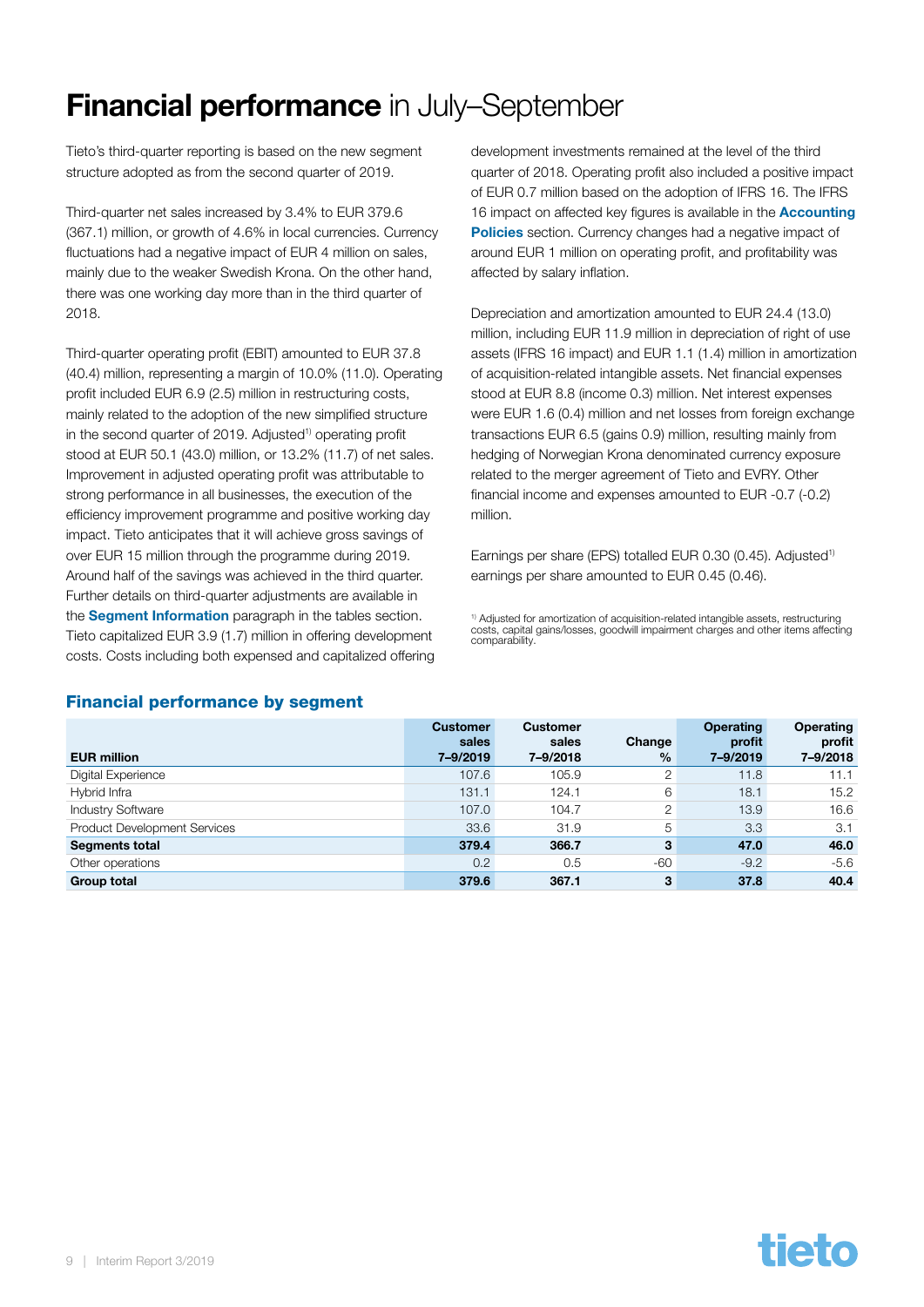#### <span id="page-9-0"></span>Operating margin by segment

| %                                   | <b>Operating</b><br>margin<br>7-9/2019 | Operating<br>margin<br>7-9/2018 | Adjusted <sup>1)</sup><br>operating<br>margin<br>7-9/2019 | Adjusted <sup>1)</sup><br>operating<br>margin<br>7-9/2018 |
|-------------------------------------|----------------------------------------|---------------------------------|-----------------------------------------------------------|-----------------------------------------------------------|
| Digital Experience                  | 10.9                                   | 10.5                            | 14.5                                                      | 10.9                                                      |
| Hybrid Infra                        | 13.8                                   | 12.2                            | 15.5                                                      | 12.5                                                      |
| <b>Industry Software</b>            | 13.0                                   | 15.8                            | 15.2                                                      | 16.9                                                      |
| <b>Product Development Services</b> | 9.7                                    | 9.7                             | 9.6                                                       | 9.9                                                       |
| <b>Total</b>                        | 10.0                                   | 11.0                            | 13.2                                                      | 11.7                                                      |

1) Adjusted for amortization of acquisition-related intangible assets, restructuring costs, capital gains/losses, goodwill impairment charges and other items affecting comparability.

For a comprehensive set of segment figures, see the tables section.

In **Digital Experience**, sales in local currencies were up by 3%. Good growth in Customer Experience Management continued and, additionally, positive working day impact contributed to growth. Application services' growth continued to be impacted by one large customer insourcing. Adjusted operating margin improved to 14.5% (10.9) mainly due to positive volume development and the company's efficiency measures. In the fourth quarter, adjusted operating margin is anticipated to be at or below the level of the corresponding quarter in 2018.

In **Hybrid Infra**, sales growth of 7% in local currencies was driven by infrastructure cloud<sup>2)</sup>, up by  $23\%$  in local currencies. Infrastructure cloud currently represents 30% of total infrastructure services' sales. Security Services' sales increased by 14% in local currencies during the quarter. Deceleration of the decline in traditional infrastructure services continued and sales remained at the previous year's level. Adjusted operating margin improved clearly from the previous year's level to 15.5% (12.5), supported by the company's efficiency measures. In the fourth quarter, adjusted operating margin is anticipated to be above the level of the corresponding quarter in 2018.

In **Industry Software**, sales in local currencies were up by 4%. Strong growth of Payments solutions and the oil&gas solution continued, up by 9% and 15% in local currencies, respectively. Growth above market also continued in Lifecare, up by 8% in local currencies. SmartUtilities, Tieto's solution for the energy utility segment, continued to be affected by the ongoing technological renewal to enable standardized software products, open technologies and scalable architectures. Adjusted operating margin was somewhat down and amounted to 15.2% (16.9). Tieto capitalized EUR 3.9 (1.7) million in development costs, including costs for the development of the Healthcare Information System and SmartUtilities. In the fourth quarter, adjusted operating margin is anticipated to be at or above the level of the corresponding quarter in 2018.

In **Product Development Services**, sales growth in local currencies amounted to 7%. Strong volume development with the largest key customers focused on Radio and 5G technologies. Good development also continued in the automotive segment. Adjusted operating margin was 9.6% (9.9). Adjusted operating margin remained at the previous year's level. In the fourth quarter, adjusted operating margin is anticipated to be around the level of the corresponding quarter in 2018.

2) Infrastructure as a Service and Platform as a Service

# M&A impact in July–September

At the Group level, third-quarter sales in local currencies were organically up by 4.4%. Acquisitions added EUR 1 million in sales and the impact of divestments on sales was not significant.

#### M&A impact by business

|                                     | Growth, %<br>(in local<br>currencies)<br>7-9/2019 | Organic<br>growth, %<br>(in local<br>currencies)<br>7-9/2019 |
|-------------------------------------|---------------------------------------------------|--------------------------------------------------------------|
| Digital Experience                  |                                                   | $\mathcal{P}$                                                |
| Hybrid Infra                        |                                                   | $\overline{7}$                                               |
| <b>Industry Software</b>            |                                                   | $\overline{4}$                                               |
| <b>Product Development Services</b> |                                                   |                                                              |
| <b>Total</b>                        |                                                   | $\overline{4}$                                               |

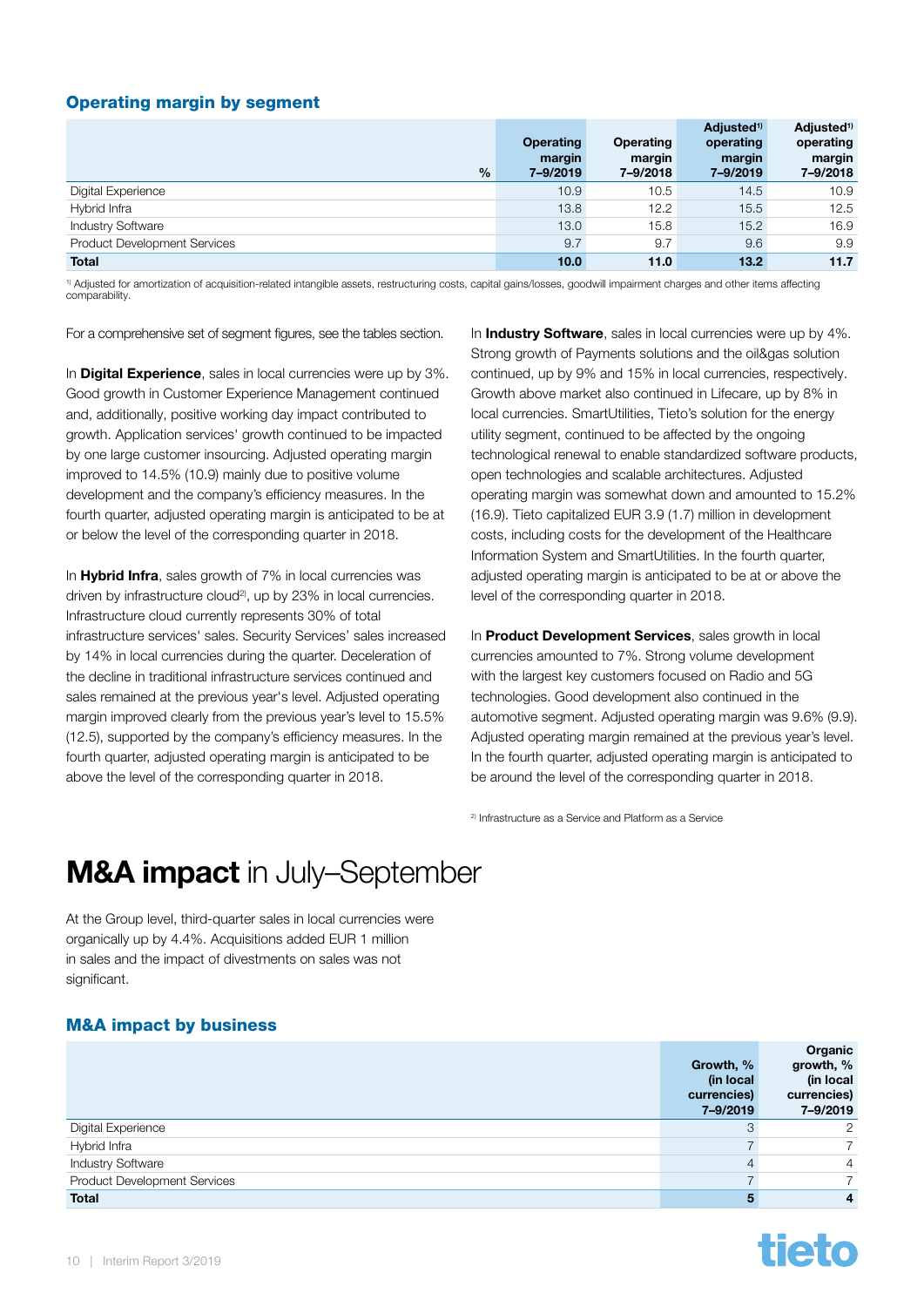# <span id="page-10-0"></span>Financial performance in January–September

Nine-month net sales increased by 1.2% to EUR 1 191.2 (1 177.6) million, growth of 2.6% in local currencies. Currency fluctuations had a negative impact of EUR 17 million on sales, mainly due to the weaker Swedish Krona.

Nine-month operating profit (EBIT) amounted to EUR 92.7 (109.0) million, representing a margin of 7.8% (9.3). Operating profit included EUR 23.3 (5.4) million in restructuring costs, mainly related to the adoption of the new simplified structure in the second quarter of 2019. Adjusted<sup>1)</sup> operating profit stood at EUR 125.0 (117.1) million, or 10.5% (9.9) of net sales. Improvement in adjusted operating profit was attributable mainly to the execution of the efficiency improvement programme. Tieto anticipates that it will achieve gross savings of over EUR 15 million through the programme during the second half of 2019. Around half of the savings was achieved by the end of September. Further details on nine-month adjustments are available in the [Segment Information](#page-25-0) paragraph in the tables section. Tieto capitalized EUR 10.0 (1.7) million in offering development costs. Costs including both expensed and capitalized offering development investments remained at the level of the first nine months of 2018. Operating profit was also

supported by the adoption of IFRS 16, which had a positive impact of EUR 2.7 million.

Currency changes had a negative impact of around EUR 2 million on operating profit, and profitability was affected by salary inflation.

Depreciation and amortization amounted to EUR 74.5 (42.0) million, including EUR 35.5 million in depreciation of right of use assets (IFRS 16 impact) and EUR 3.3 (4.1) million in amortization of acquisition-related intangible assets. Net financial expenses stood at EUR 10.6 (1.0) million. Net interest expenses were EUR 5.8 (1.4) million and net losses from foreign exchange transactions EUR 2.8 (gain 0.9) million. Other financial income and expenses amounted to EUR -1.9 (-0.6) million.

Earnings per share (EPS) totalled EUR 0.91 (1.19). Adjusted<sup>1)</sup> earnings per share amounted to EUR 1.25 (1.23).

<sup>1)</sup> Adjusted for amortization of acquisition-related intangible assets, restructuring costs, capital gains/losses, goodwill impairment charges and other items affecting comparability

#### Financial performance by segment

|                                     | <b>Customer</b><br>sales | <b>Customer</b><br>sales | Change        | <b>Operating</b><br>profit | <b>Operating</b><br>profit |
|-------------------------------------|--------------------------|--------------------------|---------------|----------------------------|----------------------------|
| <b>EUR million</b>                  | 1-9/2019                 | 1-9/2018                 | $\frac{0}{0}$ | $1 - 9/2019$               | $1 - 9/2018$               |
| Digital Experience                  | 360.5                    | 357.5                    |               | 36.8                       | 44.1                       |
| Hybrid Infra                        | 393.9                    | 386.6                    | 2             | 32.5                       | 37.0                       |
| <b>Industry Software</b>            | 330.9                    | 332.8                    | -1            | 39.3                       | 36.0                       |
| <b>Product Development Services</b> | 105.0                    | 99.6                     | 5             | 10.5                       | 10.3                       |
| <b>Segments total</b>               | 1 190.3                  | 1 176.4                  |               | 119.0                      | 127.4                      |
| Other operations                    | 0.9                      | 1.2                      | $-25$         | $-26.4$                    | $-18.4$                    |
| <b>Group total</b>                  | 1 191.2                  | 1 177.6                  |               | 92.7                       | 109.0                      |

#### Operating margin by segment

| $\frac{0}{0}$                       | <b>Operating</b><br>margin<br>$1 - 9/2019$ | Operating<br>margin<br>$1 - 9/2018$ | Adjusted <sup>1)</sup><br>operating<br>margin<br>$1 - 9/2019$ | Adjusted <sup>1)</sup><br>operating<br>margin<br>$1 - 9/2018$ |
|-------------------------------------|--------------------------------------------|-------------------------------------|---------------------------------------------------------------|---------------------------------------------------------------|
| Digital Experience                  | 10.2                                       | 12.3                                | 12.6                                                          | 12.5                                                          |
| Hybrid Infra                        | 8.3                                        | 9.6                                 | 11.1                                                          | 10.2                                                          |
| <b>Industry Software</b>            | 11.9                                       | 10.8                                | 12.8                                                          | 11.4                                                          |
| <b>Product Development Services</b> | 10.0                                       | 10.4                                | 10.0                                                          | 10.5                                                          |
| <b>Total</b>                        | 7.8                                        | 9.3                                 | 10.5                                                          | 9.9                                                           |

<sup>1)</sup> Adjusted for amortization of acquisition-related intangible assets, restructuring costs, capital gains/losses, goodwill impairment charges and other items affecting comparability.

For a comprehensive set of segment figures, see the **[tables section](#page-16-0)**.

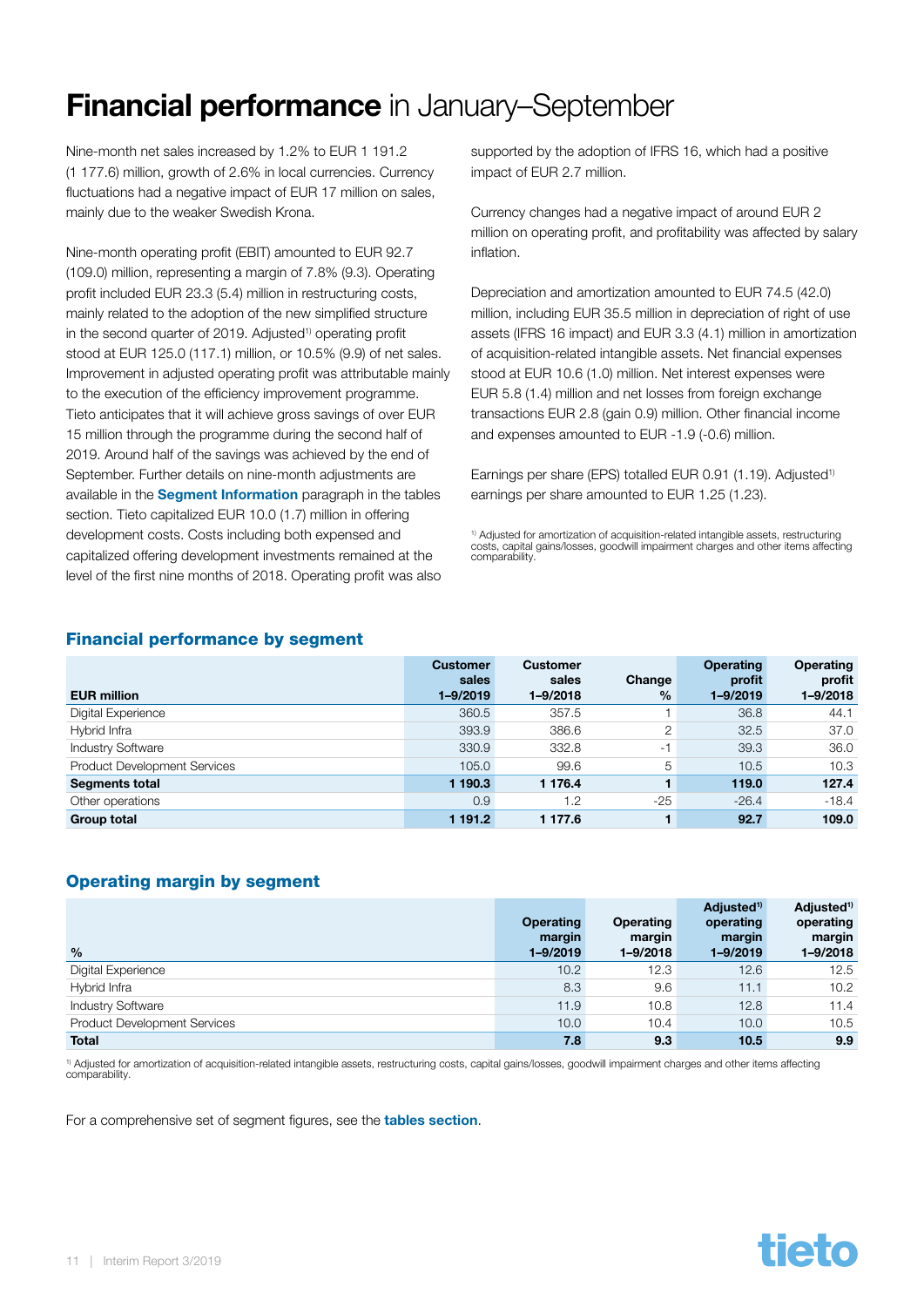#### <span id="page-11-0"></span>M&A impact by business

|                              | Growth, %<br>(in local<br>currencies)<br>$1 - 9/2019$ | Organic<br>growth, %<br>(in local<br>currencies)<br>$1 - 9/2019$ |
|------------------------------|-------------------------------------------------------|------------------------------------------------------------------|
| Digital Experience           |                                                       |                                                                  |
| Hybrid Infra                 | 3                                                     | 3                                                                |
| <b>Industry Software</b>     |                                                       | 2                                                                |
| Product Development Services | 8                                                     | 8                                                                |
| <b>Total</b>                 |                                                       | $\overline{2}$                                                   |

### **Cash flow, financing and investments**

Third-quarter net cash flow from operations amounted to EUR 69.6 (18.7) million, including a decrease of EUR 17.6 (increase of 24.7) million in net working capital. Payments for restructuring amounted to EUR 5.4 (2.2) million. The adoption of IFRS 16 had a positive impact of over EUR 10 million on the cash flow from operating activities (offset in the cash flow from financing activities). Additionally, the low comparison figure for the third quarter of 2018 was affected by the fact that the due date at the end of the quarter transferred a substantial amount of cash flow to the first week of October.

Nine-month net cash flow from operations amounted to EUR 150.0 (92.5) million, including a decrease of EUR 16.8 (increase of 29.1) million in net working capital. Payments for restructuring amounted to EUR 11.1 (6.6) million. Nine-month tax payments were EUR 24.3 (19.2) million. The adoption of IFRS 16 had a positive impact of over EUR 36 million on the cash flow from operating activities.

Capital expenditure totalled EUR 33.5 (28.3) million in the ninemonth period. Capital expenditure represented 2.8% (2.4) of net sales and was mainly related to data centres. Net payments for acquisitions totalled EUR 0.7 (10.2) million.

The equity ratio was 35.4% (41.9). Gearing increased to 73.3% (44.8). Interest-bearing net debt totalled EUR 309.1 (199.7) million, including EUR 247.5 (251.1) million in interest-bearing debt, EUR 146.9 (1.9) million in lease liabilities, EUR 5.6 (1.9) million in finance lease receivables, EUR 0.5 (0.4) million in other interest-bearing receivables and EUR 79.2 (51.0) million in cash and cash equivalents.

Interest-bearing long-term loans amounted to EUR 287.4 (100.7) million at the end of September, consisting of a EUR 100 million bond, an EUR 85 million loan from the European Investment Bank and EUR 102.6 million in lease liabilities. The bond of EUR 100 million will mature in September 2024 and it carries a coupon of fixed annual interest of 1.375%.

Interest-bearing short-term loans amounted to EUR 107.1 (152.3) million, mainly related to commercial papers, leasing liabilities and joint venture cash pool balances. The syndicated revolving credit facility of EUR 150 million expiring in May 2021 was not in use at the end of September.

In September, Tieto signed new credit facilities to support the merger. For more information about the new facilities, see the **[Strategy](#page-5-0) section.** 

# **Order backlog**

The significance of traditional measures for the order backlog is impacted by the shift from traditional large outsourcing agreements towards agile methods and consumption-based business models. Additionally, traditional development programmes are cut into smaller projects. While this change in customer behaviour affects the order backlog levels, it is not expected to have any significant impact on Tieto's market opportunity and business outlook.

The order backlog amounted to EUR 1 649 (1 564) million. Of the backlog, 23% (21) is expected to be invoiced during 2019. The order backlog includes all signed customer orders that have not been recognized as revenue, including estimates of the value of consumption-based contracts.

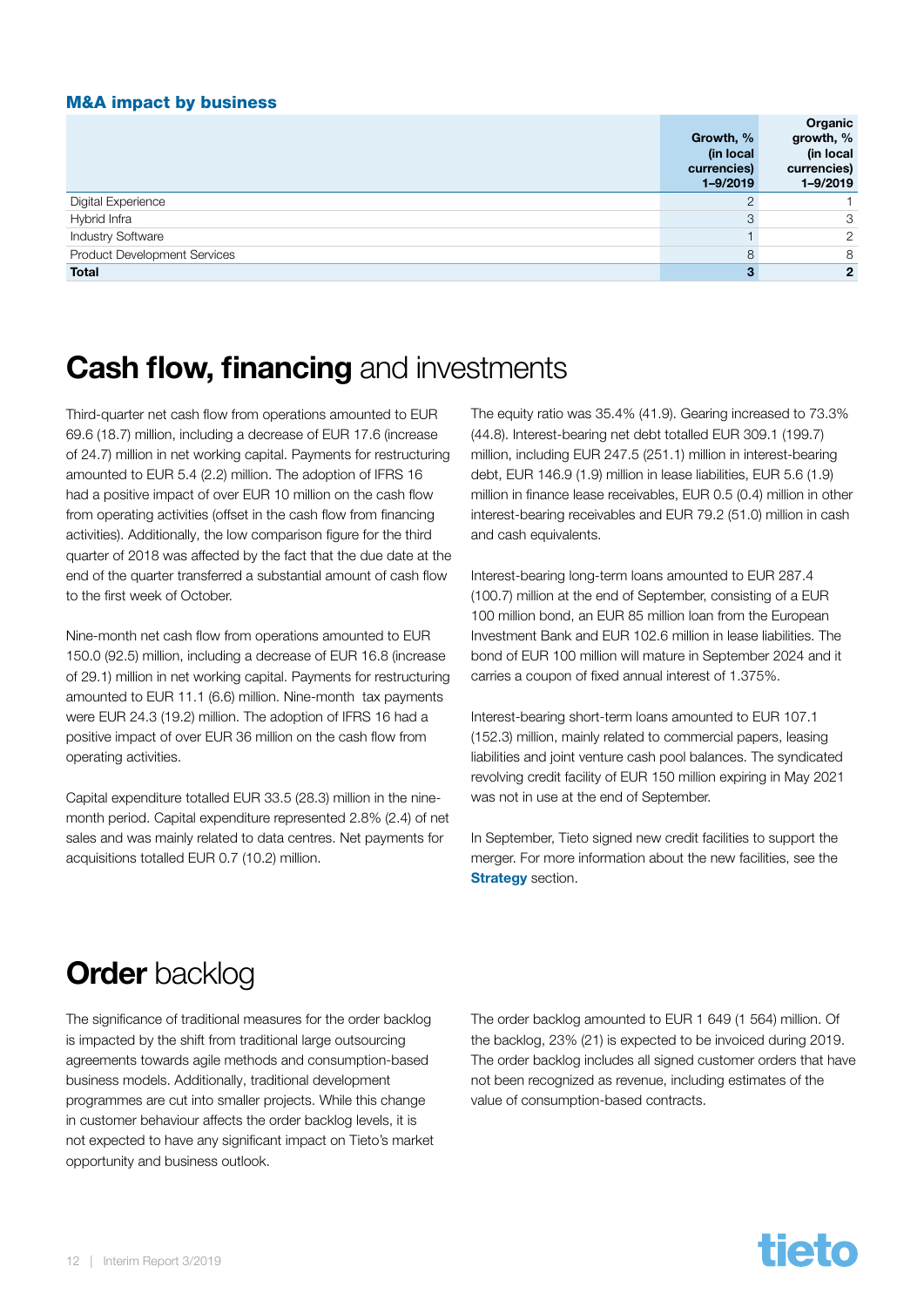# <span id="page-12-0"></span>**Major agreements** in January–September

Tieto has signed a number of new agreements during the period with customers across all the businesses. However, according to the terms and conditions of these agreements, Tieto is not able to disclose most of the contracts.

In January, Tieto signed an agreement with Goodyear for further development of a predictive tire maintenance solution (Goodyear TPMS). This solution reduces operational costs and vehicle emissions by means of advanced integration of IoT sensors, digital maps and predictive analytics. Tieto is Goodyear's main supplier for IoT cloud back-end applications, web and mobile front-ends, Quality Assurance and Applications Operations, all in an Agile DevOps environment.

In January, Tieto made a strategic IT partnership agreement with Ahlstrom-Munksjö, a global leader in sustainable and innovative fibre-based solutions. The seven-year agreement, covering Ahlstrom-Munksjö's business applications (order to cash ERP, MES and B2B services) availability, maintenance and development, is worth around EUR 19 million and includes an option to extend for up to two years. The partnership supports the execution of Ahlstrom-Munksjö's business transformation strategy.

In January, Tieto signed an agreement with Getswish to deliver SIAM, development, maintenance and operations of the Swish ecosystem. This critical, high transaction payment service will be delivered 24/7/365 according to an end-to-end DevOps delivery model. The deal worth SEK 170 million is a continuation to the agreement concluded in 2017 and extends over five years.

In February, Tieto signed a deal with Sweden's Health and Social Care Inspectorate (IVO). The agreement covers the development and management of IVO's strategic solutions for enhancing digitalization and business development. The deal is for five years with an option to extend for another two years. The contract value for the first five years is estimated to be around SEK 110 million.

In March, the City of Stockholm and Tieto deepened their cooperation by signing a new agreement for Business Process Management and digital support for welfare and healthcare services. The agreement is valid until March 2027 and includes an option to extend the agreement for seven years. The Business Process Management platform enables modelling, automation, execution, control, measurement and flow optimization.

In March, Tieto signed an agreement with Folksam to futureproof the customer's infrastructure. The two companies have cooperated since 2012. Folksam will use Tieto's standardized services within areas such as private cloud and service bundles such as IaaS, PaaS and SaaS. With the help of Tieto's Application Cloud Assessment service, Folksam will also get a clear overview of its application portfolio and continue its modernization journey towards cloud-based solutions. Folksam will also benefit from Avega's vast expertise within cloud solutions, agile change processes and Microsoft and RedHat services. The agreement is worth more than SEK 600 million and extends over five years.

In May, Tieto and Ericsson agreed that all of Ericsson's Radio Access Networks (RAN) software R&D activities in Lviv, Ukraine will be transferred to Tieto. According to the agreement, approximately 150 employees, located in Lviv, were offered new employment at Tieto. The companies will continue their strong partnership dating back to 2002 and Tieto continues to provide R&D services to Ericsson from the Lviv site in addition to establishing operations for other customers.

In May, Lyse decided to exercise an option for a two-year extension of the initial three-year contract concluded in 2016. The agreement covers data-driven services, cloud solutions, infrastructure operations and data centre services to Lyse and broad end-user IT support to 1 200 Lyse employees and consultants. Tieto will also help Lyse achieve its future Cloud First IT architecture, where data-driven services and information analysis are key drivers for success.

In June, Tieto and Lassila & Tikanoja (L&T) further strengthened their long-term partnership, under which Tieto provides company-wide IT services, including application management, service integration and management as well as hybrid infra services. According to the agreement, altogether 23 Lassila & Tikanoja employees will transfer to Tieto. The strategic IT partnership aims to accelerate L&T's digitalization and datadriven business initiatives.

In June, the Norwegian ministries selected Tieto as the supplier of their new case and archive system based on Tieto's Public 360°. The procurement supports the Government's strategy for a comprehensive ICT solution for the Prime Minister's office, the Ministries and the Norwegian Government Security and Service Organization. The agreement entails the delivery of IT solutions with implementation and maintenance for a period of six years with an option to extend by four years.

In June, Innovia Films and Tieto agreed on a business transformation programme for four mills, including the UK, Belgium, Australia and Mexico. The duration of the programme, based on TIPS, Tieto's solution for the forest industry, is 18 months.

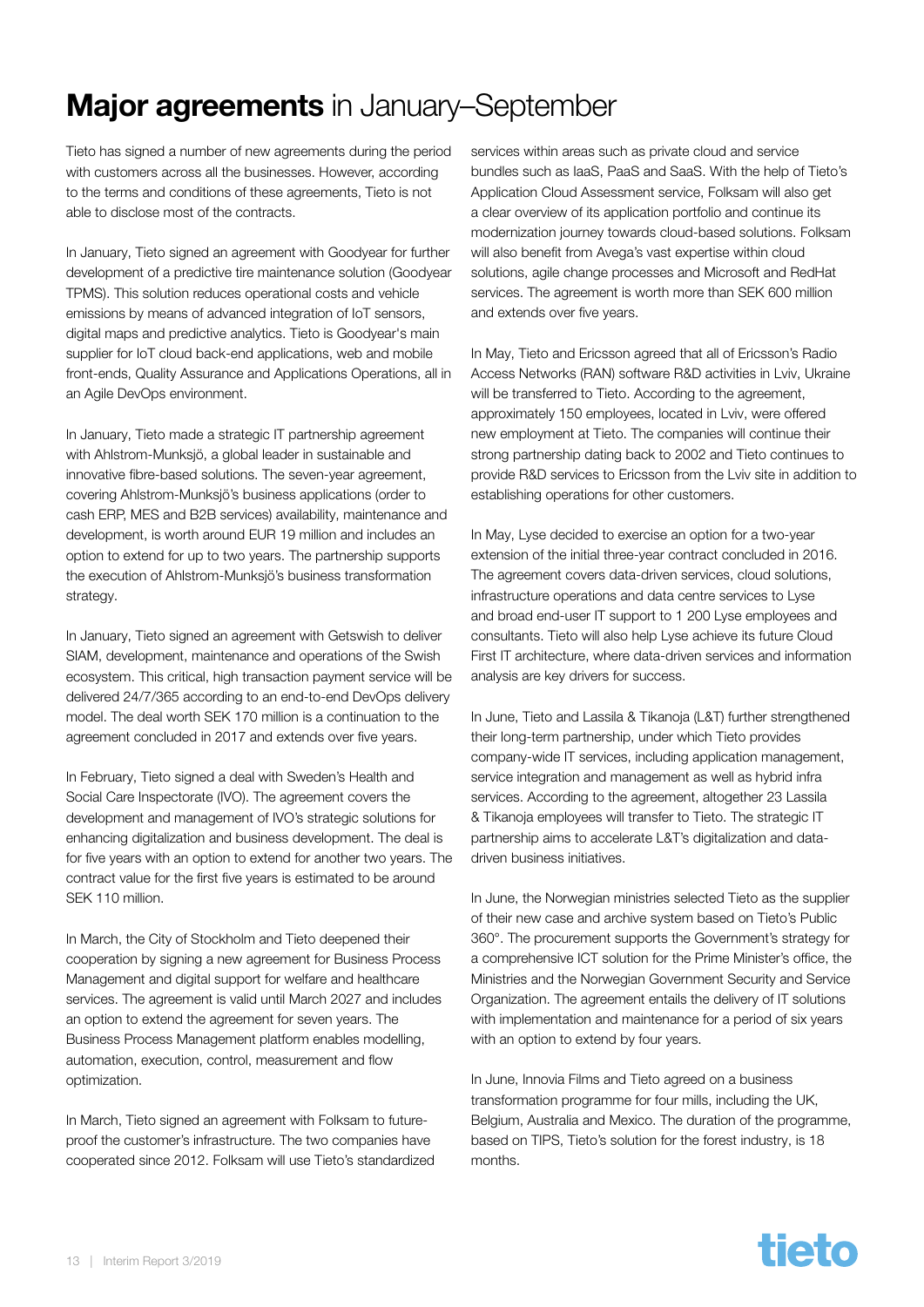<span id="page-13-0"></span>In July, Region Skåne chose Tieto to take on responsibility for its document and case management and drive the digitalization of its committee administration. The services will ensure modern, process-based administration of workflows. The agreement, with a contract value of around EUR 3 million, is for four years with an option to extend by another four years.

In September, Glaston, the technology leader in the glass processing industry, and Tieto announced a strategic ICT partnership. Glaston aims to streamline its ICT services and improve cost efficiency. The agreement covers infrastructure, end-user and application management services globally. The companies will work together to increase the level of digitalization and automation of Glaston's products and services as well as focus on better use of data by, for example, adopting Tieto's Data Platform. Additionally, centralization of ICT services will bring significant synergies. The services will be transferred to Tieto by the end of the first quarter of 2020.

In September, Suominen Corporation, a globally leading supplier of non-wovens, renewed a strategic IT partnership agreement with Tieto. The agreement covers Suominen Corporation's business applications for ERP and MES (Manufacturing Execution System) availability, maintenance and development. The partnership supports the execution of Suominen Corporation's business transformation strategy. The agreement is for four years with an optional one-year extension.

# Personnel

The number of full-time employees amounted to 15 175 (15 109) at the end of September. The number of full-time employees in the global delivery centres totalled 7 757 (7 649), or 51.1% (50.6) of all personnel.

In the nine-month period, the number of full-time employees was down by a net amount of 15, including net recruitments of over 500 and redundancies of close to 700. Additionally, new outsourcing agreements added over 100 new employees.

Attrition has been on the rise across Tieto's markets. The company, however, has been successful in attracting and retaining talent. The 12-month rolling employee turnover stood at 12.9% (11.7) at the end of September.

Group-level salary inflation is expected to be close to 4% on average in 2019. Tieto anticipates that more than half of the salary inflation will be offset by greater offshoring and management of the competence pyramid.

# Extraordinary General Meeting

The Extraordinary General Meeting of Tieto Corporation held on 3 September 2019 resolved on the statutory cross-border absorption merger of EVRY ASA into Tieto.

Timo Ahopelto, Tomas Franzén, Liselotte Hägertz Engstam, Harri-Pekka Kaukonen, Niko Pakalén and Endre Rangnes of the current members of the Board of Directors of Tieto were conditionally elected to continue to serve on the Board of

Directors of the combined company. Of the current members of the Board of Directors of EVRY, Rohan Haldea, Salim Nathoo and Leif Teksum were conditionally elected as new members of the Board of Directors of the combined company. Tomas Franzén, currently a member of the Board of Directors of Tieto, was conditionally elected as Chairman of the Board of Directors of the combined company.

# **Shares**

The number of Tieto shares amounted to 74 109 252 at the end of September. Tieto currently holds a total of 172 245 own shares, representing 0.2% of the total number of shares and voting rights. The number of outstanding shares, excluding the treasury shares, was 73 937 007 at the end of the period.

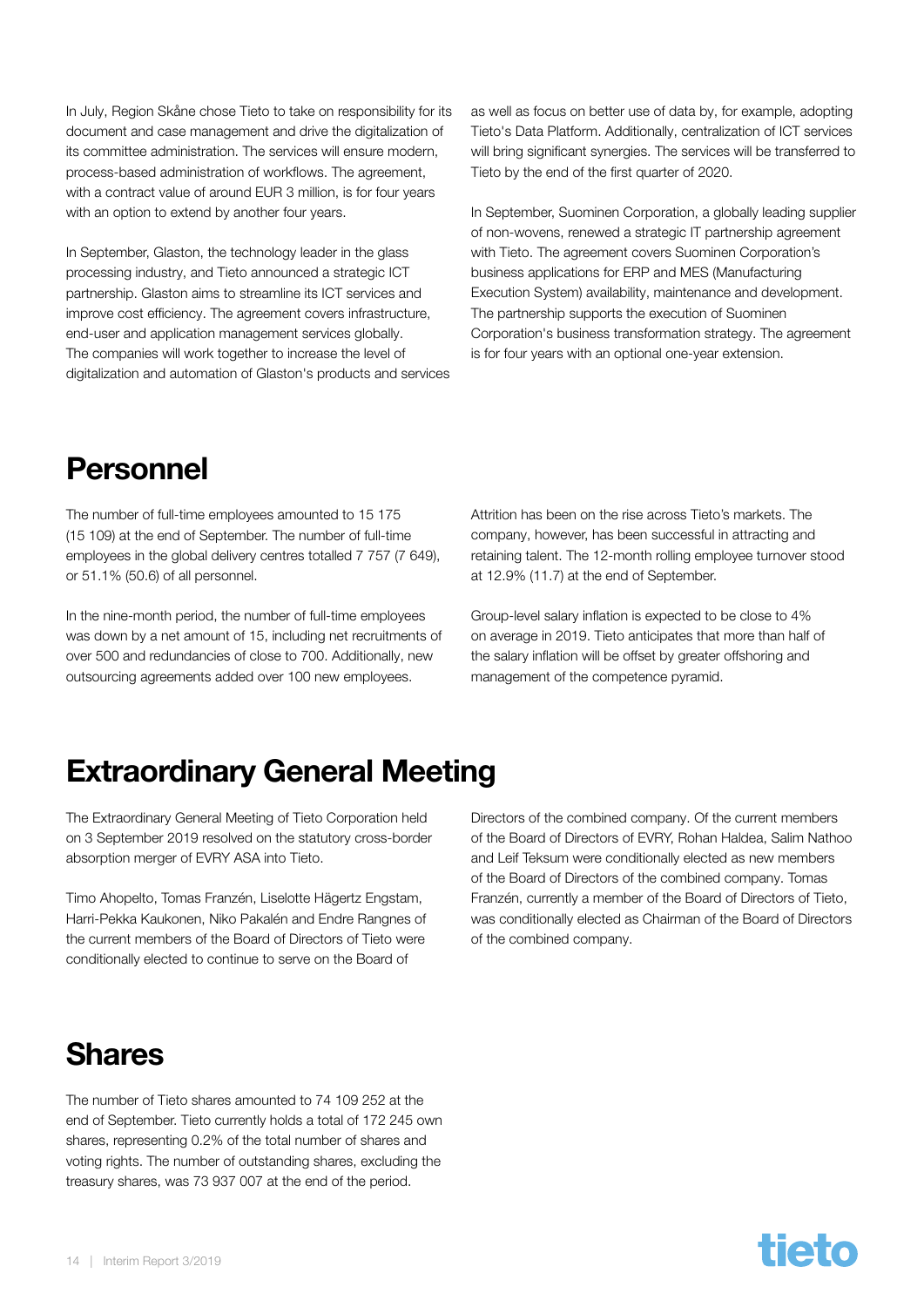# <span id="page-14-0"></span>Near-term risks and uncertainties

Consolidated net sales and profitability are sensitive to volatility in exchange rates, especially that of the Swedish Krona and Norwegian Krona. Sales to Sweden and Norway represent close to half of the Group's sales. Further details on management of currency risks are provided in the Financial Statements and on currency impacts at [www.tieto.com/currency](http://www.tieto.com/currency).

The transformation to the new operating model may continue to affect performance in the short term while the impact of the simplified structure on the full-year results is anticipated to be positive. Additionally, the planned merger of Tieto and EVRY may result in uncertainty and temporarily lower productivity in the short term. Tieto anticipates that the active employment market with high demand for specific competences may result in high attrition rates.

New disruptive technologies, such as cloud computing, drive customer demand towards standardized and less labourintensive solutions where automation plays an important role. These changes may result in the need for restructuring.

The company's development is relatively sensitive to changes in the demand from large customers as Tieto's top 10 customers currently account for 29% of its net sales, with Product Development Services having the highest customer concentration in the company. However, the share of top 10 customers has decreased by several percentage points during the past years.

Typical risks faced by the IT service industry relate to the development and implementation of new technologies and software. In Tieto's case these relate to both own software development and integration of third-party software carried out as project deliveries. Furthermore, additional technology licence fees and both the quality and timeliness of deliveries pose potential risks – and due to the nature of the business, IT service providers are vulnerable to disturbances, such as cybersecurity breaches.

The new EU General Data Protection Regulation took effect in May 2018. Tieto is well prepared for the GDPR although there is still uncertainty with regards to how the authorities will interpret the regulation and impose fines in case of personal data breaches. In addition to fulfilling its regulatory and contractual obligations, Tieto can tap into opportunities by helping customers in businesses such as security and application services.

Companies around the world are facing new risks arising from tax audits and some countries may introduce new regulation. Additionally, changes in the tax authorities' interpretations could have unfavourable impacts on taxpayers.

# **Full-year outlook** for 2019 unchanged

Tieto expects its full-year adjusted<sup>1)</sup> operating profit (EBIT) to increase from the previous year's level (EUR 168.0 million in 2018) added by the impact of IFRS  $16<sup>2</sup>$  to maintain comparability after the adoption of the new standard.

<sup>1)</sup> Adjusted for amortization of acquisition-related intangible assets, restructuring costs, capital gains/losses, goodwill impairment charges and other items affecting comparability.

<sup>2)</sup> The company estimates that the adoption of IFRS 16 will have a positive impact<br>on EBIT in 2019. In the nine-month period, the impact on EBIT was EUR 2.7<br>million. Comparative periods are not restated. More information

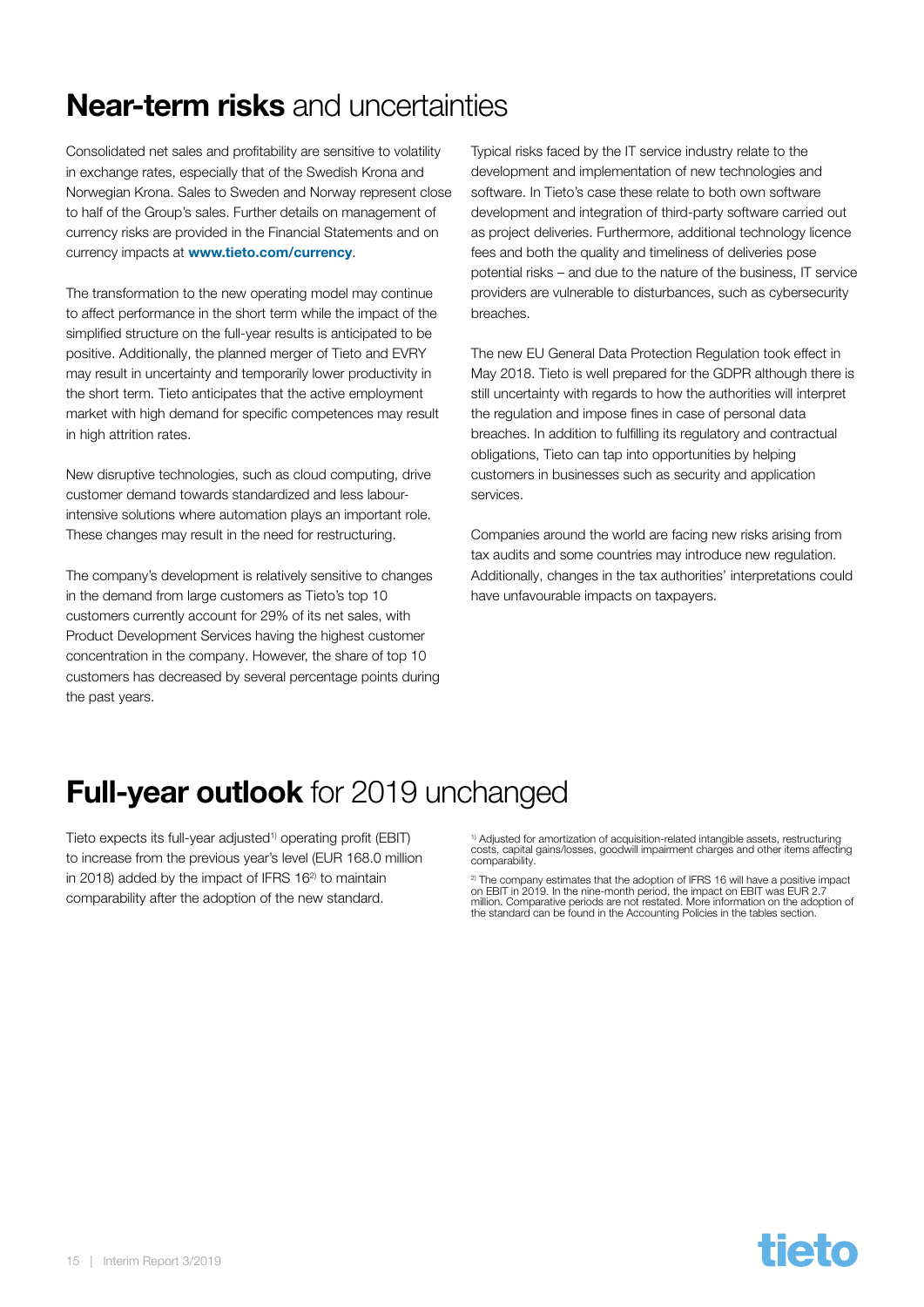# <span id="page-15-0"></span>Events after the period

On 16 October, Tieto and EVRY announced the planned Group Leadership and operating structure for the combined TietoEVRY. The appointments are subject to the closing of the merger, which is expected to take place during the fourth quarter of 2019, or during the first quarter of 2020 at the latest.

The country teams and service lines will constitute the businesses of TietoEVRY. The Group Leadership for TietoEVRY will consist of the following positions:

- Satu Kiiskinen, Managing Partner, Finland currently serves as Managing Partner Finland at Tieto.
- Christian Pedersen, Managing Partner, Norway currently serves as Executive Vice President, EVRY Norway and EVRY Nordic Consulting
- Karin Schreil, Managing Partner, Sweden currently serves as Executive Vice President, EVRY Sweden
- Thomas Nordås, Head of Digital Consulting currently serves as Managing Partner, Norway at Tieto.
- Johan Torstensson, Head of Cloud & Infra currently serves as Executive Vice President, Digital Platform Services at EVRY
- Christian Segersven, Head of Industry Software currently serves as Head of Industry Software at Tieto
- Williar Nesse, Head of Financial Services currently serves as Executive Vice President, EVRY Financial Services
- Tom Leskinen, Head of Product Development Services currently serves as Head of Product Development Services at Tieto
- Malin Fors-Skjæveland, TietoEVRY Integration Officer – currently serves as Executive Vice President for Sales Excellence at EVRY
- Ari Järvelä, Head of Operations currently serves as Head of Centers of Excellence at Tieto
- Trond Vinje, Head of HR currently serves as Executive Vice President, Human Resources at EVRY
- Kishore Ghadiyaram, Head of Strategy currently serves as Chief of Strategy at Tieto
- Tomi Hyryläinen, Chief Financial Officer currently serves as Chief Financial Officer at Tieto.

As announced on June 18, following the completion of the merger, Kimmo Alkio will be the Chief Executive Officer of TietoEVRY.

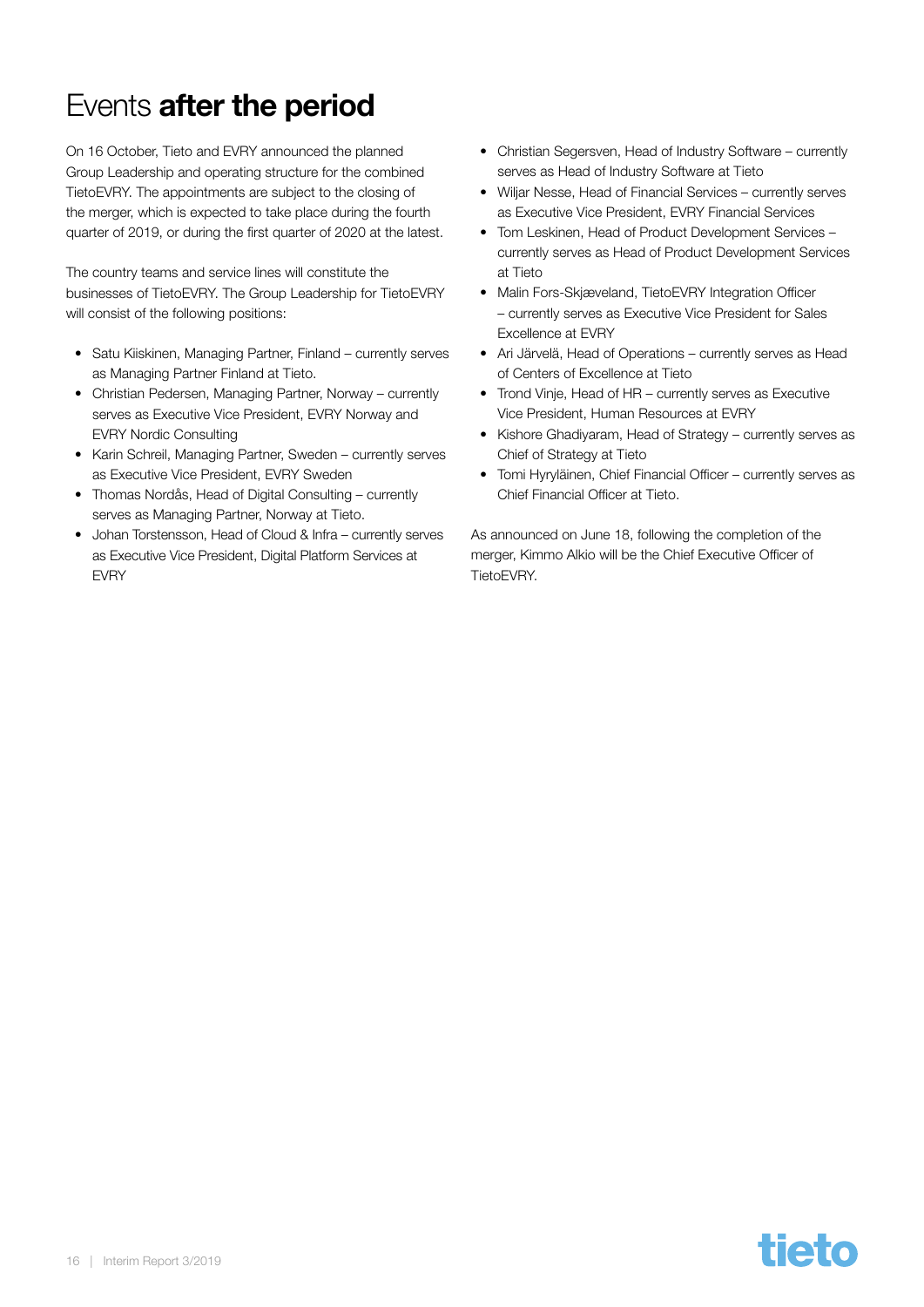<span id="page-16-0"></span>

Read more  $\longrightarrow$ 

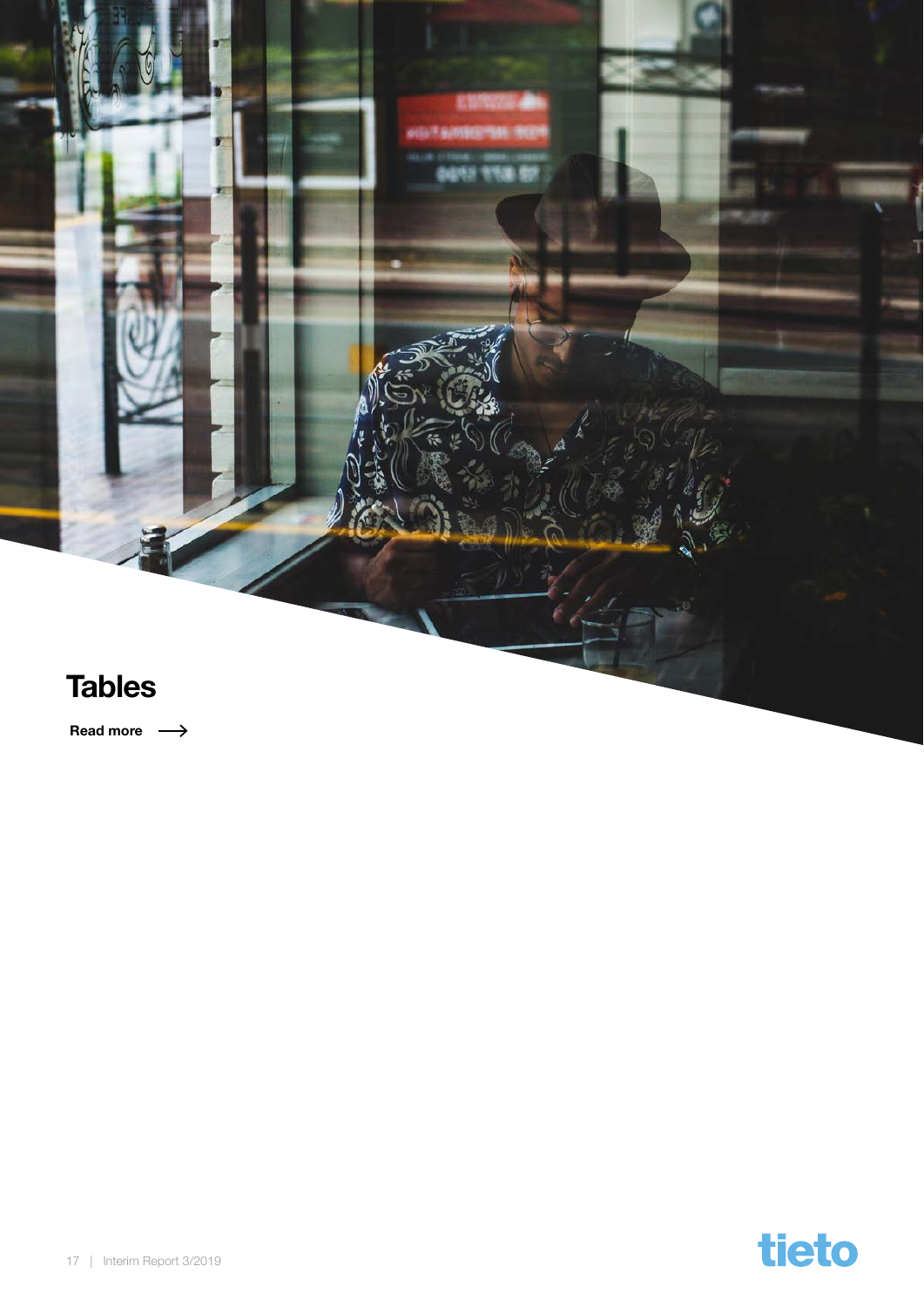### <span id="page-17-0"></span>Income statement

|                                                                                   | 2019                     | 2018     | 2019                     | 2018     | Change                   | 2018     |
|-----------------------------------------------------------------------------------|--------------------------|----------|--------------------------|----------|--------------------------|----------|
| <b>EUR million</b>                                                                | $7 - 9$                  | $7 - 9$  | $1 - 9$                  | $1 - 9$  | $\frac{0}{0}$            | $1 - 12$ |
| Net sales                                                                         | 379.6                    | 367.1    | 1 191.2                  | 1 177.6  | 1                        | 1 599.5  |
| Other operating income                                                            | 2.7                      | 3.3      | 13.0                     | 14.0     | $-7$                     | 22.0     |
| Materials and services                                                            | $-63.3$                  | $-57.3$  | $-188.9$                 | $-180.7$ | 5                        | $-247.9$ |
| Employee benefit expenses                                                         | $-204.9$                 | $-199.6$ | $-690.7$                 | $-665.3$ | 4                        | $-905.0$ |
| Depreciation and amortization                                                     | $-24.4$                  | $-13.0$  | $-74.5$                  | $-42.0$  | 77                       | $-55.0$  |
| Impairment losses                                                                 | $\overline{\phantom{0}}$ |          | $\overline{\phantom{0}}$ |          | $\overline{\phantom{0}}$ | $-2.9$   |
| Other operating expenses                                                          | $-53.0$                  | $-61.2$  | $-161.4$                 | $-198.1$ | $-19$                    | $-261.8$ |
| Share of results in joint ventures                                                | 1.1                      | 1.1      | 4.0                      | 3.4      | 17                       | 5.8      |
| <b>Operating profit (EBIT)</b>                                                    | 37.8                     | 40.4     | 92.7                     | 109.0    | $-15$                    | 154.7    |
| Interest and other financial income                                               | 0.4                      | 0.6      | 1.5                      | 1.7      | $-11$                    | 2.3      |
| Interest and other financial expenses                                             | $-2.8$                   | $-1.2$   | $-9.3$                   | $-3.7$   | >100                     | $-5.2$   |
| Net foreign exchange gains/losses                                                 | $-6.5$                   | 0.9      | $-2.8$                   | 0.9      | >100                     | 1.0      |
| <b>Profit before taxes</b>                                                        | 29.0                     | 40.7     | 82.1                     | 108.0    | $-24$                    | 152.8    |
| Income taxes                                                                      | $-7.1$                   | $-7.7$   | $-15.1$                  | $-20.4$  | $-26$                    | $-29.6$  |
| Net profit for the period                                                         | 21.9                     | 33.0     | 67.0                     | 87.6     | $-23$                    | 123.2    |
|                                                                                   |                          |          |                          |          |                          |          |
| Net profit for the period attributable to                                         |                          |          |                          |          |                          |          |
| Owners of the Parent company                                                      | 21.8                     | 33.0     | 67.0                     | 87.6     | $-23$                    | 123.2    |
| Non-controlling interest                                                          | 0.0                      | 0.0      | 0.0                      | 0.0      |                          | 0.0      |
|                                                                                   | 21.9                     | 33.0     | 67.0                     | 87.6     | $-23$                    | 123.2    |
|                                                                                   |                          |          |                          |          |                          |          |
| Earnings per share attributable to owners of the<br>Parent company, EUR per share |                          |          |                          |          |                          |          |
| Basic                                                                             | 0.30                     | 0.45     | 0.91                     | 1.19     | $-24$                    | 1.67     |
| <b>Diluted</b>                                                                    | 0.30                     | 0.45     | 0.91                     | 1.18     | $-24$                    | 1.66     |

### Statement of other comprehensive income

|                                                                       | 2019    | 2018    | 2019    | 2018    | Change        | 2018     |
|-----------------------------------------------------------------------|---------|---------|---------|---------|---------------|----------|
| <b>EUR million</b>                                                    | $7 - 9$ | $7 - 9$ | $1 - 9$ | $1 - 9$ | $\frac{0}{0}$ | $1 - 12$ |
| Net profit for the period                                             | 21.9    | 33.0    | 67.0    | 87.6    | $-23$         | 123.2    |
| Items that may be reclassified subsequently to profit<br>or loss      |         |         |         |         |               |          |
| Translation differences                                               | $-4.1$  | 1.8     | $-7.2$  | $-14.9$ | $-52$         | $-15.9$  |
| Cash flow hedges, net of tax                                          | $-2.5$  |         | $-0.8$  |         | 100           |          |
| Items that will not be reclassified subsequently to<br>profit or loss |         |         |         |         |               |          |
| Remeasurements of the defined benefit plans, net                      |         |         |         |         |               |          |
| of tax                                                                | $-8.6$  | $-0.2$  | $-11.0$ | $-0.8$  | >100          | $-0.5$   |
| Total comprehensive income                                            | 6.7     | 34.6    | 48.0    | 71.9    | $-33$         | 106.8    |
| Total comprehensive income attributable to                            |         |         |         |         |               |          |
| Owners of the Parent company                                          | 6.7     | 34.6    | 48.0    | 71.9    | -33           | 106.8    |
| Non-controlling interest                                              | 0.0     | 0.0     | 0.0     | 0.0     |               | 0.0      |
|                                                                       | 6.7     | 34.6    | 48.0    | 71.9    | $-33$         | 106.8    |

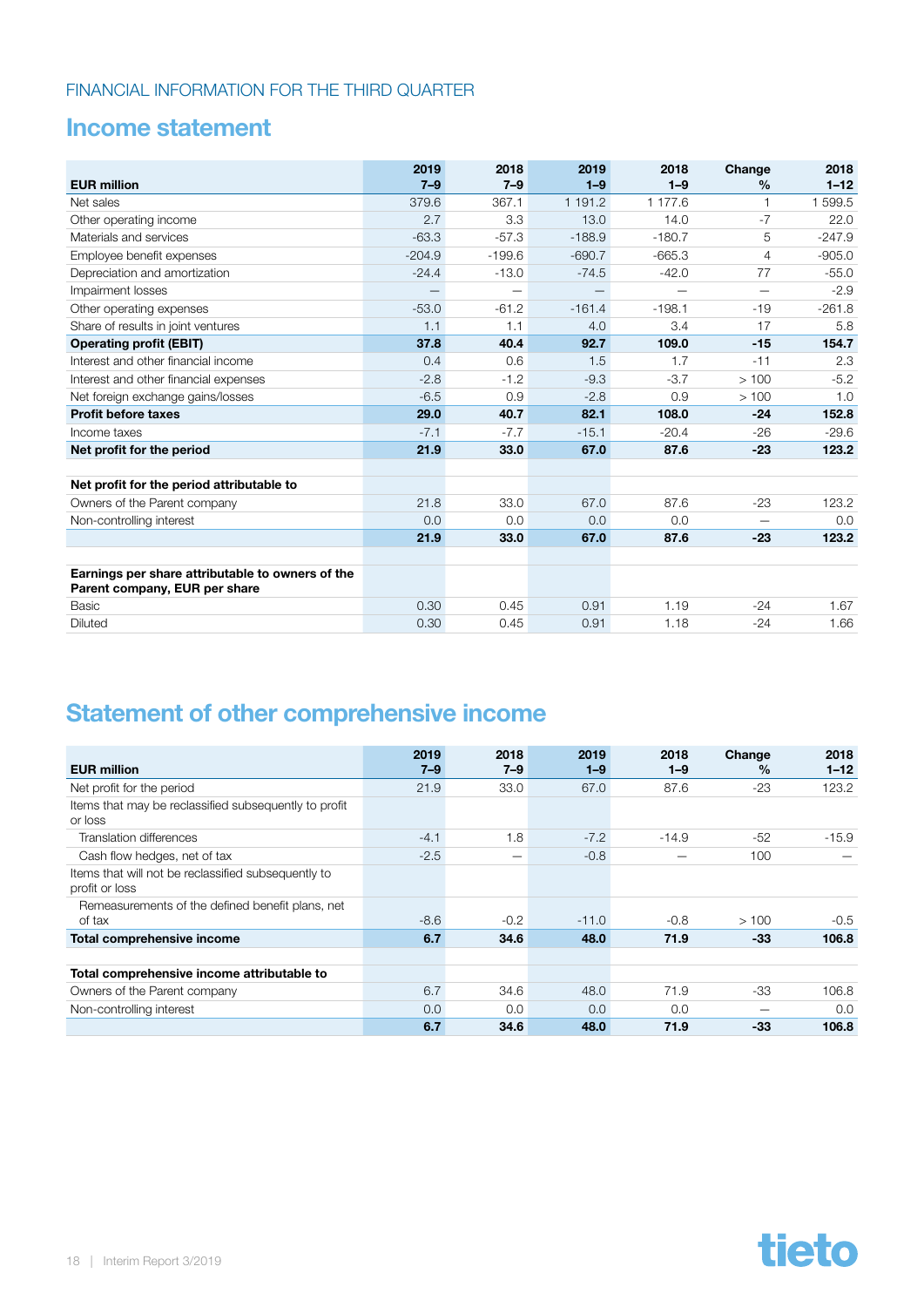### <span id="page-18-0"></span>Statement of financial position

#### Assets

| <b>EUR million</b>                          | 2019<br>30 Sep | 2018<br>30 Sep | Change<br>$\frac{0}{0}$ | 2018<br>31 Dec |
|---------------------------------------------|----------------|----------------|-------------------------|----------------|
| Goodwill                                    | 435.9          | 439.7          | $-1$                    | 442.6          |
| Other intangible assets                     | 46.4           | 43.2           |                         | 45.6           |
| Property, plant and equipment               | 83.0           | 88.9           | $-7$                    | 92.3           |
| Right-of-use assets                         | 145.1          |                | 100                     |                |
| Interests in joint ventures                 | 16.4           | 16.5           | $-1$                    | 16.0           |
| Deferred tax assets                         | 24.6           | 25.4           | $-3$                    | 23.6           |
| Defined benefit plan assets <sup>1)</sup>   |                | 7.0            | $-100$                  | 5.5            |
| Finance lease receivables                   | 3.9            | 0.8            | >100                    | 0.7            |
| Other financial assets at amortized cost    | 0.5            | 0.4            | 15                      | 0.5            |
| Other financial assets at fair value        | 0.5            | 0.5            | $-11$                   | 0.5            |
| Other non-current receivables <sup>1)</sup> | 14.4           | 12.8           | 13                      | 14.9           |
| Total non-current assets                    | 770.7          | 635.3          | 21                      | 642.3          |
|                                             |                |                |                         |                |
| Trade and other receivables <sup>1)</sup>   | 360.6          | 398.7          | $-10$                   | 379.4          |
| Financial assets at fair value              | 3.6            | 2.1            | 71                      | 3.6            |
| Finance lease receivables                   | 1.7            | 1.1            | 52                      | 0.9            |
| Current tax assets                          | 15.8           | 11.6           | 36                      | 6.9            |
| Cash and cash equivalents                   | 79.2           | 51.0           | 55                      | 164.6          |
| <b>Total current assets</b>                 | 461.0          | 464.5          | $-1$                    | 555.3          |
|                                             |                |                |                         |                |
| <b>Total assets</b>                         | 1 231.7        | 1 099.8        | 12                      | 1 197.6        |

#### Equity and Liabilities

| <b>EUR million</b>                                     | 2019<br>30 Sep | 2018<br>30 Sep | Change<br>$\frac{0}{0}$  | 2018<br>31 Dec |
|--------------------------------------------------------|----------------|----------------|--------------------------|----------------|
| Share capital, share issue premiums and other reserves | 116.9          | 117.9          | $-1$                     | 118.0          |
| Invested unrestricted equity reserve                   | 12.8           | 12.8           | $\circ$                  | 12.8           |
| Retained earnings                                      | 292.1          | 314.6          | $-7$                     | 351.6          |
| Equity attributable to owners of the Parent company    | 421.8          | 445.3          | -5                       | 482.5          |
| Non-controlling interest                               | 0.0            | 0.0            | $\overline{\phantom{0}}$ | 0.0            |
| <b>Total equity</b>                                    | 421.8          | 445.3          | -5                       | 482.5          |
|                                                        |                |                |                          |                |
| Loans                                                  | 184.7          | 99.6           | 85                       | 184.6          |
| Lease liabilities                                      | 102.6          | 1.1            | >100                     | 0.8            |
| Deferred tax liabilities                               | 31.9           | 37.1           | $-14$                    | 38.0           |
| Provisions                                             | 3.3            | 2.2            | 53                       | 3.3            |
| Defined benefit obligations                            | 17.6           | 11.0           | 60                       | 9.9            |
| Other non-current liabilities                          | 2.4            | 3.8            | $-37$                    | 3.2            |
| <b>Total non-current liabilities</b>                   | 342.6          | 154.8          | >100                     | 240.0          |
|                                                        |                |                |                          |                |
| Trade and other payables                               | 330.1          | 331.1          | $\overline{0}$           | 339.7          |
| Financial liabilities at fair value                    | 3.9            | 1.1            | >100                     | 0.4            |
| Current tax liabilities                                | 11.3           | 8.9            | 27                       | 8.9            |
| Loans                                                  | 62.8           | 151.5          | $-59$                    | 117.8          |
| Lease liabilities                                      | 44.3           | 0.8            | >100                     | 0.8            |
| Provisions                                             | 15.0           | 6.2            | >100                     | 7.4            |
| <b>Total current liabilities</b>                       | 467.3          | 499.7          | -6                       | 475.0          |
|                                                        |                |                |                          |                |
| <b>Total equity and liabilities</b>                    | 1 231.7        | 1 099.8        | 12                       | 1 197.6        |

1) Comparative figures reclassified from current to non-current assets.

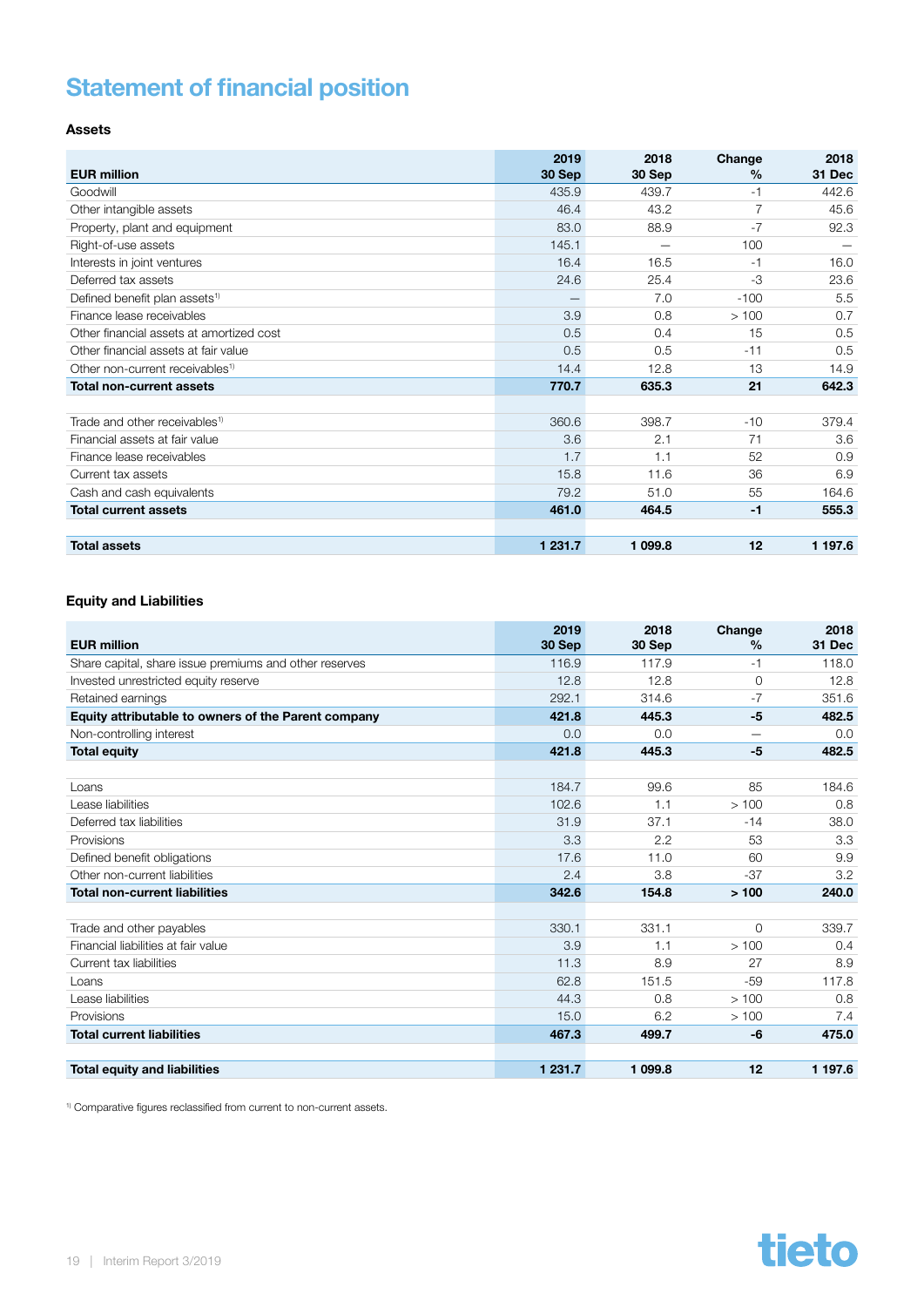# <span id="page-19-0"></span>Statement of changes in shareholders' equity

|                                                                          | <b>Owners of the Parent company</b> |                                                     |                          |                                      |                          |                                                    |                           |              |                                      |                        |
|--------------------------------------------------------------------------|-------------------------------------|-----------------------------------------------------|--------------------------|--------------------------------------|--------------------------|----------------------------------------------------|---------------------------|--------------|--------------------------------------|------------------------|
| <b>EUR million</b>                                                       | <b>Share</b><br>capital             | <b>Share</b><br>premium<br>and<br>other<br>reserves | Own<br>shares            | Trans-<br>lation<br>differ-<br>ences | Cash<br>flow<br>hedges   | Invested<br>unre-<br>stricted<br>equity<br>reserve | Re-<br>tained<br>earnings | <b>Total</b> | Non-<br>control-<br>ling<br>interest | <b>Total</b><br>equity |
| 31 Dec 2018                                                              | 76.6                                | 41.5                                                | $-5.1$                   | $-93.3$                              |                          | 12.8                                               | 450.1                     | 482.5        | 0.0                                  | 482.5                  |
|                                                                          |                                     |                                                     |                          |                                      |                          |                                                    |                           |              |                                      |                        |
| <b>Comprehensive income</b>                                              | $\overline{\phantom{a}}$            |                                                     |                          |                                      |                          | ÷                                                  |                           |              |                                      |                        |
| Net profit for the period                                                |                                     |                                                     |                          |                                      |                          |                                                    | 67.0                      | 67.0         | 0.0                                  | 67.0                   |
| <b>Other comprehensive</b><br>income, net of tax                         |                                     |                                                     |                          |                                      |                          |                                                    |                           |              |                                      |                        |
| Remeasurements of the<br>defined benefit plans, net<br>of tax            | —                                   |                                                     |                          |                                      |                          | —                                                  | $-11.0$                   | $-11.0$      | $\overline{\phantom{0}}$             | $-11.0$                |
| Translation differences                                                  | —                                   | $-1.2$                                              | $\overline{\phantom{0}}$ | $-8.7$                               | $\overline{\phantom{0}}$ | $\overline{\phantom{0}}$                           | 2.7                       | $-7.2$       | $\overbrace{\phantom{1232211}}$      | $-7.2$                 |
| Cash flow hedges,<br>net of tax                                          |                                     |                                                     |                          |                                      | $-0.8$                   |                                                    | —                         | $-0.8$       | $\qquad \qquad$                      | $-0.8$                 |
| <b>Total comprehensive</b><br>income                                     |                                     | $-1.2$                                              |                          | $-8.7$                               | $-0.8$                   |                                                    | 58.7                      | 48.0         | 0.0                                  | 48.0                   |
| <b>Transactions with</b><br>owners                                       |                                     |                                                     |                          |                                      |                          |                                                    |                           |              |                                      |                        |
| <b>Contributions and</b><br>distributions                                |                                     |                                                     |                          |                                      |                          |                                                    |                           |              |                                      |                        |
| Share-based incentive<br>plans                                           |                                     |                                                     | 2.2                      |                                      |                          |                                                    | $-3.7$                    | $-1.5$       | $\qquad \qquad -$                    | $-1.5$                 |
| <b>Dividends</b>                                                         |                                     |                                                     | $\overline{\phantom{0}}$ |                                      |                          |                                                    | $-107.2$                  | $-107.2$     | $\overline{\phantom{0}}$             | $-107.2$               |
| <b>Changes in ownership</b><br>interests                                 |                                     |                                                     |                          |                                      |                          |                                                    |                           |              |                                      |                        |
| Acquisition of non-<br>controlling interest without<br>change in control |                                     |                                                     |                          |                                      |                          |                                                    |                           |              |                                      |                        |
| <b>Total transactions with</b><br>owners                                 |                                     |                                                     | 2.2                      |                                      |                          |                                                    | $-110.9$                  | $-108.7$     |                                      | $-108.7$               |
| 30 Sep 2019                                                              | 76.6                                | 40.3                                                | $-2.9$                   | $-102.1$                             | $-0.8$                   | 12.8                                               | 397.8                     | 421.8        | 0.0                                  | 421.8                  |

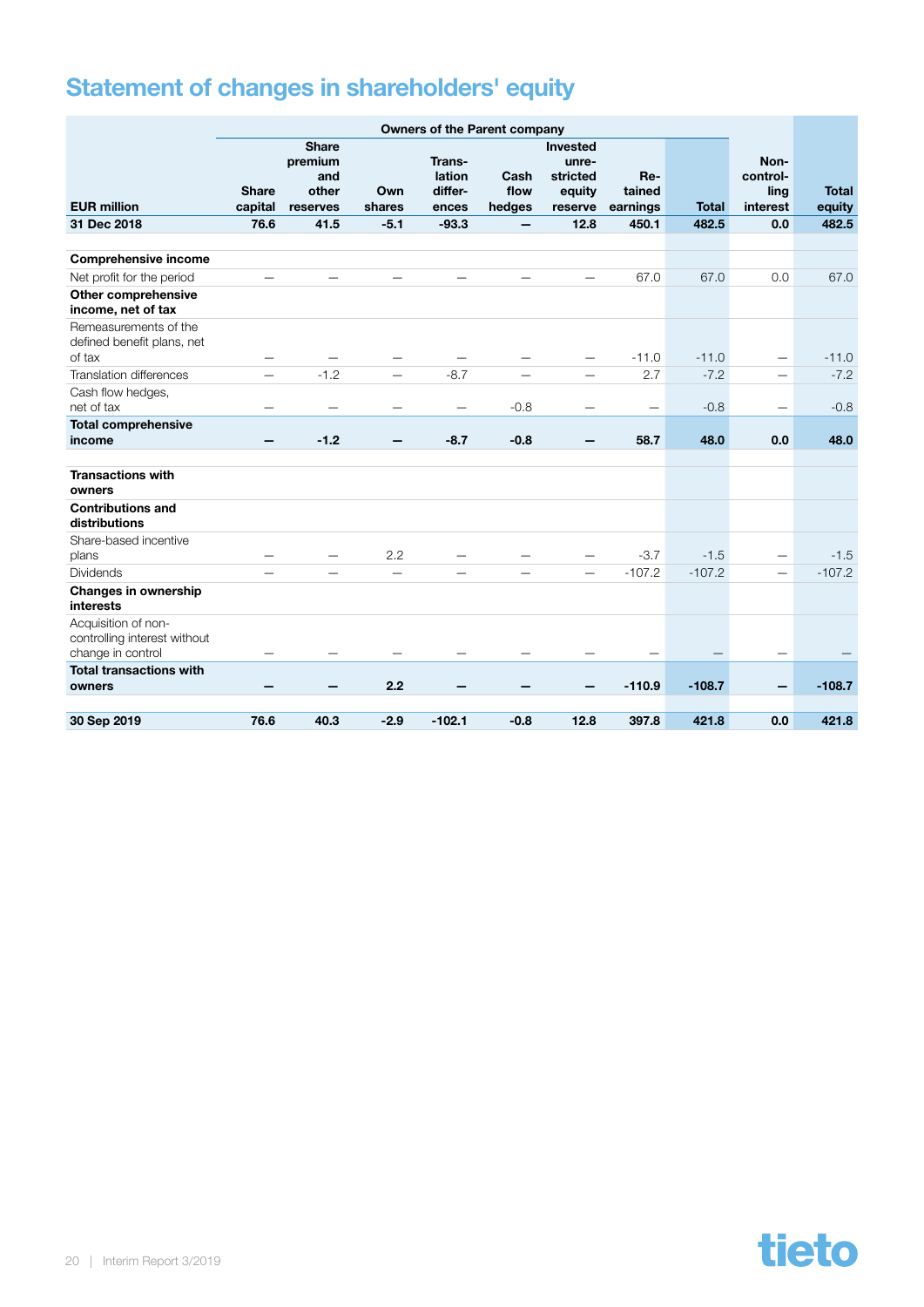|                                                                 |              |                         | <b>Owners of the Parent company</b> |                          |                          |          |              |                          |              |
|-----------------------------------------------------------------|--------------|-------------------------|-------------------------------------|--------------------------|--------------------------|----------|--------------|--------------------------|--------------|
|                                                                 |              | <b>Share</b><br>premium |                                     | Trans-                   | <b>Invested</b><br>unre- |          |              | Non-                     |              |
|                                                                 |              | and                     |                                     | lation                   | stricted                 | Re-      |              | control-                 |              |
|                                                                 | <b>Share</b> | other                   | Own                                 | differ-                  | equity                   | tained   |              | ling                     | <b>Total</b> |
| <b>EUR</b> million                                              | capital      | reserves                | shares                              | ences                    | reserve                  | earnings | <b>Total</b> | interest                 | equity       |
| 31 Dec 2017                                                     | 76.6         | 42.6                    | $-11.6$                             | $-78.5$                  | 12.8                     | 433.3    | 475.2        | 0.4                      | 475.6        |
| Adjustment on initial application of<br>IFRS 9, net of tax      |              |                         |                                     |                          |                          | 0.2      | 0.2          |                          | 0.2          |
| Adjustment on initial application of<br><b>IFRS 2 amendment</b> | -            | -                       |                                     |                          | $\overline{\phantom{0}}$ | 4.0      | 4.0          |                          | 4.0          |
| Other adjustment                                                | —            | —                       | 3.9                                 | —                        | —                        | $-3.9$   | 0.0          |                          | 0.0          |
| 1 Jan 2018                                                      | 76.6         | 42.6                    | $-7.7$                              | $-78.5$                  | 12.8                     | 433.5    | 479.3        | 0.4                      | 479.7        |
| <b>Comprehensive income</b>                                     |              |                         |                                     |                          |                          |          |              |                          |              |
| Net profit for the period                                       |              |                         |                                     | $\overline{\phantom{0}}$ | $\overline{\phantom{0}}$ | 87.6     | 87.6         | 0.0                      | 87.6         |
| Other comprehensive income,<br>net of tax                       |              |                         |                                     |                          |                          |          |              |                          |              |
| Remeasurements of the defined<br>benefit plans, net of tax      |              |                         |                                     |                          | —                        | $-0.8$   | $-0.8$       |                          | $-0.8$       |
| <b>Translation differences</b>                                  |              | $-1.3$                  |                                     | $-13.5$                  | $\overline{\phantom{0}}$ | $-0.1$   | $-14.9$      |                          | $-14.9$      |
| Total comprehensive income                                      |              | $-1.3$                  | -                                   | $-13.5$                  | —                        | 86.7     | 71.9         | 0.0                      | 71.9         |
| <b>Transactions with owners</b>                                 |              |                         |                                     |                          |                          |          |              |                          |              |
| <b>Contributions and distributions</b>                          |              |                         |                                     |                          |                          |          |              |                          |              |
| Share-based incentive plans                                     | —            | —                       | 2.6                                 | $\overline{\phantom{0}}$ | $\overline{\phantom{0}}$ | $-2.5$   | 0.1          | $\overline{\phantom{0}}$ | 0.1          |
| <b>Dividends</b>                                                |              |                         |                                     |                          | —                        | $-103.4$ | $-103.4$     | $\overline{\phantom{0}}$ | $-103.4$     |
| Changes in ownership interests                                  |              |                         |                                     |                          |                          |          |              |                          |              |
| Acquisition of non-controlling interest                         |              |                         |                                     |                          |                          |          |              |                          |              |
| without change in control                                       |              |                         |                                     |                          | —                        | $-2.6$   | $-2.6$       | $-0.4$                   | $-3.0$       |
| <b>Total transactions with owners</b>                           |              | -                       | 2.6                                 |                          | —                        | $-108.5$ | $-105.9$     | $-0.4$                   | $-106.3$     |
| 30 Sep 2018                                                     | 76.6         | 41.3                    | $-5.1$                              | $-92.0$                  | 12.8                     | 411.7    | 445.3        | 0.0                      | 445.3        |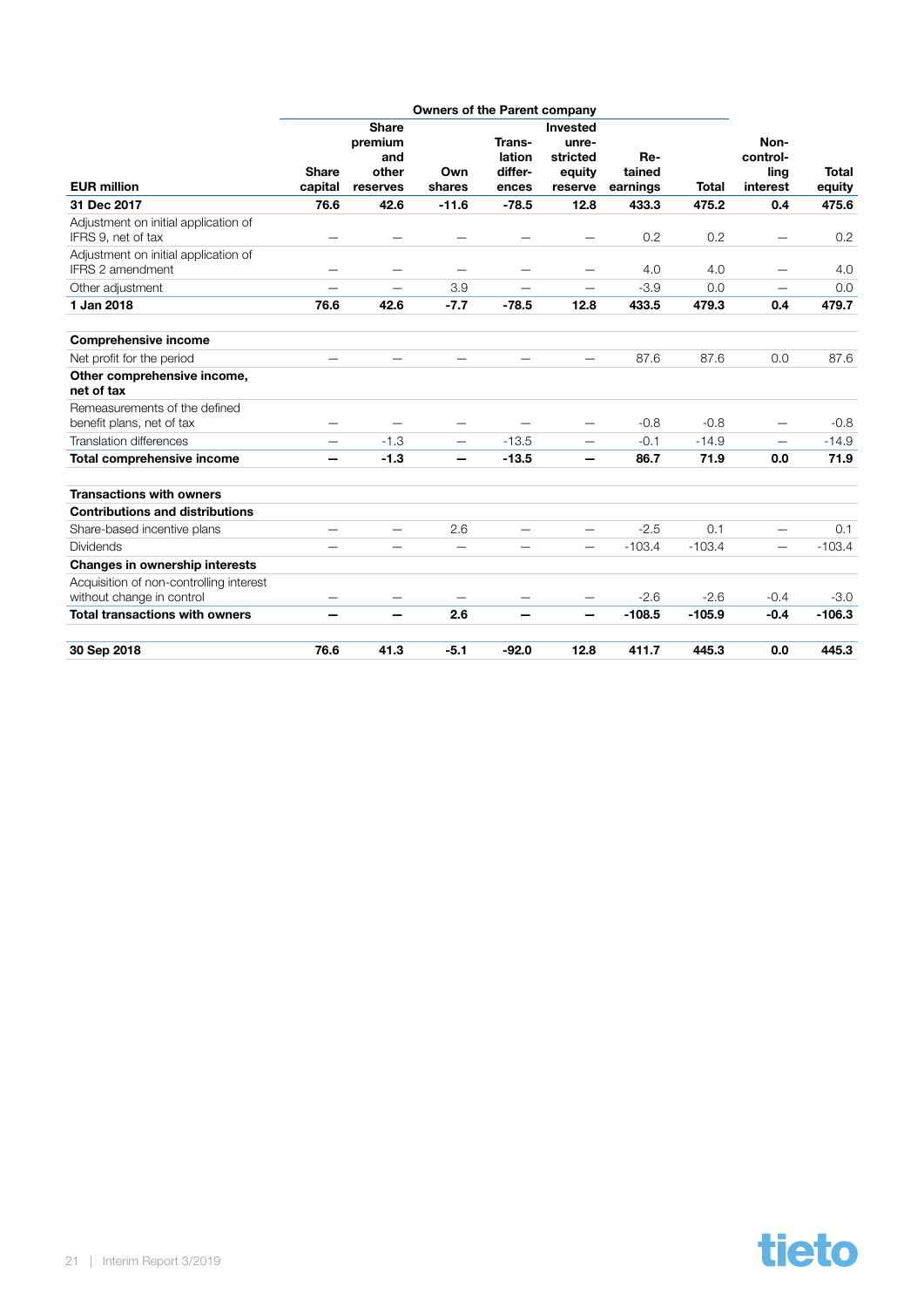### <span id="page-21-0"></span>Statement of cash flows

| <b>EUR million</b>                                                        | 2019<br>$7 - 9$          | 2018<br>$7 - 9$          | 2019<br>$1-9$ | 2018<br>$1-9$ | 2018<br>$1 - 12$ |
|---------------------------------------------------------------------------|--------------------------|--------------------------|---------------|---------------|------------------|
| Cash flow from operating activities                                       |                          |                          |               |               |                  |
| Net profit for the period                                                 | 21.9                     | 33.0                     | 67.0          | 87.6          | 123.2            |
| Adjustments                                                               |                          |                          |               |               |                  |
| Depreciation, amortization and impairment losses <sup>1)</sup>            | 24.4                     | 13.0                     | 74.5          | 42.0          | 57.9             |
| Profit/loss on sale of property, plant and equipment,                     |                          |                          |               |               |                  |
| subsidiaries and business operations                                      | $\overline{\phantom{0}}$ | $-1.7$                   |               | $-4.7$        | $-5.0$           |
| Share of results in joint ventures                                        | $-1.1$                   | $-1.1$                   | $-4.0$        | $-3.4$        | $-5.8$           |
| Other adjustments                                                         | 0.5                      | $-0.7$                   | 0.3           | 1.2           | $-0.1$           |
| Net financial expenses                                                    | 8.8                      | $-0.3$                   | 10.6          | 1.0           | 1.9              |
| Income taxes                                                              | 7.1                      | 7.7                      | 15.1          | 20.4          | 29.6             |
| Change in net working capital                                             | 17.6                     | $-24.7$                  | 16.8          | $-29.1$       | $-3.2$           |
| Cash generated from operating activities before                           |                          |                          |               |               |                  |
| interests and taxes                                                       | 79.2                     | 25.2                     | 180.3         | 115.0         | 198.6            |
| Net financial expenses paid                                               | $-3.8$                   | $-1.1$                   | $-9.6$        | $-6.4$        | $-6.1$           |
| Dividends received                                                        | $\equiv$                 | 0.0                      | 3.6           | 3.2           | 3.2              |
| Income taxes paid                                                         | $-5.8$                   | $-5.4$                   | $-24.3$       | $-19.2$       | $-21.4$          |
| Cash flow from operating activities                                       | 69.6                     | 18.7                     | 150.0         | 92.5          | 174.2            |
| Cash flow from investing activities                                       |                          |                          |               |               |                  |
| Acquisition of subsidiaries and business operations, net of               |                          |                          |               |               |                  |
| cash acquired                                                             | $-0.1$                   |                          | $-0.7$        | $-10.2$       | $-14.5$          |
| Capital expenditure                                                       | $-11.6$                  | $-9.6$                   | $-33.5$       | $-28.3$       | $-45.0$          |
| Disposal of subsidiaries and business operations, net of cash<br>disposed |                          | 1.3                      | 0.3           | 8.4           | 8.4              |
| Proceeds from sale of property, plant and equipment                       | 0.0                      | 0.0                      | 0.0           | 0.1           | 0.6              |
| Change in loan receivables                                                | $-1.2$                   | 0.3                      | $-4.0$        | 0.9           | 1.2              |
| Cash flow from investing activities                                       | $-12.9$                  | $-7.8$                   | $-38.0$       | $-29.0$       | $-49.3$          |
| Cash flow from financing activities                                       |                          |                          |               |               |                  |
| Dividends paid                                                            | $\equiv$                 | $\overline{\phantom{0}}$ | $-107.4$      | $-103.4$      | $-103.4$         |
| Repayments of lease liabilities <sup>1)</sup>                             | $-10.9$                  | $-0.2$                   | $-36.4$       | $-0.6$        | $-0.8$           |
| Change in interest-bearing liabilities <sup>2)</sup>                      | $-38.0$                  | $-26.1$                  | $-55.0$       | 15.2          | 66.5             |
| Other financing cash flow                                                 |                          | 0.9                      |               | $-3.3$        | $-3.5$           |
| Cash flow from financing activities                                       | $-48.9$                  | $-25.4$                  | $-198.7$      | $-92.1$       | $-41.2$          |
|                                                                           |                          |                          |               |               |                  |
| Change in cash and cash equivalents                                       | 7.8                      | $-14.5$                  | $-86.7$       | $-28.6$       | 83.7             |
| Cash and cash equivalents at the beginning of period                      | 71.7                     | 67.4                     | 164.6         | 78.2          | 78.2             |
| Foreign exchange differences                                              | $-0.3$                   | $-1.9$                   | 1.3           | 1.4           | 2.7              |
| Change in cash and cash equivalents                                       | 7.8                      | $-14.5$                  | $-86.7$       | $-28.6$       | 83.7             |
| Cash and cash equivalents at the end of period                            | 79.2                     | 51.0                     | 79.2          | 51.0          | 164.6            |

1) IFRS 16 Leases adopted on 1 January 2019 retrospectively by using the cumulative catch up method and 2018 comparatives have not been restated.

<sup>2)</sup> During the second quarter 2019, the Group repaid the EUR 100 million bond.

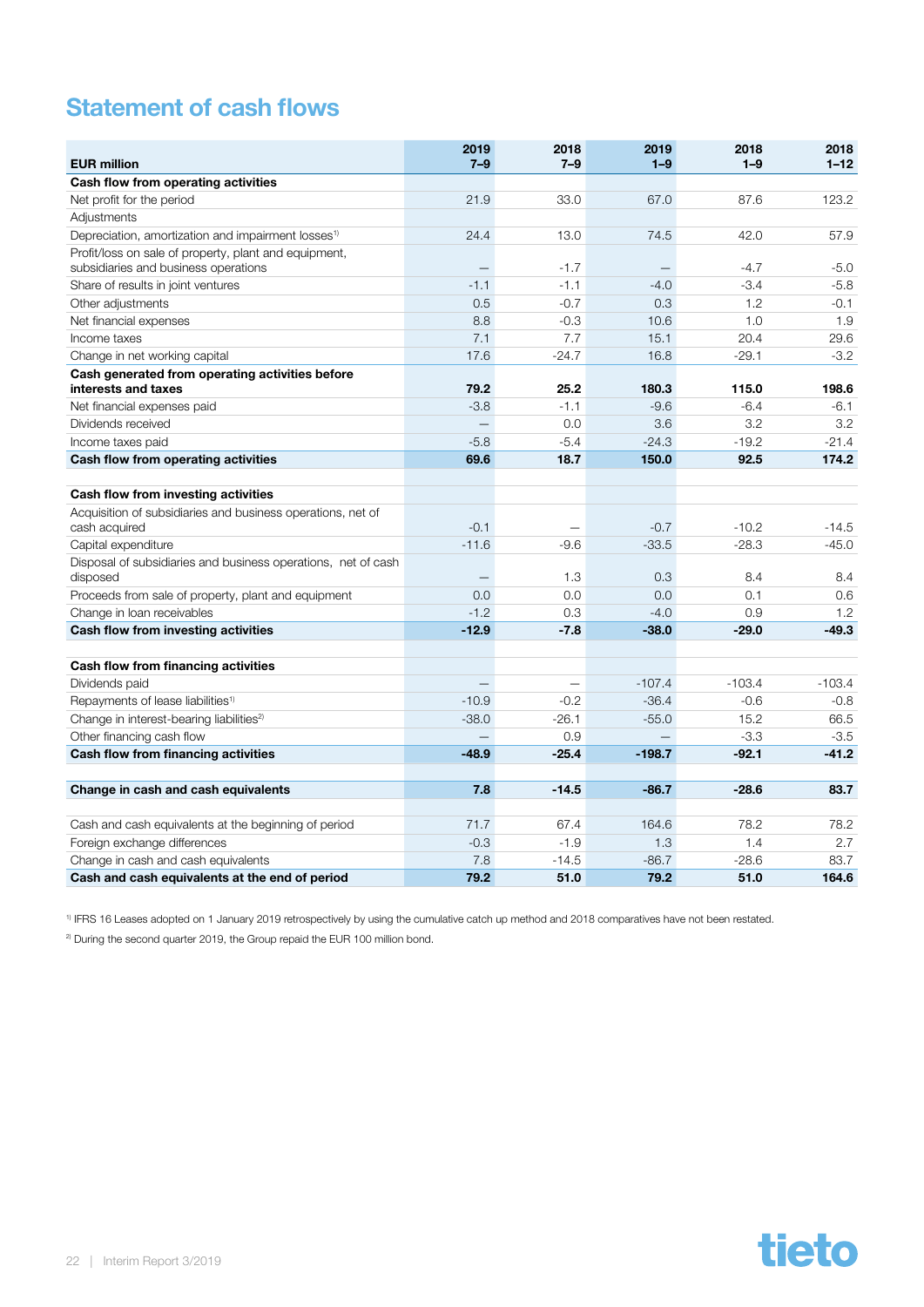### <span id="page-22-0"></span>Basis of preparation

This interim report is unaudited and it is prepared in accordance with IAS 34 Interim Financial Reporting, as adopted by the EU. The accounting policies adopted are consistent with those used in the annual financial statements for the year ended on 31 December 2018, except for the adoption of IFRS 16, as described below. In addition, the Group started to apply hedge accounting in the second quarter and related accounting policy is described below.

All presented figures in this interim report have been rounded and consequently, the sum of individual figures can deviate from the presented sum figure. Key figures have been calculated using exact figures.

The sales and profitability of Tieto are subject to seasonal variations. Usually, the third-quarter sales are affected by vacation period and the reversal of vacation accruals has a positive effect on profitability. Typically, the fourth-quarter sales and margins are positively affected by higher licence sales for Tieto's industry-specific software.

#### Adoption of new and amended IFRS standards and interpretations

IFRS 16 Leases became effective on 1 January 2019. The standard removed the distinction between operating and finance leases. Under the new standard, an asset (right to use the leased item) and a financial liability to pay rentals are recognized in the statement of financial position. The Group adopted IFRS 16 retrospectively by using the cumulative catch up method where the requirements of the standard are applied to open contracts on the date of transition. Comparatives are not restated. Adoption of IFRS 16 had no effect on Group equity.

#### Nature and the effect of adoption of IFRS 16

#### **Group as a lessee - Leases previously classified as operating leases**

Upon transition to IFRS 16, the Group recognized lease liabilities in relation to leases which had previously been classified as operating leases and reported as straight-line expenses during the lease term in other operating expenses or employee benefit expenses. These liabilities were measured at the present value of the remaining lease payments, discounted using the lessee's incremental borrowing rate as of 1 January 2019. The weighted average lessee's incremental borrowing rate applied to the lease liabilities upon transition was 3.85%.

Leases previously classified as finance leases were carried forward at the same carrying amounts of lease assets and liabilities immediately before transition.

Upon transition, it was identified that operating lease commitments included payments of services of EUR 15.1 million. These have been excluded from the table below which illustrates the bridge between previous off-balance sheet leases and lease liabilities on 1 Jan 2019.

|                                                             | <b>EUR million</b> |
|-------------------------------------------------------------|--------------------|
| Rent and Operating lease commitments on 31 Dec 2018         | 166.9              |
| Changes in lease term considerations                        | 18.0               |
| Other                                                       | $-2.0$             |
| Rent and Operating lease commitments subject to discounting | 182.9              |
| Discounting effect                                          | $-17.8$            |
| Finance lease liabilities                                   | 1.6                |
| Lease liabilities on 1 Jan 2019                             | 166.7              |

The right-of-use assets were measured at the same value as lease liabilities, adjusted for any prepayments or accrued costs or discounts immediately before transition. The IFRS 16 transition had the following impact on statement of financial position:

#### **Assets**

|                            | 2018                     |                | 2019                     |
|----------------------------|--------------------------|----------------|--------------------------|
| <b>EUR million</b>         | 31 Dec                   | <b>IFRS 16</b> | 1 Jan                    |
| Capitalized finance leases | 1.6                      | $-1.6$         | $\overline{\phantom{0}}$ |
| Right-of-use assets        |                          |                |                          |
| <b>Buildings</b>           | $\overline{\phantom{m}}$ | 144.3          | 144.3                    |
| Machinery and equipment    | $\overline{\phantom{0}}$ | 19.3           | 19.3                     |
| <b>Total</b>               | 1.6                      | 162.0          | 163.6                    |

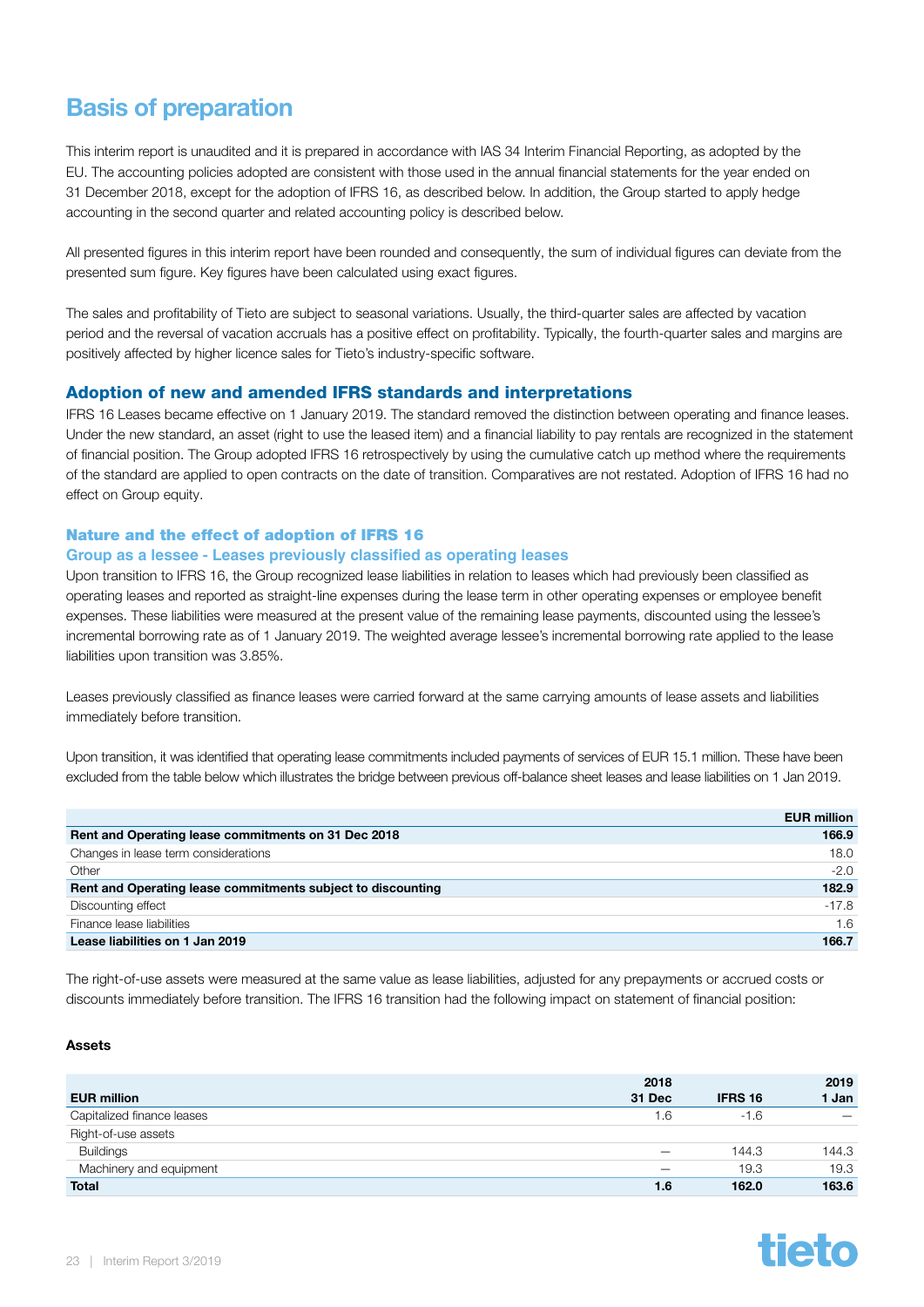#### <span id="page-23-0"></span>Liabilities

|                          | 2018   |                | 2019                     |
|--------------------------|--------|----------------|--------------------------|
| <b>EUR million</b>       | 31 Dec | <b>IFRS 16</b> | 1 Jan                    |
| Trade and other payables | $-3.1$ | 3.1            | $\overline{\phantom{m}}$ |
| Lease liabilities        |        |                |                          |
| Current                  | $-0.8$ | $-45.2$        | $-46.0$                  |
| Non-current              | $-0.8$ | $-119.9$       | $-120.7$                 |
| <b>Total</b>             | $-4.7$ | $-162.0$       | $-166.7$                 |

#### **IFRS 16 impact in 2019**

|                                                                                                | 2019    | 2019   | 2019   | 2019         |
|------------------------------------------------------------------------------------------------|---------|--------|--------|--------------|
| <b>EUR million</b>                                                                             | $1 - 3$ | 4-6    | $7-9$  | <b>Total</b> |
| On depreciations                                                                               | 11.5    | 11.7   | 11.8   | 35.0         |
| On EBITDA                                                                                      | 12.4    | 12.8   | 12.5   | 37.7         |
| On EBIT                                                                                        | 0.9     | 1.1    | 0.7    | 2.7          |
| On net result                                                                                  | $-0.4$  | $-0.6$ | $-0.7$ | $-1.7$       |
| In the cash flow from operating activities (offset in the cash flow from financing activities) | 13.8    | 11.6   | 11     | 36.4         |
| On Net debt/EBITDA                                                                             | 0.5     | 0.4    | 0.4    |              |
| IFRS 16 has not affected EPS.                                                                  |         |        |        |              |

#### **Practical expedients applied**

The Group applied the following practical expedients upon transition:

- At the date of initial application it was not reassessed whether a contract is a lease.
- Where the contract contained options to extend or terminate the lease hindsight was used in determining the lease term.
- The Group relied on its assessment of whether leases are onerous immediately before the date of initial application.
- Initial direct costs for the measurement of the right-of-use asset at the date of initial application were excluded.

#### **Group as a lessor**

IFRS 16 did not change lessor accounting and, therefore, there was no impact on the Group upon transition.

#### New accounting policies

Tieto leases premises, IT equipment and cars. Lease terms are negotiated on individual basis and contain a wide range of renewal and termination options. Weighted average lease term for lease contract is 5 years (lease term varies between 1–21 years).

In monetary terms, the highest portion of the Group's lease portfolio is for leasing premises. The Group leases also equipment for datacentres to support continuous service delivery to its customers. Rent of company cars is part of employees' benefit package, the portion of employee share in payment being subject to local HR policies and varies between 0% to 100%.

Initially, lease liabilities are measured at the commencement date at the present value of the lease payments, discounted using the interest rate implicit in the lease, if it can be readily determined. If the rate can't be readily determined, such as in real estate leases, the incremental borrowing rate is used. Incremental borrowing rate is defined for each legal entity, differentiated based on lease contract length and updated on a yearly basis.

Lease payments include fixed payments, in substance fixed payments, lease payments that depend on index or rate and exercise price of purchase option, if it is reasonably certain to be exercised.

Subsequently, lease liabilities are measured at amortized cost, by increasing or reducing the carrying amount to reflect interest on the lease liability and the lease payments made, respectively. Lease liabilities are remeasured for lease reassessments done or modified to reflect revised in-substance fixed lease payments.

Interest expenses are recognized in profit or loss.

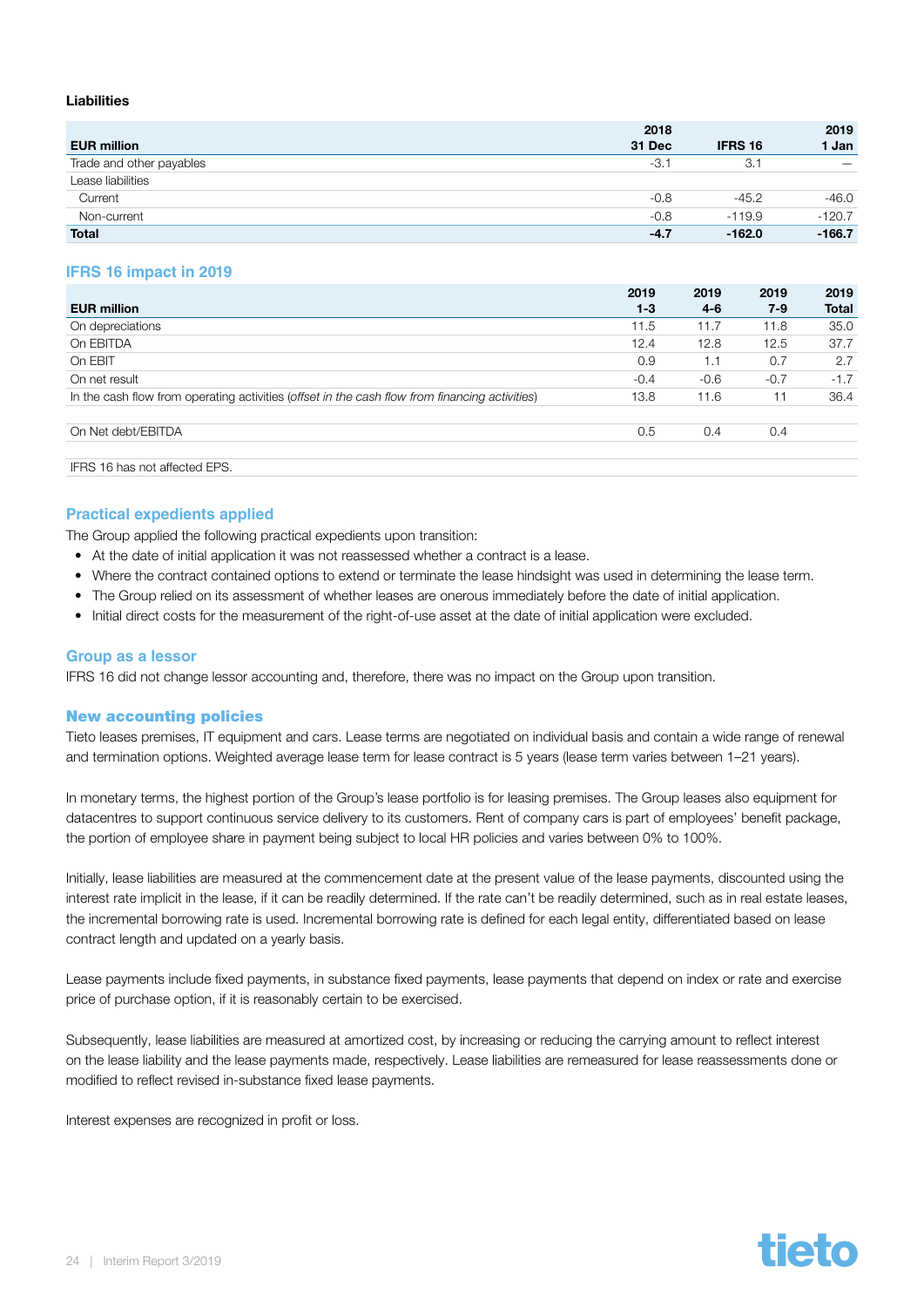Right-of-use assets are initially measured at the amount equal to lease liability:

- less payments made at or before commencement date and lease incentives received
- adding initial direct costs; and
- adjusting by estimated dismantling or site restoration costs

Subsequently, right-of-use assets are measured applying cost model, where asset cost is reduced by accumulated depreciation and impairment losses and adjusted by remeasurement of a respective lease liability.

Right-of use assets are depreciated over the shorter period of lease term and useful life of the underlying asset.

Tieto has applied exemptions allowed by the standard not to capitalize short term leases (lease term less than 1 year at commencement, where there is no purchase option) and leases of low value assets. Typically, such assets would include lease of mobile phones, tablets and office furniture. Payments for such assets are recognized in profit or loss on straight-line basis during the lease term. The Group has also elected to separate service component of a lease for all asset types, except for cars, where only variable lease payments are excluded from the measurement of lease liability.

The Group presents cash payments for the principal portion of lease liabilities as cash flows from financing activities and interest portion within cash flows from operating activities. Previously, all the lease payments for operating leases were presented in the cash flow from operating activities. Short-term lease payments, payments for leases of low-value assets and variable lease payments not included in the measurement of the lease liability are presented as part of operating activities.

#### Hedge accounting

#### Cash flow hedges that qualify for hedge accounting

The Group designates certain derivatives as hedges of a particular risk associated with a highly probable forecast transaction (cash flow hedge).

At inception of the hedge accounting, The Group documents the economic relationship between the hedging instruments and hedged items, its' risk management objective and strategy for undertaking the hedge transaction.

Derivatives are Financial assets or Financial liabilities measured at fair value. The effective portion of changes in the fair value of derivatives that are designated and qualify as cash flow hedges are recognised in equity. Amounts are reclassified to income statement in periods when the hedged item affects the profit or loss. Where the hedged items subsequently result in the recognition of a non-financial asset, the spot component of forward contracts is always included within the initial cost of the asset. The group decides the treatment of forward element for each cash flow hedge relationship individually. For existing hedge relationship, the effective portion of total change in fair value of derivatives – both spot and forward elements – is recognized in Cash flow hedging reserve within equity.

Hedge effectiveness is determined first upon inception and later throughout the hedge relationship period at least at each reporting date. This is done by assessing the prospective capacity of the derivatives in offsetting changes in fair values or cash flows of hedged items. When the critical terms of hedged transaction no longer match exactly with the critical terms of the hedging instrument, the group uses the hypothetical derivative method to assess effectiveness. The ineffective portion of changes in fair value of designated derivatives is recognized immediately in the income statement within the other financial income or expenses.

When a hedging instrument expires, is sold or terminated, or when a hedge no longer meets the criteria for hedge accounting, any cumulative deferred gain or loss and deferred costs of hedging in equity at that time remains in equity until the forecast transaction occurs, resulting in the recognition of a non-financial asset. When the forecast transaction is no longer expected to occur, the cumulative gain or loss and deferred costs of hedging that were reported in equity are immediately reclassified to profit or loss.

#### Critical accounting estimates and assumptions

The preparation of the financial statements in accordance with IFRS requires management to make estimates and assumptions that affect the reported amounts of assets and liabilities and disclosure of contingent assets and liabilities at the date of the financial statements and the reported amount of revenues and expenses during the reporting period. Although these estimates are based on management's best knowledge of current events and actions, actual results may differ from the estimates. The critical accounting estimates and assumptions are disclosed in the 2018 consolidated financial statements.

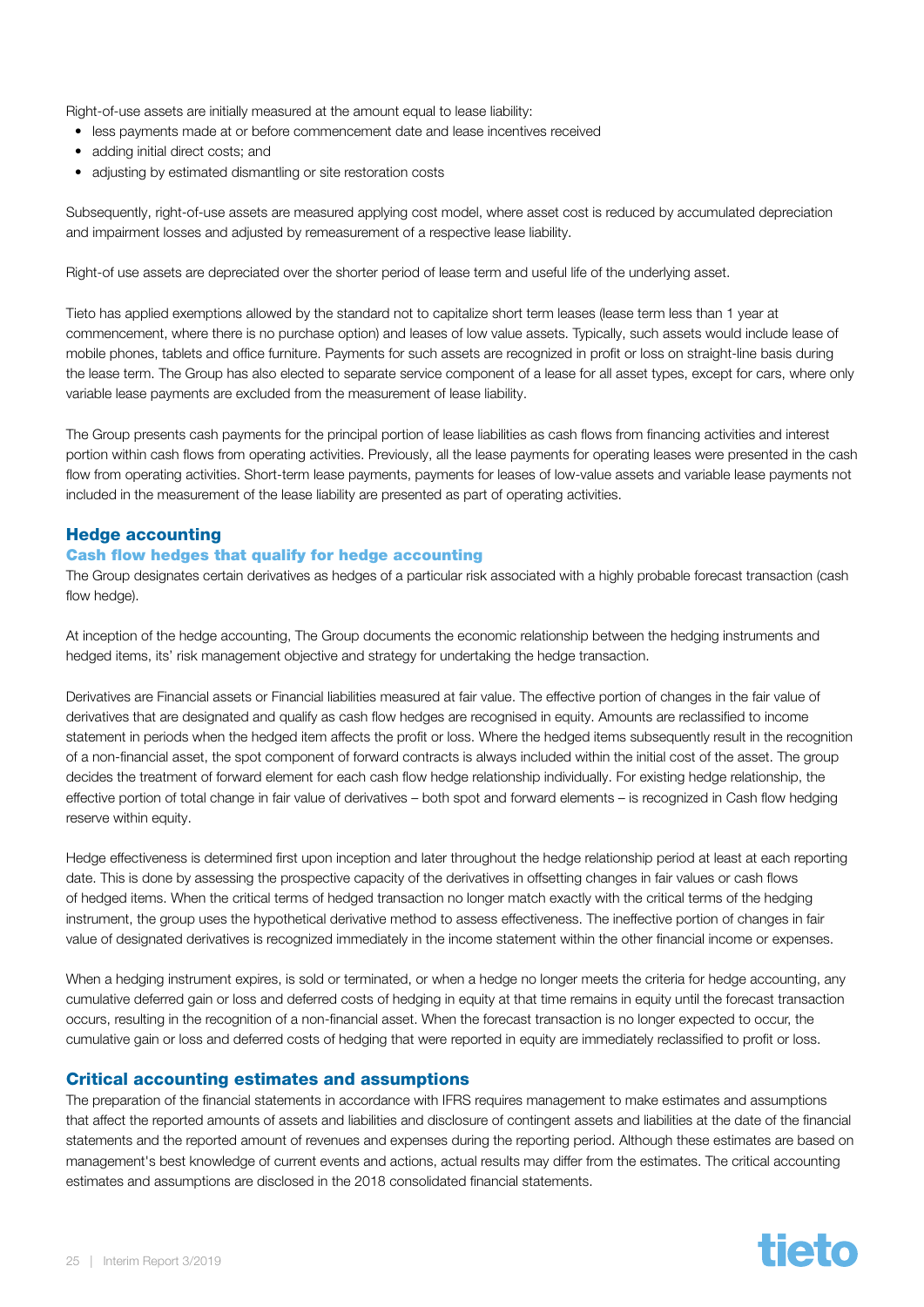### <span id="page-25-0"></span>Segment information

Tieto's operating model comprises of four businesses, forming the reportable operating segments according to IFRS: Digital Experience, Hybrid Infra, Industry Software and Product Development Services.

#### **Digital Experience**

Tieto's Digital Experience business includes consulting services, including design of service experiences, smart use of data, IT architecture consulting, business process and change management as well as system integration services and application development and management. The segment currently focuses on Finland and Sweden, and it serves customers also in Norway, Austria, the Baltic countries and Russia. Services are delivered primarily by employees based in the Nordic countries but also through delivery centres in the Baltic countries and India. The business has the largest market share in Finland.

#### Hybrid Infra

Tieto's Hybrid Infra business provides enterprises with life cycle management of IT infrastructure, covering a wide variety of different technologies. The hybrid infrastructure foundation is to ensure Nordic customers' business continuity and renewal and services include capacity services, hybrid cloud orchestration, and managed security services. The business has a clear geographical focus on Finland, Sweden and Norway, and Tieto is positioned as the leading provider in Finland and is among top 3 providers in Sweden. Services are delivered from both onshore locations in the Nordic countries and the main offshore delivery centre in the Czech Republic.

#### Industry Software

Tieto's Industry Software provides with industry-specific software products for business-critical processes of clients in the financial services, public and healthcare and welfare sectors as well as in the forest industry and the energy and oil and gas segments. Customers are in the Nordic countries while Tieto also has industry software for its global customers in the payments segment and the oil and gas and forest sectors. Majority of the business continues to be license-based while the share of software as a service is on the rise. In the license-based business revenue comprises solution installations and license fees as well as maintenance, which is typically based on multi-year agreements.

#### Product Development Services

Product Development Services provides software R&D services with focus on the telecom sector and expanding to new domains such as automotive. Services are provided globally for communications infrastructure companies, consumer electronics and semiconductor companies as well as automotive industry. Services are currently provided mainly from global centres in Poland, China, Sweden, the Czech Republic and Finland.

Other operations consist of investments and revenue from few specific projects that aim to scale and create future business for Tieto. In addition, Group level costs, e.g. costs related to Global management, Group's share of support functions and other nonallocated costs are reported under Other operations.

#### Customer sales by segment

|                                     | 2019    | 2018    | Change        | 2019    | 2018    | Change | 2018     |
|-------------------------------------|---------|---------|---------------|---------|---------|--------|----------|
| <b>EUR million</b>                  | $7 - 9$ | $7 - 9$ | $\frac{0}{2}$ | $1 - 9$ | $1 - 9$ | $\%$   | $1 - 12$ |
| Digital Experience                  | 107.6   | 105.9   | 2             | 360.5   | 357.5   |        | 487.3    |
| Hybrid Infra                        | 131.1   | 124.1   | 6             | 393.9   | 386.6   | 2      | 519.4    |
| <b>Industry Software</b>            | 107.0   | 104.7   | 2             | 330.9   | 332.8   | -1     | 455.0    |
| <b>Product Development Services</b> | 33.6    | 31.9    | 5             | 105.0   | 99.6    | 5      | 135.8    |
| <b>Segments total</b>               | 379.4   | 366.7   | $\mathbf{3}$  | 190.3   | 1 176.4 |        | 597.5    |
| Other operations                    | 0.2     | 0.5     | $-60$         | 0.9     | 1.2     | $-25$  | 2.1      |
| <b>Group total</b>                  | 379.6   | 367.1   | 3             | 191.2   | 1 177.6 |        | 599.5    |

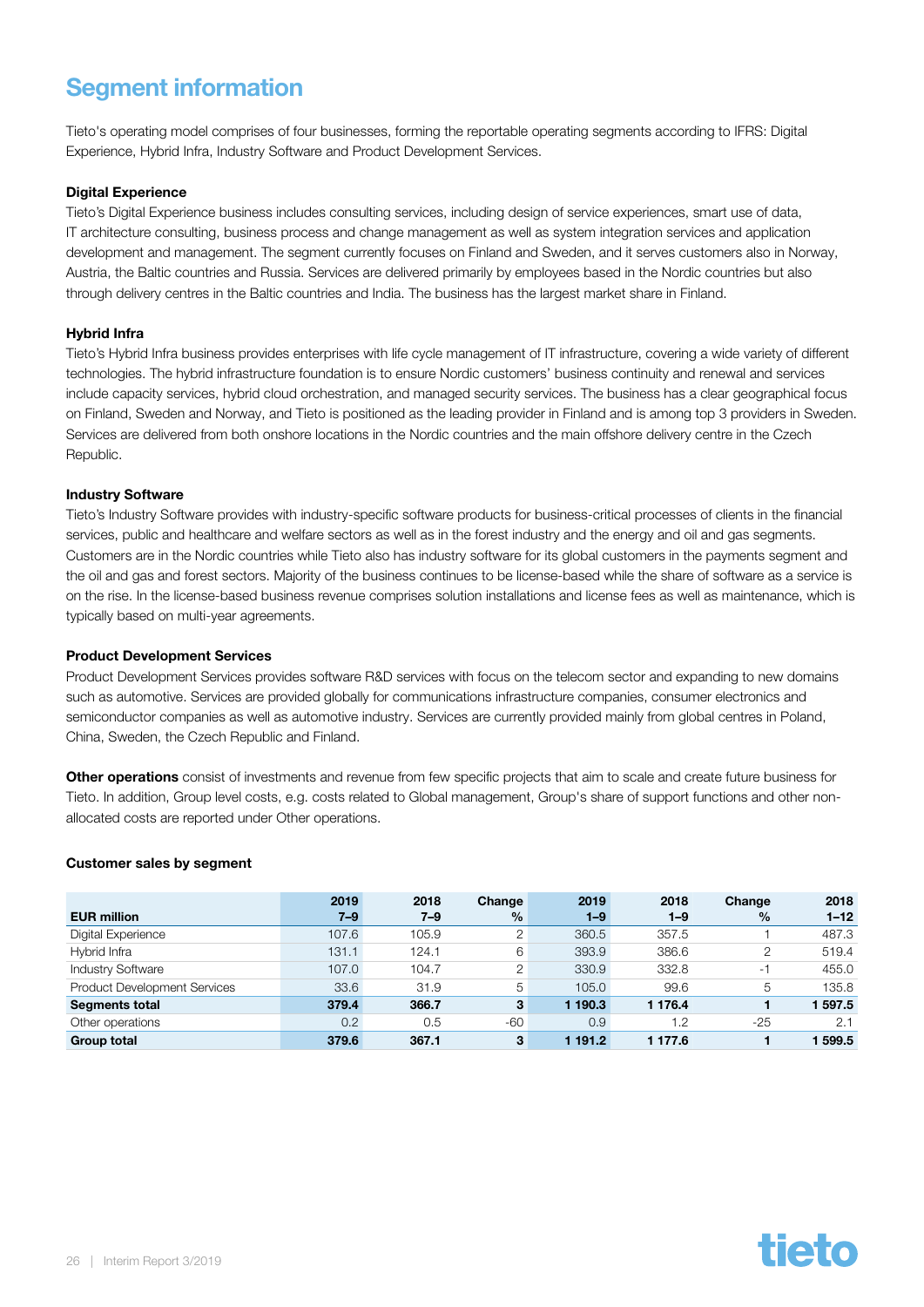#### Customer sales by country

|                    | 2019    | 2018  | Change        | 2019    | 2018    | Change        | <b>Share</b> | 2018     | <b>Share</b>  |
|--------------------|---------|-------|---------------|---------|---------|---------------|--------------|----------|---------------|
| <b>EUR million</b> | $7 - 9$ | 7–9   | $\frac{0}{2}$ | $1 - 9$ | $1 - 9$ | $\frac{0}{0}$ | $\%$         | $1 - 12$ | $\frac{0}{0}$ |
| Finland            | 164.8   | 159.3 |               | 520.1   | 512.5   |               | 44           | 692.7    | 43            |
| Sweden             | 141.8   | 139.5 |               | 452.0   | 462.2   | $-2$          | 38           | 625.1    | 39            |
| Norway             | 39.8    | 36.8  |               | 119.4   | 112.7   | 6             | 10           | 155.9    | 10            |
| Other              | 33.1    | 31.6  | 5             | 99.6    | 90.3    | 10            | 8            | 125.9    | 8             |
| <b>Group total</b> | 379.6   | 367.1 | 3             | 191.2   | ∣ 177.6 |               | 100          | 599.5    | 100           |

#### Customer sales from long-term fixed-price contracts by segment

|                                     | 2019    | 2018    | 2019    | 2018    | 2018     |
|-------------------------------------|---------|---------|---------|---------|----------|
| <b>EUR million</b>                  | $7 - 9$ | $7 - 9$ | $1 - 9$ | $1 - 9$ | $1 - 12$ |
| Digital Experience                  | 3.3     | 1.0     | 7.3     | 7.2     | 9.4      |
| Hybrid Infra                        | 3.0     | 1.3     | 2.8     | 3.4     | 2.8      |
| <b>Industry Software</b>            | 2.8     | 4.0     | 5.8     | 13.0    | 15.1     |
| <b>Product Development Services</b> | 1.4     | 0.0     | 3.1     | 0.2     | 0.2      |
| <b>Group total</b>                  | 10.6    | 6.3     | 19.1    | 23.8    | 27.5     |

Tieto does not have individual significant customers as defined in IFRS 8.

#### Operating profit (EBIT) by segment

|                                     | 2019    | 2018    | Change         | 2019    | 2018    | Change | 2018     |
|-------------------------------------|---------|---------|----------------|---------|---------|--------|----------|
| <b>EUR million</b>                  | $7 - 9$ | $7 - 9$ | $\%$           | $1 - 9$ | $1 - 9$ | $\%$   | $1 - 12$ |
| Digital Experience                  | 11.8    | 11.1    | 6              | 36.8    | 44.1    | $-16$  | 59.2     |
| Hybrid Infra                        | 18.1    | 15.2    | 19             | 32.5    | 37.0    | $-12$  | 48.7     |
| <b>Industry Software</b>            | 13.9    | 16.6    | $-16$          | 39.3    | 36.0    | 9      | 59.7     |
| <b>Product Development Services</b> | 3.3     | 3.1     | 5              | 10.5    | 10.3    |        | 13.9     |
| <b>Segments total</b>               | 47.0    | 46.0    | $\overline{2}$ | 119.0   | 127.4   | $-7$   | 181.5    |
| Other operations                    | $-9.2$  | $-5.6$  | $-64$          | $-26.4$ | $-18.4$ | $-43$  | $-26.8$  |
| <b>Group total</b>                  | 37.8    | 40.4    | -6             | 92.7    | 109.0   | $-15$  | 154.7    |

#### Operating margin (EBIT) by segment

|                                     | 2019    | 2018    | Change | 2019    | 2018    | Change   | 2018     |
|-------------------------------------|---------|---------|--------|---------|---------|----------|----------|
| $\%$                                | $7 - 9$ | $7 - 9$ | pp     | $1 - 9$ | $1 - 9$ | pp       | $1 - 12$ |
| Digital Experience                  | 10.9    | 10.5    |        | 10.2    | 12.3    | $-2$     | 12.2     |
| Hybrid Infra                        | 13.8    | 12.2    |        | 8.3     | 9.6     | $-1$     | 9.4      |
| <b>Industry Software</b>            | 13.0    | 15.8    | -3     | 11.9    | 10.8    |          | 13.1     |
| <b>Product Development Services</b> | 9.7     | 9.7     |        | 10.0    | 10.4    | $\Omega$ | 10.2     |
| <b>Operating margin (EBIT)</b>      | 10.0    | 11.0    | -1     | 7.8     | 9.3     | -1       | 9.7      |

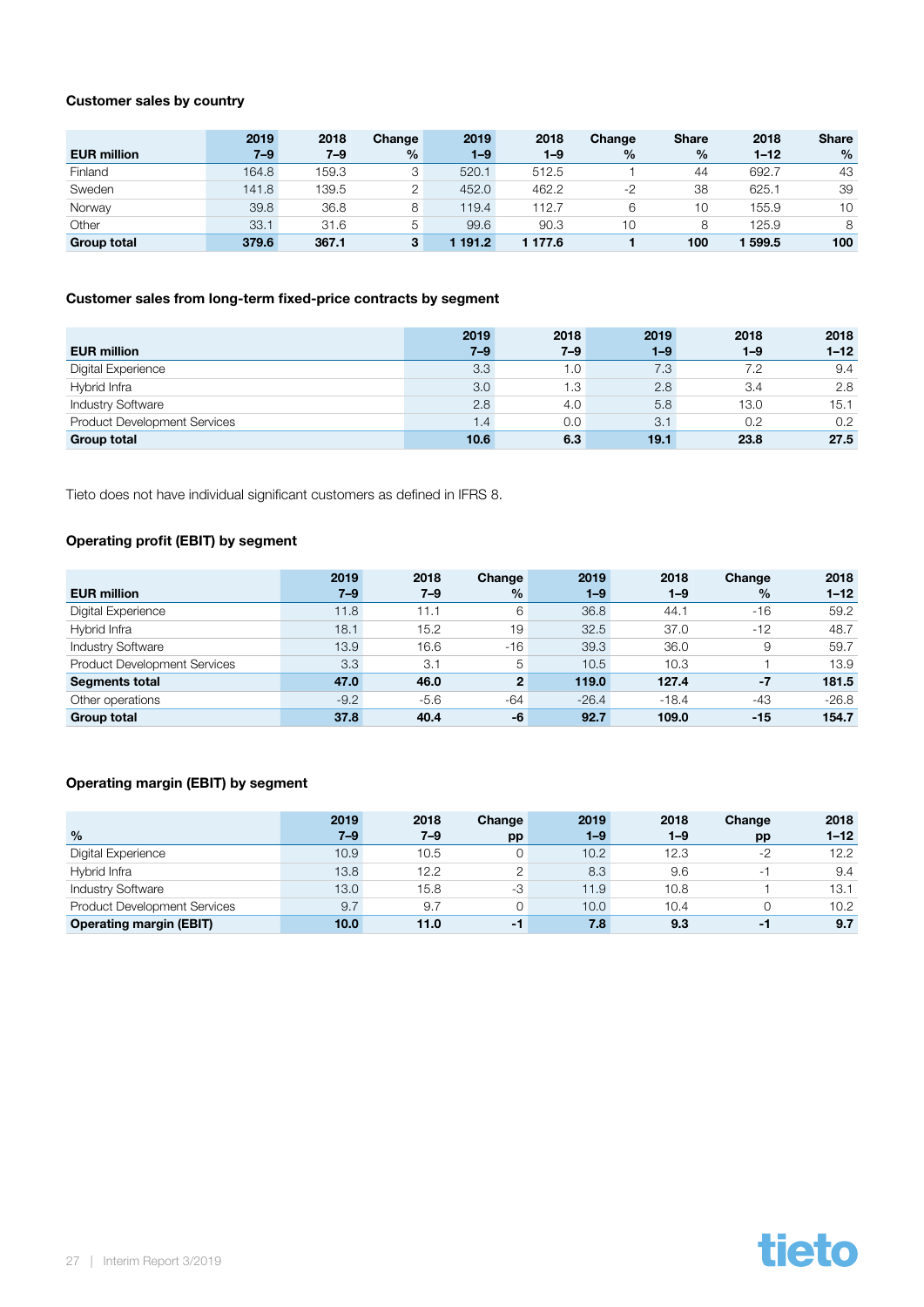#### Calculation of alternative performance measures

Tieto presents certain financial measures, which, in accordance with the "Alternative Performance Measures" guidance issued by the European Securities and Markets Authority, are not accounting measures defined or specified in IFRS and are, therefore, considered alternative performance measures. Tieto believes that alternative performance measures provide meaningful supplemental information to the financial measures presented in the consolidated financial statements prepared in accordance with IFRS and increase the understanding of the profitability of Tieto's operations. Alternative performance measures are not accounting measures defined or specified in IFRS and, therefore, they are considered non-IFRS measures, which should not be viewed in isolation or as a substitute to the IFRS financial measures.

| Adjusted operating profit (EBIT)           | $=$ | Operating profit $+$ adjustments                                                                                                                                            |
|--------------------------------------------|-----|-----------------------------------------------------------------------------------------------------------------------------------------------------------------------------|
| Adjusted operating profit margin (EBIT), % | $=$ | Adjusted operating profit (EBIT)                                                                                                                                            |
|                                            |     | Net sales                                                                                                                                                                   |
| Adjustments                                | $=$ | Amortization of acquisition-related intangible assets, restructuring<br>costs, capital gains/losses, goodwill impairment charges and other<br>items affecting comparability |

#### Adjusted operating profit (EBIT) by segment

|                                     | 2019    | 2018    | Change        | 2019    | 2018    | Change        | 2018     |
|-------------------------------------|---------|---------|---------------|---------|---------|---------------|----------|
| <b>EUR million</b>                  | $7 - 9$ | $7 - 9$ | $\frac{9}{6}$ | $1 - 9$ | $1 - 9$ | $\frac{1}{2}$ | $1 - 12$ |
| Digital Experience                  | 15.6    | 11.6    | 35            | 45.5    | 44.8    |               | 63.8     |
| Hybrid Infra                        | 20.4    | 15.5    | 31            | 43.8    | 39.5    | 11            | 52.4     |
| <b>Industry Software</b>            | 16.3    | 17.7    | -8            | 42.4    | 38.0    | 12            | 59.9     |
| <b>Product Development Services</b> | 3.2     | 3.2     | 3             | 10.5    | 10.4    |               | 14.1     |
| <b>Segments total</b>               | 55.4    | 47.9    | 16            | 142.1   | 132.8   | 7             | 190.2    |
| Other operations                    | $-5.6$  | $-4.9$  | $-15$         | $-17.4$ | $-15.7$ | $-11$         | $-22.2$  |
| <b>Group total</b>                  | 50.1    | 43.0    | 16            | 125.0   | 117.1   |               | 168.0    |

#### Adjusted operating margin (EBIT) by segment

| $\frac{0}{0}$                       | 2019<br>$7 - 9$ | 2018<br>7–9 | Change<br>pp | 2019<br>$1 - 9$ | 2018<br>$1 - 9$ | Change<br>pp | 2018<br>$1 - 12$ |
|-------------------------------------|-----------------|-------------|--------------|-----------------|-----------------|--------------|------------------|
| Digital Experience                  | 14.5            | 10.9        | 4            | 12.6            | 12.5            | $\Omega$     | 13.1             |
| Hybrid Infra                        | 15.5            | 12.5        | 3            | 11.1            | 10.2            |              | 10.1             |
| <b>Industry Software</b>            | 15.2            | 16.9        | $-2$         | 12.8            | 11.4            |              | 13.2             |
| <b>Product Development Services</b> | 9.6             | 9.9         |              | 10.0            | 10.5            | 0            | 10.4             |
| Adjusted operating margin (EBIT)    | 13.2            | 11.7        |              | 10.5            | 9.9             |              | 10.5             |

#### Reconciliation of alternative performance measures

|                                                         | 2019    | 2018    | 2019                     | 2018    | 2018     |
|---------------------------------------------------------|---------|---------|--------------------------|---------|----------|
|                                                         | $7 - 9$ | $7 - 9$ | $1 - 9$                  | $1 - 9$ | $1 - 12$ |
| Operating profit (EBIT)                                 | 37.8    | 40.4    | 92.7                     | 109.0   | 154.7    |
| + restructuring costs                                   | 6.9     | 2.5     | 23.3                     | 5.4     | 9.3      |
| + premises related expenses                             | -       | 0.1     | $\overline{\phantom{a}}$ | 0.7     | 0.3      |
| - capital gains                                         |         | $-1.6$  |                          | $-4.6$  | $-4.6$   |
| +/- M&A related items                                   | 4.0     | 0.2     | 4.8                      |         | 1.4      |
| + amortization of acquisition-related intangible assets | 1.1     | 1.4     | 3.3                      | 4.1     | 5.2      |
| $+/-$ other items                                       | 0.1     | 0.0     | 0.9                      | 2.1     | 1.8      |
| Adjusted operating profit (EBIT)                        | 50.1    | 43.0    | 125.0                    | 117.1   | 168.0    |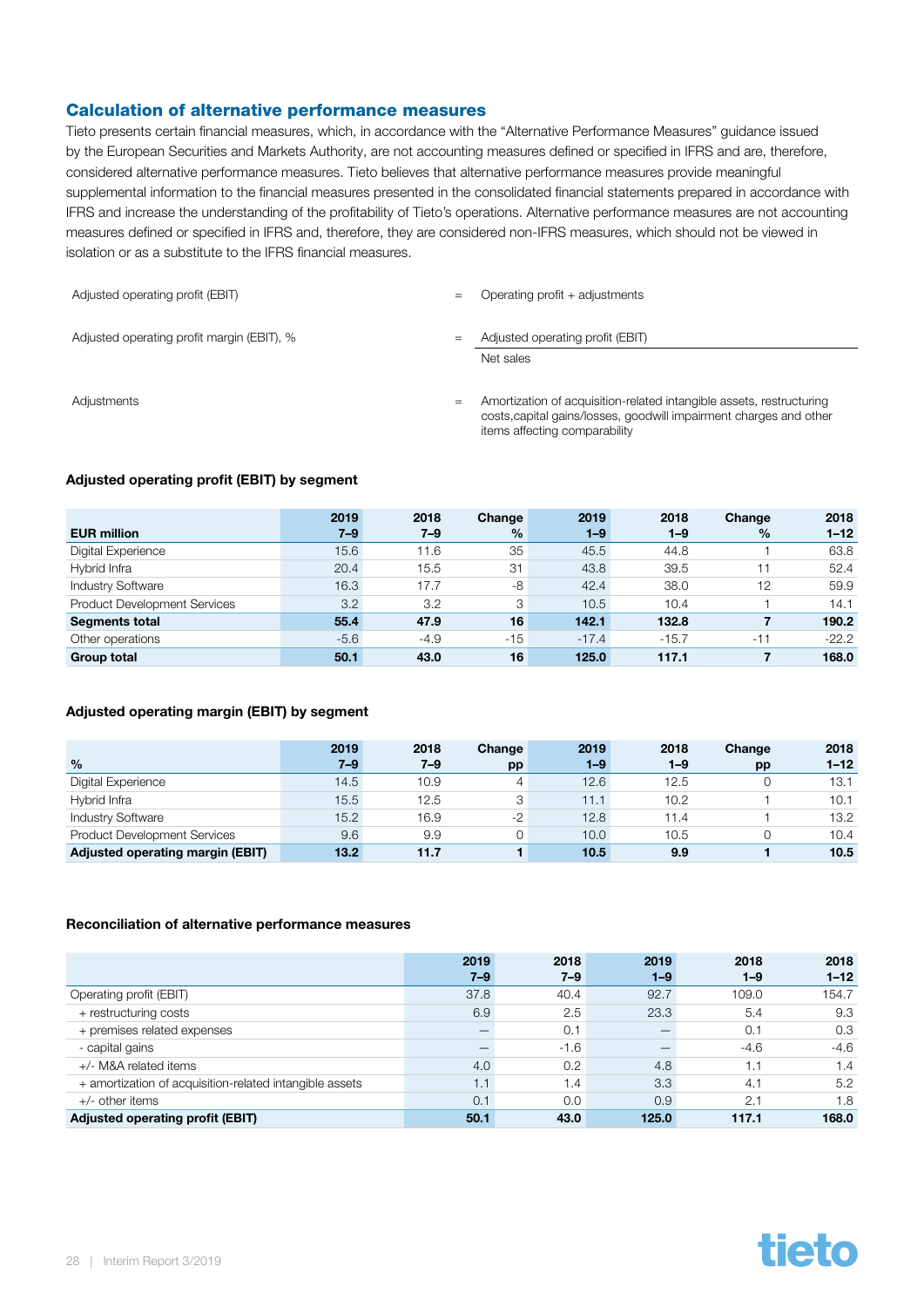#### Personnel by segment

|                                     |         | End of period |              | Average      |          |         |         |
|-------------------------------------|---------|---------------|--------------|--------------|----------|---------|---------|
|                                     | 2019    | 2018          | Change       | <b>Share</b> | 2018     | 2019    | 2018    |
|                                     | $1 - 9$ | $1 - 9$       | $\%$         | $\%$         | $1 - 12$ | $1 - 9$ | $1 - 9$ |
| Digital Experience                  | 5 2 3 1 | 5 2 0 9       | 0            | 34           | 5 2 5 2  | 5 2 6 4 | 5 100   |
| Hybrid Infra                        | 3 1 8 6 | 3472          | -8           | 21           | 3533     | 3 4 0 3 | 3 3 8 5 |
| <b>Industry Software</b>            | 4 2 5 3 | 4 0 64        | 5            | 28           | 4 0 38   | 4 140   | 4 0 2 3 |
| <b>Product Development Services</b> | 1759    | 606           | 10           | 12           | 608      | 1641    | 1564    |
| <b>Segments total</b>               | 14 4 29 | 14 350        |              | 95           | 14 431   | 14 4 47 | 14 072  |
| Other operations                    | 747     | 759           | $-2$         | 5            | 759      | 763     | 755     |
| <b>Group total</b>                  | 15 175  | 15 109        | $\mathbf{0}$ | 100          | 15 190   | 15 211  | 14 8 27 |

#### Personnel by country

|                    |         | <b>End of period</b> |                | Average        |          |         |         |
|--------------------|---------|----------------------|----------------|----------------|----------|---------|---------|
|                    | 2019    | 2018                 | Change         | <b>Share</b>   | 2018     | 2019    | 2018    |
|                    | $1 - 9$ | $1 - 9$              | $\%$           | $\%$           | $1 - 12$ | $1 - 9$ | $1 - 9$ |
| Finland            | 3 1 9 6 | 3 4 0 8              | -6             | 21             | 3 3 9 2  | 3 3 2 0 | 3 4 0 0 |
| Sweden             | 3055    | 3 0 6 5              | 0              | 20             | 3 1 0 6  | 3 0 9 4 | 3071    |
| India              | 2809    | 2 7 1 7              | 3              | 19             | 2721     | 2 7 3 6 | 2690    |
| Czech Republic     | 2477    | 2 506                | -1             | 16             | 2 5 3 8  | 2 5 5 0 | 2 3 8 7 |
| Latvia             | 678     | 656                  | 3              | 4              | 671      | 686     | 629     |
| Poland             | 719     | 669                  | 8              | 5              | 662      | 690     | 622     |
| Norway             | 616     | 605                  | $\overline{2}$ | $\overline{4}$ | 607      | 610     | 599     |
| China              | 473     | 495                  | $-4$           | 3              | 497      | 491     | 480     |
| Estonia            | 290     | 304                  | $-5$           | $\overline{2}$ | 301      | 293     | 289     |
| Austria            | 170     | 153                  | 12             |                | 162      | 168     | 145     |
| Lithuania          | 108     | 119                  | $-10$          | 1              | 115      | 112     | 111     |
| Other              | 585     | 413                  | 42             | 4              | 418      | 460     | 404     |
| <b>Group total</b> | 15 175  | 15 109               | $\mathbf 0$    | 100            | 15 190   | 15 211  | 14 8 27 |
| Onshore countries  | 7418    | 7460                 | -1             | 49             | 7498     | 7453    | 7441    |
| Offshore countries | 7757    | 7649                 |                | 51             | 7692     | 7757    | 7 3 8 6 |
| <b>Group total</b> | 15 175  | 15 109               | $\mathbf 0$    | 100            | 15 190   | 15 211  | 14827   |

#### Non-current assets by country

|                          | 2019   | 2018   | Change | 2018   |
|--------------------------|--------|--------|--------|--------|
| <b>EUR million</b>       | 30 Sep | 30 Sep | $\%$   | 31 Dec |
| Finland                  | 78.5   | 77.1   |        | 81.4   |
| Sweden                   | 35.1   | 38.8   | -9     | 39.7   |
| Norway                   | 6.3    | 9.1    | -31    | 8.1    |
| Other                    | 9.5    | 7.2    | 32     | 8.8    |
| Total non-current assets | 129.4  | 132.2  | -2     | 137.9  |

Non-current assets include property, plant and equipment and intangible assets excluding goodwill.

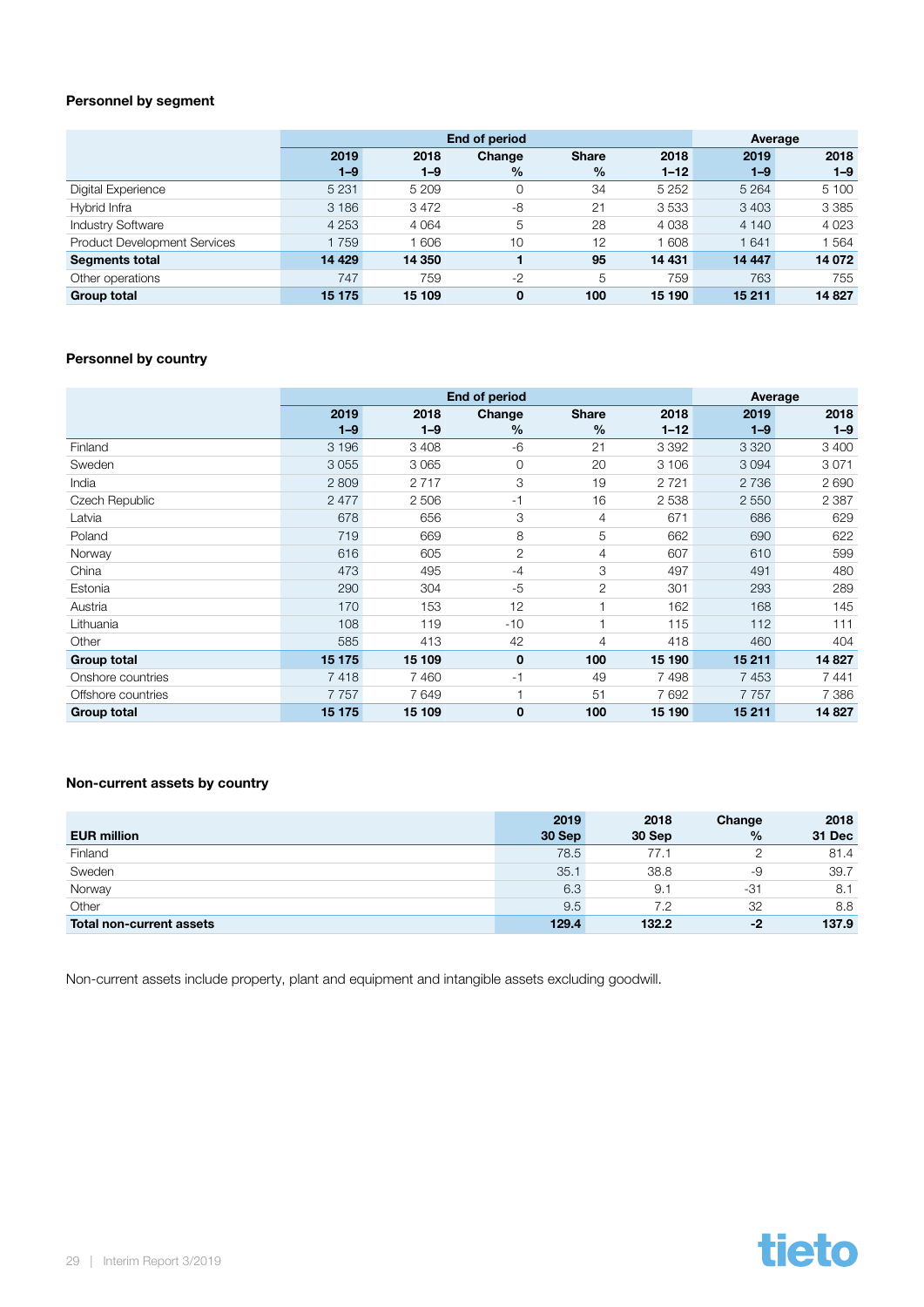#### <span id="page-29-0"></span>Depreciation by segment

| <b>EUR million</b>                  | 2019<br>$7 - 9$ | 2018<br>$7 - 9$ | Change<br>$\frac{9}{6}$ | 2019<br>$1 - 9$ | 2018<br>$1 - 9$ | Change<br>$\%$ | 2018<br>$1 - 12$ |
|-------------------------------------|-----------------|-----------------|-------------------------|-----------------|-----------------|----------------|------------------|
| Digital Experience                  | 1.0             | 0.1             | >100                    | 2.7             | 0.2             | >100           | 0.3              |
|                                     |                 |                 |                         |                 |                 |                |                  |
| Hybrid Infra                        | 9.9             | 7.8             | 28                      | 29.8            | 23.9            | 25             | 31.5             |
| <b>Industry Software</b>            | 0.4             | 0.1             | >100                    | 1.2             | 0.3             | >100           | 0.3              |
| <b>Product Development Services</b> | 0.0             | 0.0             | $\Omega$                | 0.2             | 0.0             | >100           | 0.0              |
| <b>Segments total</b>               | 11.3            | 7.9             | 43                      | 33.8            | 24.4            | 39             | 32.2             |
| Other operations                    | 10.0            | 1.7             | >100                    | 30.0            | 5.1             | >100           | 7.0              |
| <b>Group total</b>                  | 21.3            | 9.6             | >100                    | 63.9            | 29.5            | >100           | 39.2             |

#### Amortization on intangible assets recognized at fair value from acquisitions by segment

| <b>EUR million</b>                  | 2019<br>$7 - 9$ | 2018<br>$7 - 9$ | Change<br>$\%$           | 2019<br>$1 - 9$ | 2018<br>$1 - 9$ | Change<br>$\%$ | 2018<br>$1 - 12$ |
|-------------------------------------|-----------------|-----------------|--------------------------|-----------------|-----------------|----------------|------------------|
| Digital Experience                  | 0.3             | 0.4             | $-14$                    | 1.0             | 1.2             | $-14$          | 1.6              |
| Hybrid Infra                        |                 |                 | $\overline{\phantom{m}}$ |                 |                 |                |                  |
| <b>Industry Software</b>            | 0.7             | 1.0             | $-23$                    | 2.2             | 2.8             | $-22$          | 3.6              |
| <b>Product Development Services</b> |                 |                 |                          |                 |                 |                |                  |
| <b>Segments total</b>               | 1.1             | 1.4             | $-20$                    | 3.3             | 4.1             | $-19$          | 5.2              |
| Other operations                    |                 |                 | -                        | -               |                 |                |                  |
| <b>Group total</b>                  | 1.1             | 1.4             | $-20$                    | 3.3             | 4.1             | $-19$          | 5.2              |

#### Amortization on other intangible assets by segment

|                                     | 2019    | 2018    | Change        | 2019    | 2018    | Change | 2018     |
|-------------------------------------|---------|---------|---------------|---------|---------|--------|----------|
| <b>EUR million</b>                  | $7 - 9$ | $7 - 9$ | $\frac{9}{6}$ | $1 - 9$ | $1 - 9$ | $\%$   | $1 - 12$ |
| Digital Experience                  | 0.1     | 0.1     | $-19$         | 0.3     | 0.3     | 0      | 0.4      |
| Hybrid Infra                        | 1.8     | 1.8     | 3             | 6.8     | 7.1     | $-5$   | 9.0      |
| <b>Industry Software</b>            |         | 0.1     |               |         | 0.3     |        | 0.4      |
| <b>Product Development Services</b> |         |         | -             |         |         |        |          |
| <b>Segments total</b>               | 1.9     | 1.9     | $-2$          | 7.0     | 7.7     | -9     | 9.7      |
| Other operations                    | 0.1     | 0.1     | $-18$         | 0.3     | 0.8     | $-62$  | 0.9      |
| <b>Group total</b>                  | 2.0     | 2.0     | -3            | 7.3     | 8.5     | $-14$  | 10.6     |

### Net working capital in the statement of financial position

| <b>EUR million</b>                                         | 2019<br>30 Sep | 2018<br>30 Sep | Change<br>$\frac{0}{2}$ | 2018<br>31 Dec |
|------------------------------------------------------------|----------------|----------------|-------------------------|----------------|
| Trade receivables                                          | 260.6          | 305.5          | $-15$                   | 294.9          |
| Other working capital receivables                          | 118.1          | 107.9          | 9                       | 102.8          |
| Working capital receivables included in assets             | 378.6          | 413.4          | -8                      | 397.7          |
|                                                            |                |                |                         |                |
| Trade payables                                             | 100.0          | 101.4          | -1                      | 101.5          |
| Personnel related accruals                                 | 132.2          | 127.8          | З                       | 140.9          |
| Provisions                                                 | 18.3           | 8.4            | >100                    | 10.8           |
| Other working capital liabilities                          | 101.7          | 99.2           | 3                       | 93.5           |
| Working capital liabilities included in liabilities        | 352.2          | 336.7          | 5                       | 346.7          |
|                                                            |                |                |                         |                |
| Net working capital in the statement of financial position | 26.4           | 76.7           | -66                     | 51.0           |

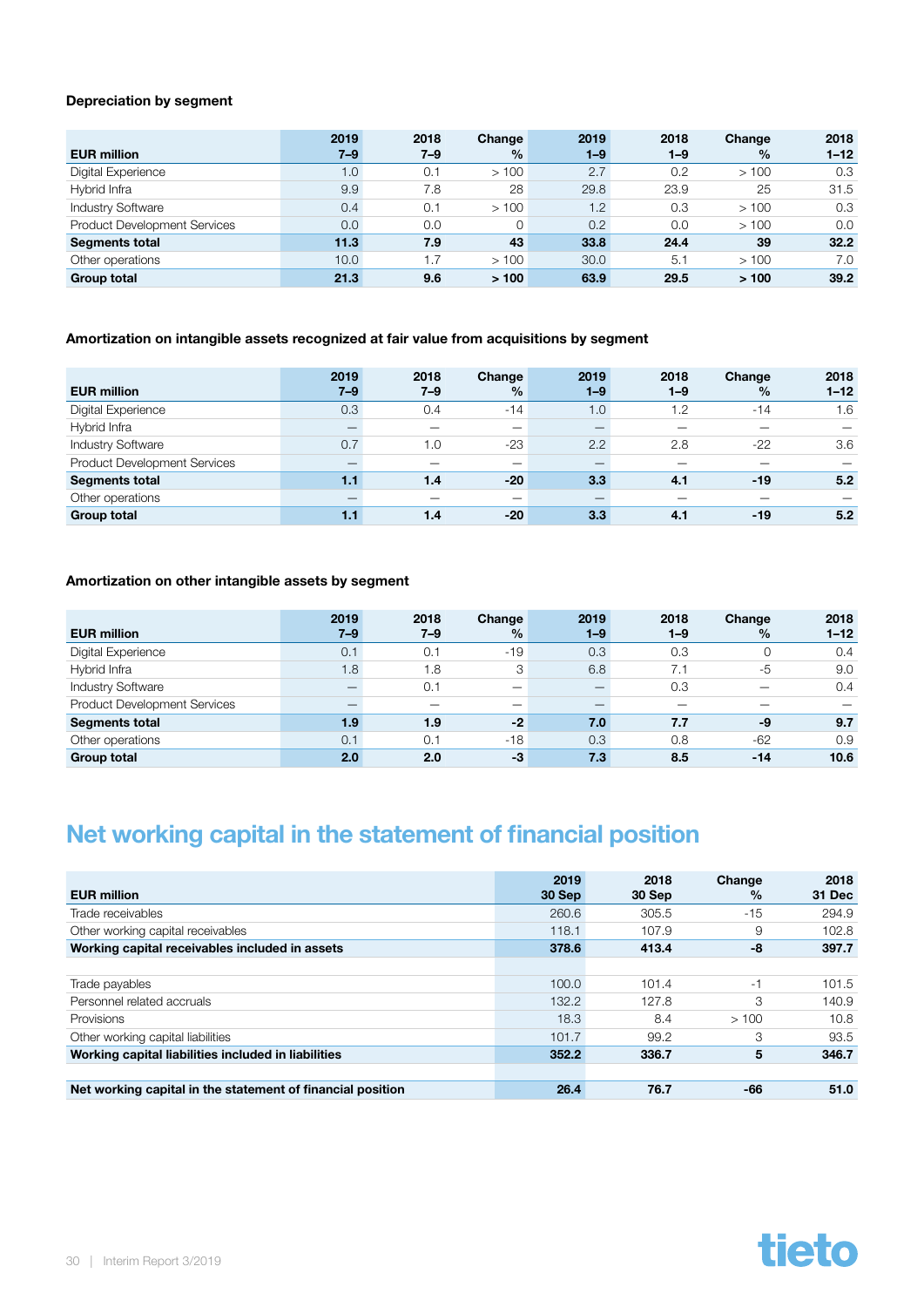### <span id="page-30-0"></span>**Derivatives**

#### Nominal amounts of derivatives

Includes the gross amount of all nominal values for contracts that have not yet been settled or closed. The amount of nominal value outstanding is not necessarily a measure or indication of market risk, as the exposure of certain contracts may be offset by other contracts. The increase in overall hedging level is due to expected cash outflows resulting from the announced agreement to merge with EVRY ASA.

|                                                                                            | 2019   | 2018   |
|--------------------------------------------------------------------------------------------|--------|--------|
| <b>EUR million</b>                                                                         | 30 Sep | 31 Dec |
| Forward contracts outside hedge accounting at fair value through profit or loss            | 580.7  | 170.0  |
| Forward contracts within hedge accounting at fair value through other comprehensive income | 196.5  |        |
| Foreign exchange forward contracts                                                         | 777.2  | 170.0  |

#### Fair values of derivatives

|                                                                                               |                        | 30 Sep 2019                                           |                    |                        |                                                       |                           |
|-----------------------------------------------------------------------------------------------|------------------------|-------------------------------------------------------|--------------------|------------------------|-------------------------------------------------------|---------------------------|
| <b>Fair values of derivatives</b>                                                             | <b>Gross</b><br>values | <b>Gross</b><br>positive fair negative fair<br>values | Net fair<br>values | <b>Gross</b><br>values | <b>Gross</b><br>positive fair negative fair<br>values | <b>Net fair</b><br>values |
| Forward contracts outside hedge accounting at fair<br>value through profit or loss            | 2.6                    | $-2.9$                                                | $-0.3$             | 2.6                    | $-0.4$                                                | $2.2^{\circ}$             |
| Forward contracts within hedge accounting at fair<br>value through other comprehensive income |                        | $-1.0$                                                | $-1.0$             |                        |                                                       |                           |
| Foreign exchange forward contracts                                                            | 2.6                    | $-3.9$                                                | $-1.3$             | 2.6                    | $-0.4$                                                | 2.2                       |

Derivatives are used for economic hedging purposes only.

Foreign exchange derivatives' fair values are calculated according to foreign exchange and interest rates on the closing date.

|                                                           | 2019   | 2018   |
|-----------------------------------------------------------|--------|--------|
| Change in Fair value of hedging instrument                | 30 Sep | 31 Dec |
| Efficient portion in Other comprehensive income           | $-1.0$ |        |
| Inefficient portion in Other financial income or expenses |        |        |
| Total change in Fair value of forward contract            | $-1.0$ |        |

#### Fair value measurement of financial assets and liabilities

There have been no changes in fair value methodology and input levels: foreign exchange forward contracts are valued based on Level 2 inputs and Other financial assets at fair value through profit or loss' (EUR 0.5 million on 30 Sep 2019) fair value measurement is based on their initial value. The fair market value cannot be reliably estimated, due to lack of proper market for the assets.

Trade receivables sold under non-recourse factoring agreements (EUR 1.1 million on 30 Sep 2019) are classified as Financial assets at fair value through profit or loss. Group estimates that the carrying amount approximates the fair value due to their short-term nature.

#### Hedge Accounting

The Group has dedicated a forward contract as a hedging instrument in a cash flow hedge relationship to hedge highly probable forecasted transaction in non-functional currency, that is, the cash component of a consideration payable to EVRY shareholders in a publicly announced merger transaction. The critical terms of the underlying transaction match with the ones of the hedging instrument:

- Nominal amount (sell EUR 196.5 million, buy NOK 1 950 million at forward rate of 9.9233)
- Maturity (both forward contract and underlying transaction is expected to realize by Q1 2020)

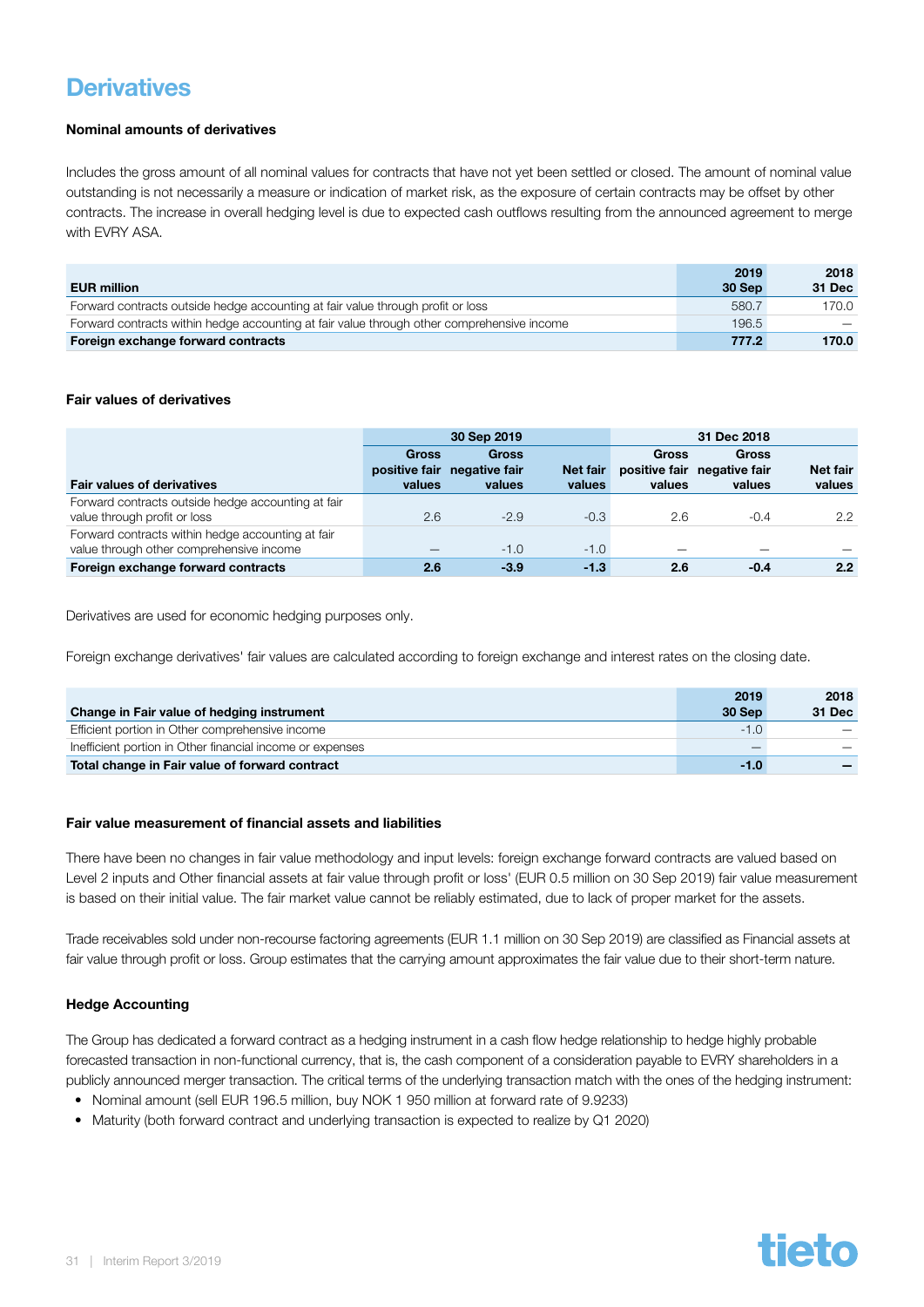#### <span id="page-31-0"></span>Other reserves

#### Cash flow hedges

| <b>EUR million</b>        | <b>Hedging reserve</b> |
|---------------------------|------------------------|
| 1 Jan 2019                |                        |
| Fair value gains in year  |                        |
| Fair value losses in year | $-1.0$                 |
| Tax on fair value gains   |                        |
| Tax on fair value losses  | 0.2                    |
| 30 Sep 2019               | $-0.8$                 |

### Commitments and contingencies

| EUR million                                   | 2019<br>30 Sep | 2018<br>31 Dec |
|-----------------------------------------------|----------------|----------------|
| For Tieto obligations                         |                |                |
|                                               |                |                |
| Guarantees <sup>1)</sup>                      |                |                |
| Performance guarantees                        | 28.9           | 26.5           |
| Lease guarantees                              | 9.0            | 8.1            |
| Other                                         | 0.3            | 0.8            |
| Other Tieto obligations                       |                |                |
| Rent commitments due in one year              |                | 39.6           |
| Rent commitments due in 1-5 years             |                | 113.7          |
| Rent commitments due after 5 years            |                | 8.3            |
| Operating lease commitments due in one year   |                | 8.8            |
| Operating lease commitments due in 1-5 years  |                | 11.6           |
| Operating lease commitments due after 5 years |                | 0.0            |
| Commitments to purchase assets                |                | 5.3            |
| Other                                         | 0.9            | 0.8            |

1) In addition commitments of EUR 6.3 (8.0) million related to liabilities in the consolidated statement of financial position.

### Number of shares

|                                                | 2019       | 2018       | 2019       | 2018       | 2018       |
|------------------------------------------------|------------|------------|------------|------------|------------|
|                                                | $7 - 9$    | $7 - 9$    | $1 - 9$    | $1 - 9$    | $1 - 12$   |
| Outstanding shares, end of period              |            |            |            |            |            |
| Basic                                          | 73 937 007 | 73 826 349 | 73 937 007 | 73 826 349 | 73 826 349 |
| Effect of dilutive share-based incentive plans | 100 740    | 117 221    | 111 013    | 122 149    | 189 324    |
| Diluted                                        | 74 037 747 | 73 943 570 | 74 048 020 | 73 948 498 | 74 015 673 |
|                                                |            |            |            |            |            |
| Outstanding shares, average                    |            |            |            |            |            |
| Basic                                          | 73 937 007 | 73 826 349 | 73 907 822 | 73 798 737 | 73 809 855 |
| Effect of dilutive share-based incentive plans | 100 740    | 117 221    | 111 013    | 122 149    | 189 324    |
| Diluted                                        | 74 037 747 | 73 943 570 | 74 018 835 | 73 920 886 | 73 999 179 |
|                                                |            |            |            |            |            |
| Company's possession of its own shares         |            |            |            |            |            |
| End of period                                  | 172 245    | 282 903    | 172 245    | 282 903    | 282 903    |
| Average                                        | 172 245    | 282 903    | 201 430    | 310 515    | 303 555    |

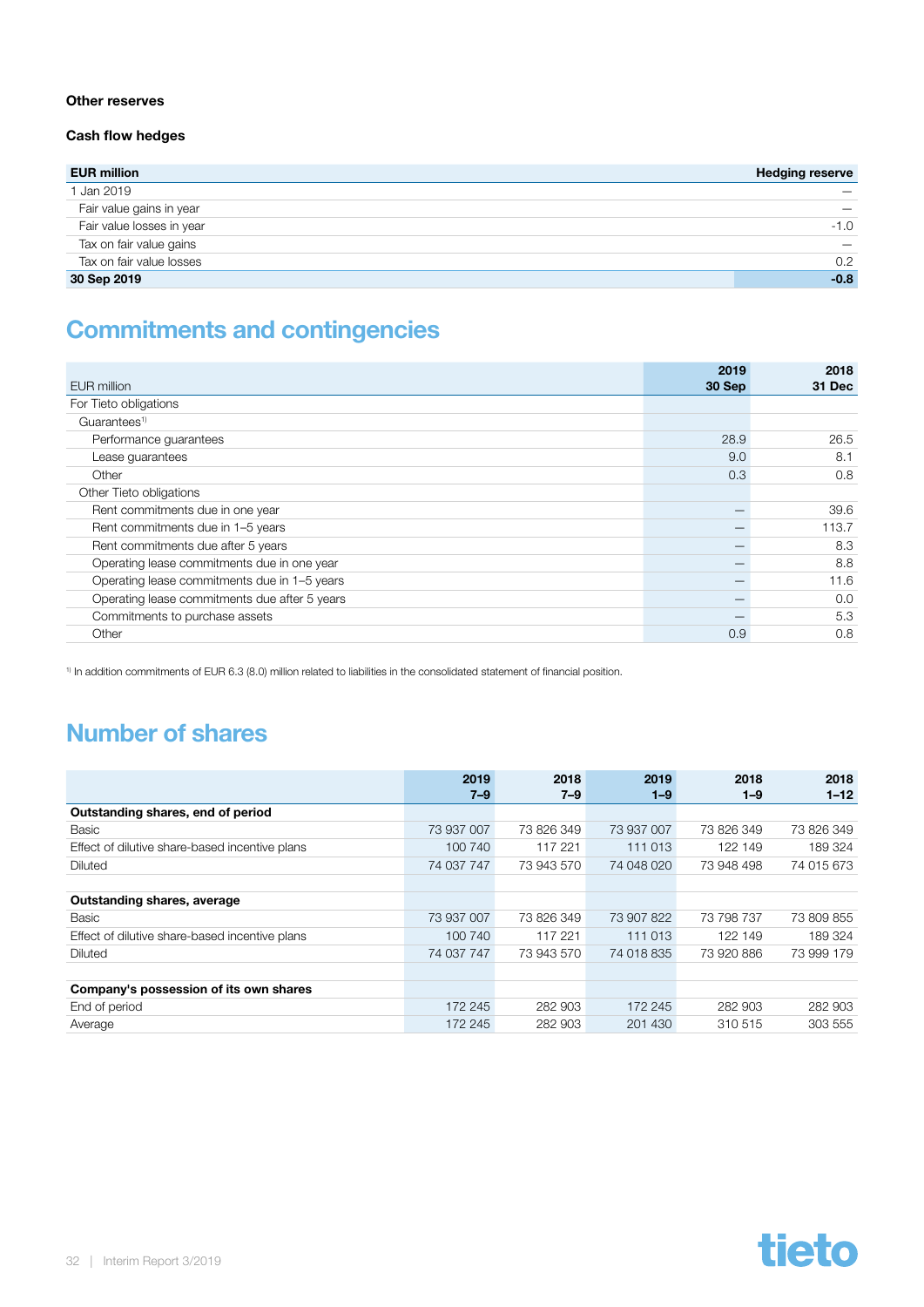### <span id="page-32-0"></span>Key figures

|                                                 | 2019<br>$7 - 9$ | 2018<br>$7 - 9$ | 2019<br>$1 - 9$ | 2018<br>$1 - 9$ | 2018<br>$1 - 12$ |
|-------------------------------------------------|-----------------|-----------------|-----------------|-----------------|------------------|
| Earnings per share, EUR                         |                 |                 |                 |                 |                  |
| Basic                                           | 0.30            | 0.45            | 0.91            | 1.19            | 1.67             |
| Diluted                                         | 0.30            | 0.45            | 0.91            | 1.18            | 1.66             |
| Equity per share, EUR                           | 5.70            | 6.03            | 5.70            | 6.03            | 6.54             |
|                                                 |                 |                 |                 |                 |                  |
| Return on equity, 12-month rolling, %           | 23.7            | 27.8            | 23.7            | 27.8            | 25.7             |
| Return on capital employed, 12-month rolling, % | 18.5            | 23.5            | 18.5            | 23.5            | 20.9             |
| Equity ratio, %                                 | 35.4            | 41.9            | 35.4            | 41.9            | 41.3             |
| Interest-bearing net debt, EUR million          | 309.1           | 199.7           | 309.1           | 199.7           | 137.4            |
| Gearing, %                                      | 73.3            | 44.8            | 73.3            | 44.8            | 28.5             |
| Capital expenditure, EUR million                | 11.6            | 9.6             | 33.5            | 28.3            | 45.0             |
| Acquisitions, EUR million                       | 0.1             | —               | 0.7             | 10.2            | 14.5             |

# Quarterly figures

#### Key figures

|                                                 | 2019    | 2019    | 2019    | 2018      | 2018    | 2018    | 2018    |
|-------------------------------------------------|---------|---------|---------|-----------|---------|---------|---------|
|                                                 | $7 - 9$ | $4 - 6$ | $1 - 3$ | $10 - 12$ | $7 - 9$ | $4 - 6$ | $1 - 3$ |
| Earnings per share, EUR                         |         |         |         |           |         |         |         |
| Basic                                           | 0.30    | 0.24    | 0.37    | 0.48      | 0.45    | 0.33    | 0.41    |
| <b>Diluted</b>                                  | 0.30    | 0.24    | 0.37    | 0.48      | 0.45    | 0.33    | 0.41    |
| Equity per share, EUR                           | 5.70    | 5.62    | 5.44    | 6.54      | 6.03    | 5.55    | 5.29    |
| Return on equity, 12-month rolling, %           | 23.7    | 27.6    | 30.4    | 25.7      | 27.8    | 30.5    | 30.7    |
| Return on capital employed, 12-month rolling, % | 18.5    | 19.2    | 22.3    | 20.9      | 23.5    | 24.1    | 29.2    |
| Equity ratio, %                                 | 35.4    | 33.7    | 29.7    | 41.3      | 41.9    | 38.2    | 36.3    |
| Interest-bearing net debt, EUR million          | 309.1   | 362.5   | 273.2   | 137.4     | 199.7   | 209.2   | 100.7   |
| Gearing, %                                      | 73.3    | 87.3    | 67.9    | 28.5      | 44.8    | 51.1    | 25.8    |
| Capital expenditure, EUR million                | 11.6    | 12.5    | 9.4     | 16.7      | 9.6     | 10.5    | 8.2     |
| Acquisitions, EUR million                       | 0.1     |         | 0.7     | 4.3       |         | 4.0     | 6.2     |

#### Income statement

|                                                  | 2019     | 2019     | 2019     | 2018      | 2018     | 2018     | 2018     |
|--------------------------------------------------|----------|----------|----------|-----------|----------|----------|----------|
| <b>EUR million</b>                               | 7–9      | $4 - 6$  | $1 - 3$  | $10 - 12$ | $7 - 9$  | $4 - 6$  | $1 - 3$  |
| Net sales                                        | 379.6    | 403.2    | 408.4    | 421.9     | 367.1    | 404.1    | 406.3    |
| Other operating income                           | 2.7      | 4.9      | 5.5      | 8.0       | 3.3      | 3.5      | 7.2      |
| Materials and services                           | $-63.3$  | $-66.6$  | $-59.1$  | $-67.2$   | $-57.3$  | $-63.3$  | $-60.1$  |
| Employee benefit expenses                        | $-204.9$ | $-244.5$ | $-241.3$ | $-239.7$  | $-199.6$ | $-231.5$ | $-234.2$ |
| Depreciation, amortization and impairment losses | $-24.4$  | $-25.8$  | $-24.2$  | $-15.9$   | $-13.0$  | $-15.2$  | $-13.8$  |
| Other operating expenses                         | $-53.0$  | $-54.5$  | $-54.0$  | $-63.7$   | $-61.2$  | $-67.7$  | $-69.2$  |
| Share of results in joint ventures               | 1.1      | 1.4      | 1.4      | 2.4       | 1.1      | 1.3      | 1.0      |
| <b>Operating profit (EBIT)</b>                   | 37.8     | 18.1     | 36.8     | 45.7      | 40.4     | 31.3     | 37.3     |
| Financial income and expenses                    | $-8.8$   | 1.0      | $-2.7$   | $-0.8$    | 0.3      | $-0.6$   | $-0.7$   |
| <b>Profit before taxes</b>                       | 29.0     | 19.1     | 34.1     | 44.8      | 40.7     | 30.6     | 36.7     |
| Income taxes                                     | $-7.1$   | $-1.0$   | $-6.9$   | $-9.2$    | $-7.7$   | $-5.9$   | $-6.8$   |
| Net profit for the period                        | 21.9     | 18.0     | 27.1     | 35.6      | 33.0     | 24.7     | 29.9     |

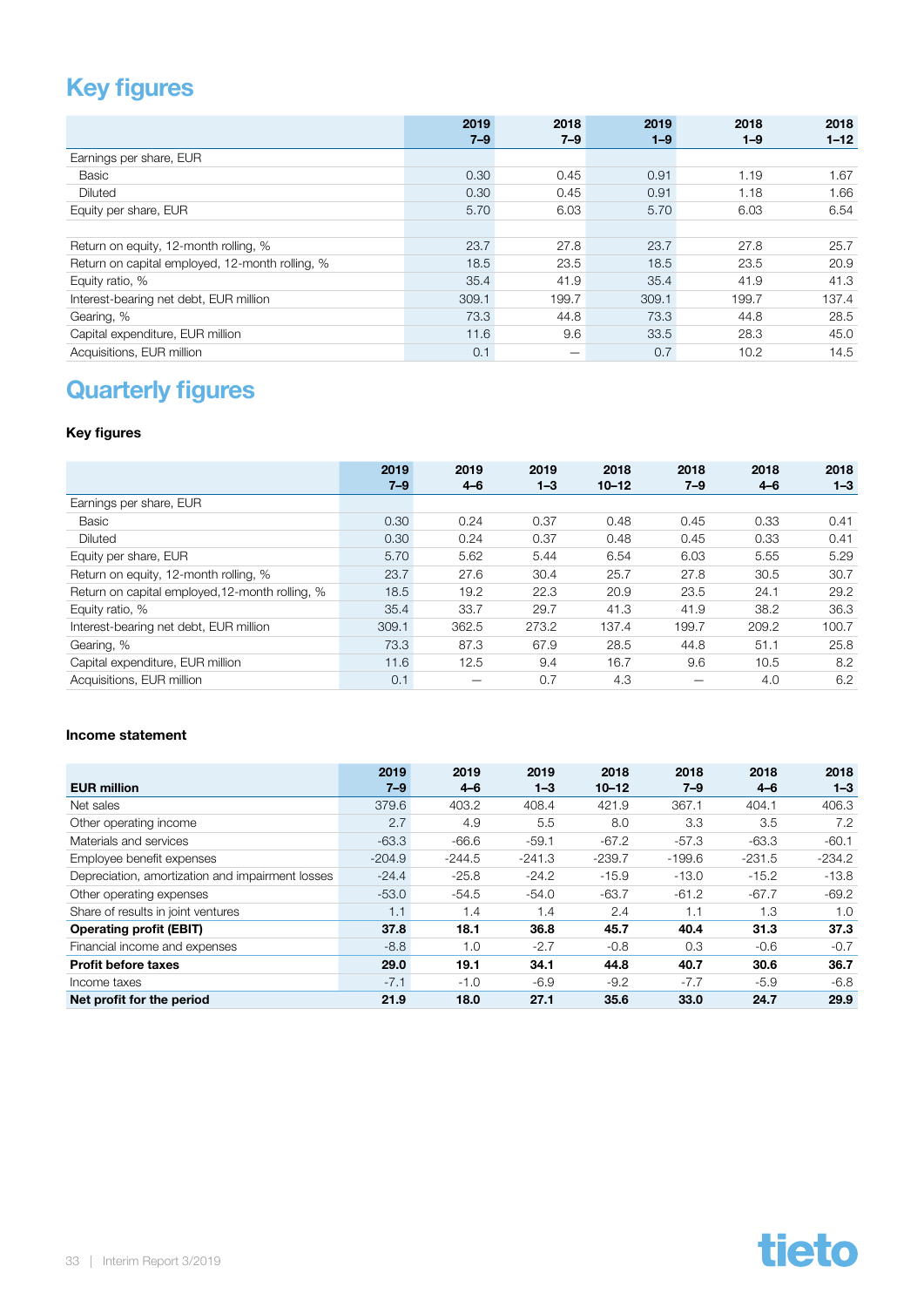#### Statement of Financial Position

| <b>EUR million</b>                           | 2019<br>30 Sep | 2019<br>30 Jun | 2019<br>31 Mar | 2018<br>31 Dec           | 2018<br>30 Sep | 2018<br>30 Jun           | 2018<br>31 Mar |
|----------------------------------------------|----------------|----------------|----------------|--------------------------|----------------|--------------------------|----------------|
| Goodwill                                     | 435.9          | 439.3          | 442.4          | 442.6                    | 439.7          | 437.5                    | 437.4          |
| Other intangible assets                      | 46.4           | 44.3           | 45.4           | 45.6                     | 43.2           | 43.7                     | 46.1           |
| Property, plant and equipment                | 83.0           | 86.7           | 87.4           | 92.3                     | 88.9           | 90.4                     | 92.2           |
| Right-of-use assets                          | 145.1          | 152.5          | 156.7          | $\overline{\phantom{0}}$ |                | $\overline{\phantom{0}}$ |                |
| Interests in joint ventures                  | 16.4           | 15.3           | 15.3           | 16.0                     | 16.5           | 15.4                     | 14.2           |
| Other non-current assets                     | 43.9           | 44.7           | 43.7           | 45.7                     | 46.9           | 41.5                     | 44.3           |
| <b>Total non-current assets</b>              | 770.7          | 782.9          | 790.9          | 642.3                    | 635.3          | 628.5                    | 634.2          |
|                                              |                |                |                |                          |                |                          |                |
| Trade receivables and other current assets   | 381.8          | 425.7          | 434.9          | 390.7                    | 413.5          | 418.3                    | 444.0          |
| Cash and cash equivalents                    | 79.2           | 71.7           | 186.3          | 164.6                    | 51.0           | 67.4                     | 53.9           |
| <b>Total current assets</b>                  | 461.0          | 497.4          | 621.3          | 555.3                    | 464.5          | 485.7                    | 497.9          |
|                                              |                |                |                |                          |                |                          |                |
| <b>Total assets</b>                          | 1 231.7        | 1 280.3        | 1412.2         | 1 197.6                  | 1 099.8        | 1 1 1 4 .3               | 1 132.1        |
|                                              |                |                |                |                          |                |                          |                |
| <b>Total equity</b>                          | 421.8          | 415.3          | 402.5          | 482.5                    | 445.3          | 409.5                    | 390.7          |
|                                              |                |                |                |                          |                |                          |                |
| Non-current loans                            | 287.4          | 293.6          | 298.7          | 185.5                    | 100.7          | 1.7                      | 101.7          |
| Other non-current liabilities                | 55.2           | 49.9           | 50.9           | 54.5                     | 54.1           | 54.7                     | 55.0           |
| <b>Total non-current liabilities</b>         | 342.6          | 343.5          | 349.6          | 240.0                    | 154.8          | 56.5                     | 156.8          |
|                                              |                |                |                |                          |                |                          |                |
| Trade payables and other current liabilities | 345.3          | 362.6          | 489.2          | 349.0                    | 341.2          | 364.8                    | 521.1          |
| Provisions                                   | 15.0           | 13.6           | 8.3            | 7.4                      | 6.2            | 5.9                      | 7.8            |
| Current Ioans                                | 107.1          | 145.3          | 162.6          | 118.6                    | 152.3          | 277.6                    | 55.7           |
| <b>Total current liabilities</b>             | 467.3          | 521.5          | 660.1          | 475.0                    | 499.7          | 648.3                    | 584.6          |
|                                              |                |                |                |                          |                |                          |                |
| <b>Total equity and liabilities</b>          | 1 231.7        | 1 280.3        | 1412.2         | 1 197.6                  | 1 099.8        | 1 1 1 4 .3               | 1 132.1        |

#### Statement of cash flows

| <b>EUR million</b>                                                     | 2019<br>$7 - 9$ | 2019<br>$4 - 6$ | 2019<br>$1 - 3$ | 2018<br>$10 - 12$ | 2018<br>$7 - 9$ | 2018<br>$4 - 6$ | 2018<br>$1 - 3$ |
|------------------------------------------------------------------------|-----------------|-----------------|-----------------|-------------------|-----------------|-----------------|-----------------|
| Cash flow from operating activities                                    |                 |                 |                 |                   |                 |                 |                 |
| Net profit for the period                                              | 21.9            | 18.0            | 27.1            | 35.6              | 33.0            | 24.7            | 29.9            |
| Adjustments                                                            | 39.6            | 24.2            | 32.5            | 21.9              | 16.9            | 19.9            | 19.5            |
| Change in net working capital                                          | 17.6            | 1.9             | $-2.8$          | 25.9              | $-24.7$         | $-22.4$         | 18.0            |
| Cash generated from operating activities before<br>interests and taxes | 79.2            | 44.2            | 56.9            | 83.6              | 25.2            | 22.2            | 67.5            |
| Net financial expenses paid                                            | $-3.8$          | $-2.3$          | $-3.5$          | 0.3               | $-1.1$          | $-3.0$          | $-2.3$          |
| Dividends received                                                     |                 | 1.4             | 2.2             |                   |                 |                 | 3.2             |
| Income taxes paid                                                      | $-5.8$          | $-6.1$          | $-12.4$         | $-2.2$            | $-5.4$          | $-6.9$          | $-6.9$          |
| Cash flow from operating activities                                    | 69.6            | 37.1            | 43.3            | 81.7              | 18.7            | 12.3            | 61.5            |
| Cash flow from investing activities                                    | $-12.9$         | $-15.6$         | $-9.5$          | $-20.2$           | $-7.8$          | $-13.6$         | $-7.6$          |
| Cash flow from financing activities                                    | $-48.9$         | $-136.9$        | $-12.9$         | 50.9              | $-25.4$         | 14.3            | $-81.0$         |
| Change in cash and cash equivalents                                    | 7.8             | $-115.4$        | 20.9            | 112.4             | $-14.5$         | 13.0            | $-27.1$         |
| Cash and cash equivalents at the beginning of<br>period                | 71.7            | 186.3           | 164.6           | 51.0              | 67.4            | 53.9            | 78.2            |
| Foreign exchange differences                                           | $-0.3$          | 0.7             | 0.9             | 1.3               | $-1.9$          | 0.5             | 2.8             |
| Change in cash and cash equivalents                                    | 7.8             | $-115.4$        | 20.9            | 112.4             | $-14.5$         | 13.0            | $-27.1$         |
| Cash and cash equivalents at the end of<br>period                      | 79.2            | 71.7            | 186.3           | 164.6             | 51.0            | 67.4            | 53.9            |

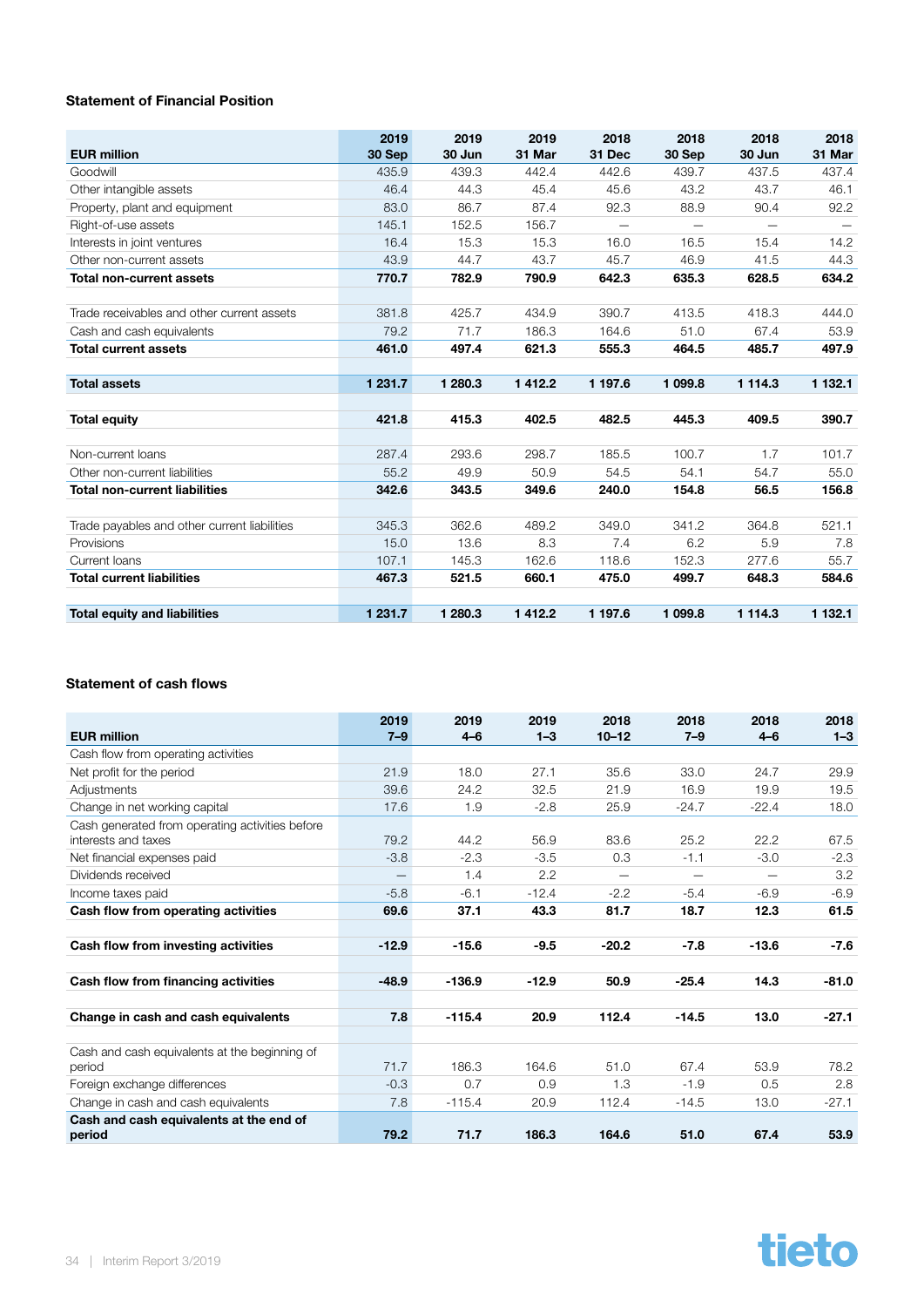### <span id="page-34-0"></span>Quarterly figures by segments

#### Customer sales by segment

|                                     | 2019             | 2019    | 2019    | 2018      | 2018    | 2018    | 2018    |
|-------------------------------------|------------------|---------|---------|-----------|---------|---------|---------|
| <b>EUR million</b>                  | $7 - 9$          | $4 - 6$ | $1 - 3$ | $10 - 12$ | $7 - 9$ | $4 - 6$ | $1 - 3$ |
| Digital Experience                  | 107.6            | 123.2   | 129.7   | 129.8     | 105.9   | 126.6   | 125.0   |
| Hybrid Infra                        | 131.1            | 133.8   | 129.0   | 132.8     | 124.1   | 130.7   | 131.7   |
| <b>Industry Software</b>            | 107.0            | 111.2   | 112.7   | 122.2     | 104.7   | 112.7   | 115.4   |
| <b>Product Development Services</b> | 33.6             | 34.6    | 36.8    | 36.2      | 31.9    | 33.7    | 34.0    |
| <b>Segments total</b>               | 379.4            | 402.8   | 408.1   | 421.1     | 366.7   | 403.7   | 406.1   |
| Other operations                    | 0.2 <sub>0</sub> | 0.4     | 0.3     | 0.8       | 0.5     | 0.5     | 0.3     |
| <b>Group total</b>                  | 379.6            | 403.2   | 408.4   | 421.9     | 367.1   | 404.1   | 406.3   |

#### Operating profit (EBIT) by segment

| <b>EUR million</b>                  | 2019<br>$7 - 9$ | 2019<br>$4 - 6$ | 2019<br>$1 - 3$ | 2018<br>$10 - 12$ | 2018<br>7–9 | 2018<br>$4 - 6$ | 2018<br>$1 - 3$ |
|-------------------------------------|-----------------|-----------------|-----------------|-------------------|-------------|-----------------|-----------------|
| Digital Experience                  | 11.8            | 7.1             | 18.0            | 15.2              | 11.1        | 16.5            | 16.5            |
| Hybrid Infra                        | 18.1            | 6.2             | 8.2             | 11.6              | 15.2        | 12.0            | 9.9             |
| <b>Industry Software</b>            | 13.9            | 11.6            | 13.8            | 23.7              | 16.6        | 6.6             | 12.8            |
| <b>Product Development Services</b> | 3.3             | 2.7             | 4.5             | 3.6               | 3.1         | 2.9             | 4.3             |
| <b>Segments total</b>               | 47.0            | 27.6            | 44.5            | 54.1              | 46.0        | 38.0            | 43.4            |
| Other operations                    | $-9.2$          | $-9.5$          | $-7.7$          | $-8.4$            | $-5.6$      | $-6.7$          | $-6.1$          |
| <b>Group total</b>                  | 37.8            | 18.1            | 36.8            | 45.7              | 40.4        | 31.3            | 37.3            |

#### Operating margin (EBIT) by segment

|                                     | 2019    | 2019    | 2019    | 2018      | 2018    | 2018    | 2018    |
|-------------------------------------|---------|---------|---------|-----------|---------|---------|---------|
| $\frac{0}{0}$                       | $7 - 9$ | $4 - 6$ | $1 - 3$ | $10 - 12$ | $7 - 9$ | $4 - 6$ | $1 - 3$ |
| Digital Experience                  | 10.9    | 5.7     | 13.9    | 11.7      | 10.5    | 13.0    | 13.2    |
| Hybrid Infra                        | 13.8    | 4.6     | 6.4     | 8.8       | 12.2    | 9.2     | 7.5     |
| <b>Industry Software</b>            | 13.0    | 10.4    | 12.2    | 19.4      | 15.8    | 5.9     | 11.1    |
| <b>Product Development Services</b> | 9.7     | 7.8     | 12.3    | 9.9       | 9.7     | 8.7     | 12.7    |
| <b>Operating margin (EBIT)</b>      | 10.0    | 4.5     | 9.0     | 10.8      | 11.0    | 7.7     | 9.2     |

#### Adjusted operating profit (EBIT) by segment

| <b>EUR million</b>                  | 2019<br>$7 - 9$ | 2019<br>$4 - 6$ | 2019<br>$1 - 3$ | 2018<br>$10 - 12$ | 2018<br>$7 - 9$ | 2018<br>$4 - 6$ | 2018<br>$1 - 3$ |
|-------------------------------------|-----------------|-----------------|-----------------|-------------------|-----------------|-----------------|-----------------|
| Digital Experience                  | 15.6            | 10.6            | 19.3            | 19.0              | 11.6            | 16.2            | 17.1            |
| Hybrid Infra                        | 20.4            | 14.5            | 8.9             | 12.9              | 15.5            | 14.1            | 9.9             |
| <b>Industry Software</b>            | 16.3            | 12.2            | 14.0            | 22.0              | 17.7            | 8.4             | 11.9            |
| <b>Product Development Services</b> | 3.2             | 2.7             | 4.5             | 3.7               | 3.2             | 2.9             | 4.3             |
| <b>Segments total</b>               | 55.4            | 39.9            | 46.8            | 57.5              | 47.9            | 41.7            | 43.2            |
| Other operations                    | $-5.6$          | $-5.9$          | $-5.8$          | $-6.5$            | $-4.9$          | $-5.5$          | $-5.3$          |
| <b>Group total</b>                  | 50.1            | 34.0            | 40.9            | 51.0              | 43.0            | 36.2            | 37.9            |

#### Adjusted operating profit (EBIT) by segment

|                                     | 2019    | 2019    | 2019    | 2018      | 2018    | 2018    | 2018    |
|-------------------------------------|---------|---------|---------|-----------|---------|---------|---------|
| $\frac{0}{0}$                       | $7 - 9$ | $4 - 6$ | $1 - 3$ | $10 - 12$ | $7 - 9$ | $4 - 6$ | $1 - 3$ |
| Digital Experience                  | 14.5    | 8.6     | 14.9    | 14.6      | 10.9    | 12.8    | 13.7    |
| Hybrid Infra                        | 15.5    | 10.8    | 6.9     | 9.7       | 12.5    | 10.8    | 7.5     |
| <b>Industry Software</b>            | 15.2    | 10.9    | 12.5    | 18.0      | 16.9    | 7.5     | 10.3    |
| <b>Product Development Services</b> | 9.6     | 7.9     | 12.3    | 10.1      | 9.9     | 8.7     | 12.7    |
| <b>Operating margin (EBIT)</b>      | 13.2    | 8.4     | 10.0    | 12.1      | 11.7    | 9.0     | 9.3     |

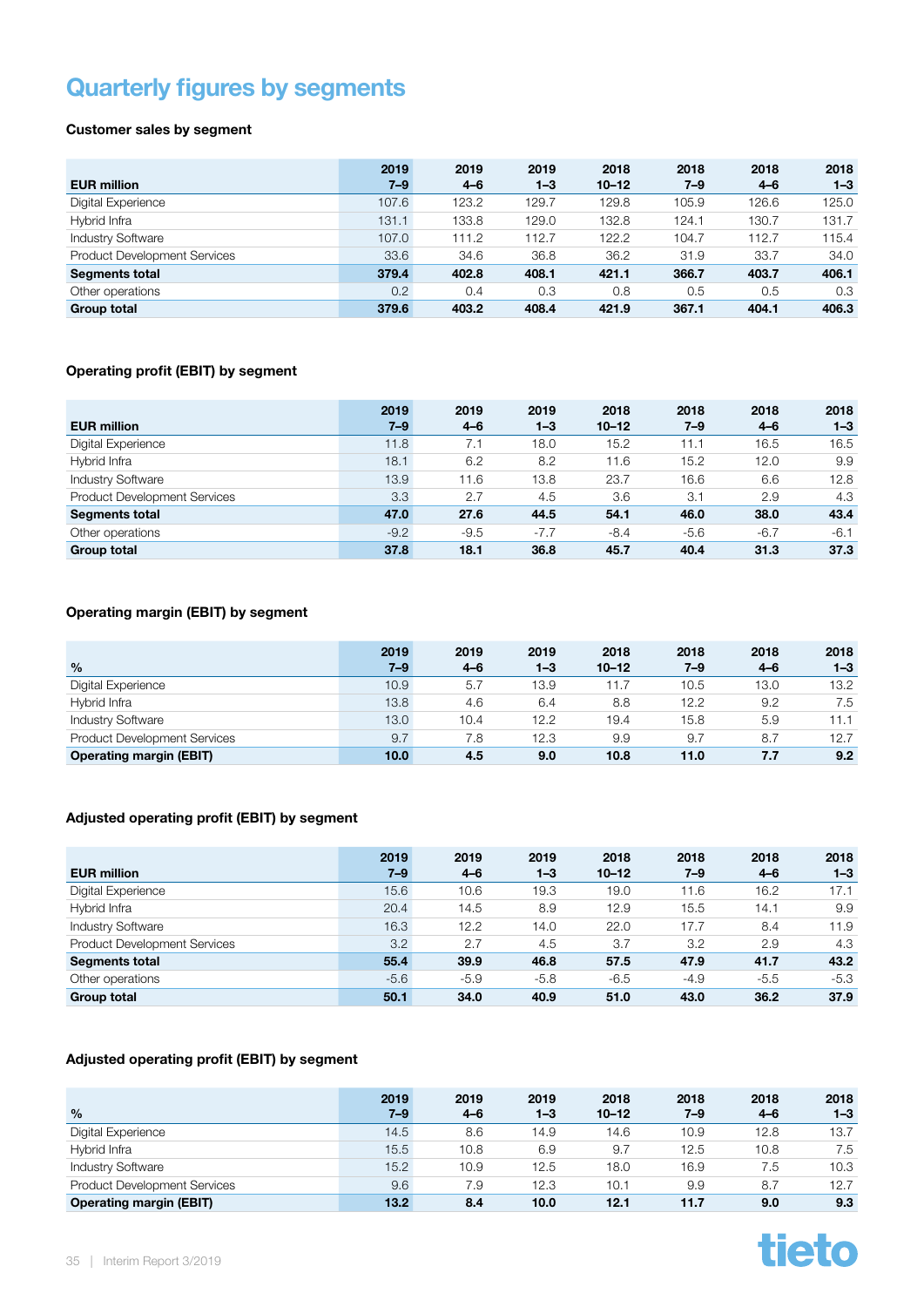### <span id="page-35-0"></span>Major shareholders on 30 Sep 2019

|                                                           | <b>Shares</b> | $\frac{9}{6}$ |
|-----------------------------------------------------------|---------------|---------------|
| Cevian Capital <sup>1)</sup>                              | 11 004 295    | 14.8          |
| Solidium Ov<br>2                                          | 7415418       | 10.0          |
| Silchester International Investors LLP <sup>2)</sup><br>3 | 7 401 027     | 10.0          |
| Swedbank Robur fonder<br>4                                | 2 454 788     | 3.3           |
| Ilmarinen Mutual Pension Insurance Company<br>5           | 1773526       | 2.4           |
| Elo Mutual Pension Insurance Company<br>6                 | 1 183 000     | 1.6           |
| Nordea funds                                              | 830 915       | 1.1           |
| The State Pension fund<br>8                               | 723 000       | 1.0           |
| Svenska litteratursällskapet i Finland r.f.<br>9          | 636 345       | 0.9           |
| 10 Åbo Akademi University Foundation                      | 482 536       | 0.7           |
| Top 10 shareholders total                                 | 33 904 850    | 45.7          |
| - of which nominee registered                             | 18 405 322    | 24.8          |
|                                                           |               |               |
| Nominee registered other                                  | 27 687 417    | 37.4          |
| Others                                                    | 12 516 985    | 16.9          |
| <b>Total</b>                                              | 74 109 252    | 100.0         |

Based on the ownership records of Euroclear Finland Oy and Euroclear Sweden AB.

<sup>1)</sup> Based on the ownership records of Euroclear Finland Oy, Cevian Capital's holding on 31 August 2019 was 11 004 295 shares, representing 14.8% of the shares and<br>voting rights.

<sup>2)</sup> On 23 June 2015, Silchester International Investors LLP announced that its holding in Tieto Corporation was 7 401 027 shares, which represents 10.0% of the shares and voting rights.

#### For further information, please contact:

Tomi Hyryläinen, Chief Financial Officer, tel. +358 50 555 0363, [tomi.hyrylainen \(at\) tieto.com](mailto:tomi.hyrylainen%40tieto.com?subject=)  $\mathcal{P}$ Tanja Lounevirta, Head of Investor Relations, tel. +358 2072 71725, [tanja.lounevirta \(at\) tieto.com](mailto:tanja.lounevirta%40tieto.com?subject=) 2